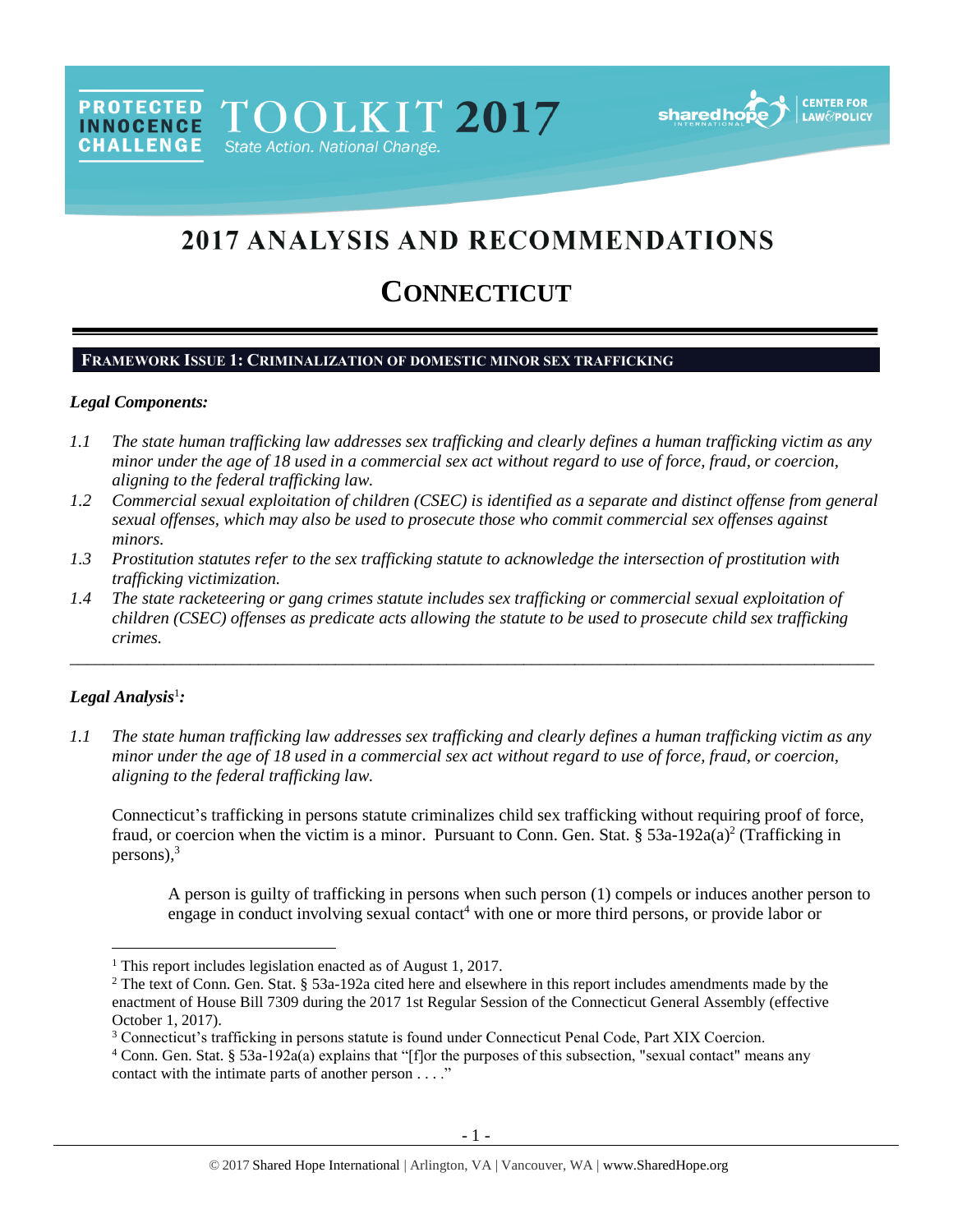services<sup>5</sup> that such person has a legal right to refrain from providing, by means of (A) the use of force against such other person or a third person, or by the threat of use of force against such other person or a third person, (B) fraud, or (C) coercion, as provided in section 53a-192, (2) compels or induces another person who is under eighteen years of age to engage in conduct involving sexual contact with one or more third persons that constitute sexual contact for which such third person may be charged with a criminal offense, or  $(3)$  otherwise commits an act that constitutes sex trafficking ...

Conn. Gen. Stat. § 53a-192a(a) defines "sex trafficking" as "the recruitment, harboring, transportation or provision of a person for the purpose of engaging in sexual conduct with another person for a fee."

A conviction under this statute is punishable as a Class A felony by imprisonment for 10–25 years,<sup>6</sup> and a fine not to exceed \$20,000. Conn. Gen. Stat. §§ 53a-192a(b), 53a-35a(4), 53a-41(1), 53a-28(b)(4).

*1.2 Commercial sexual exploitation of children (CSEC) is identified as a separate and distinct offense from general sexual offenses, which may also be used to prosecute those who commit commercial sex offenses against minors.*

Connecticut has several statutes specifically criminalizing CSEC, including the following:

<span id="page-1-0"></span>1. Conn. Gen. Stat. § 53a-86(a)(2) (Promoting prostitution in the first degree) makes it a crime if a person knowingly "advances<sup>7</sup> or profits from prostitution<sup>8</sup> of a person less than eighteen years old." A conviction under this statute is punishable as a Class B felony by imprisonment for 1–20 years, of which all but 9 months may be suspended, and a fine of \$15,000. Conn. Gen. Stat. §§ 53a-86(b), 53a-35a(6), 53a-41(2), 53a-28(b)(4).

<span id="page-1-1"></span>Except as provided in section 53a-46a [Imposition of sentence for capital felony], when a person is convicted of an offense, the court shall impose one of the following sentences: (1) A term of imprisonment; or (2) a sentence authorized by section 18-65a [Confinement of young and teenage women] or 18-73 [Confinement of male children and youths]; or (3) a fine; or (4) a term of imprisonment and a fine; or (5) a term of imprisonment, with the execution of such sentence of imprisonment suspended, entirely or after a period set by the court, and a period of probation or a period of conditional discharge; or (6) a term of imprisonment, with the execution of such sentence of imprisonment suspended, entirely or after a period set by the court, and a fine and a period of probation or a period of conditional discharge; or (7) a fine and a sentence authorized by section 18-65a or 18-73; or (8) a sentence of unconditional discharge; or (9) a term of imprisonment and a period of special parole as provided in section 54-125e [Special parole].

Therefore, it should be presumed throughout this report that the penalty of imprisonment may be wholly or partially suspended unless specifically stated to the contrary.

<sup>7</sup> Conn. Gen. Stat. § 53a-85(1) (Promoting prostitution: Definitions) states,

A person "advances prostitution" when, acting other than as a prostitute or as a patron thereof, he knowingly causes or aids a person to commit or engage in prostitution, procures or solicits patrons for prostitution, provides persons or premises for prostitution purposes, operates or assists in the operation of a house of prostitution or a prostitution enterprise, or engages in any other conduct designed to institute, aid or facilitate an act or enterprise of prostitution.

<sup>8</sup> Conn. Gen. Stat. § 53a-85(2) states, "A person 'profits from prostitution' when acting other than as a prostitute receiving compensation for personally rendered prostitution services, he accepts or receives money or other property pursuant to an agreement or understanding with any person whereby he participates or is to participate in the proceeds of prostitution activity."

 $\overline{a}$ <sup>5</sup> The terms "labor" or "services" are not defined.

<sup>&</sup>lt;sup>6</sup> If an offender is sentenced to imprisonment, however, the court may suspend any or all portions of imprisonment, unless the convicting statute expressly provides otherwise. Specifically, Conn. Gen. Stat. § 53a-28(b) states,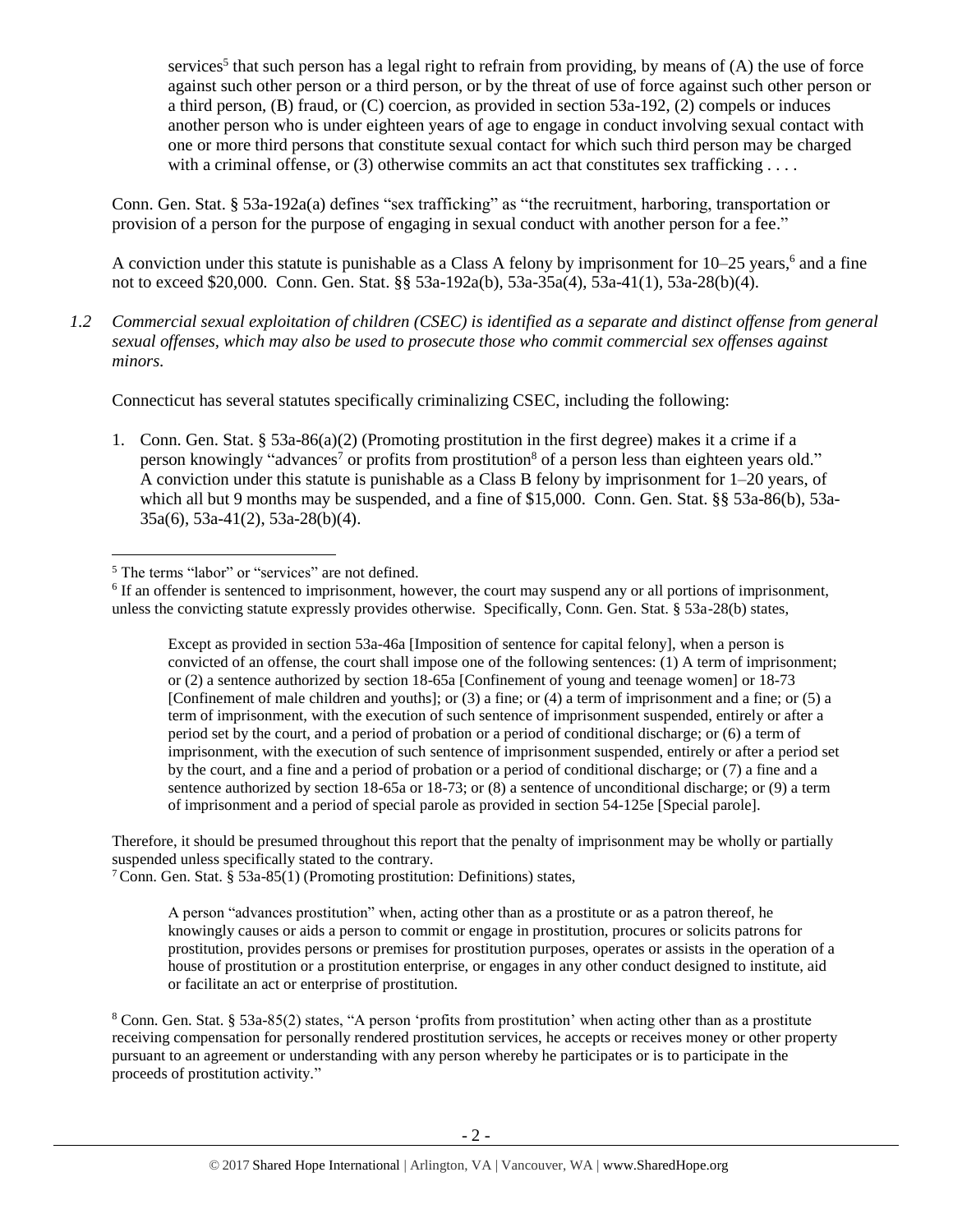2. Conn. Gen. Stat. § 53a-196a(a) (Employing a minor in an obscene performance) states,

<span id="page-2-4"></span><span id="page-2-3"></span><span id="page-2-2"></span><span id="page-2-1"></span>A person is guilty of employing a minor in an obscene performance when such person (1) employs any minor, whether or not such minor receives any consideration, for the purpose of promoting<sup>9</sup> any material<sup>10</sup> or performance<sup>11</sup> which is obscene as to minors,<sup>12</sup> notwithstanding that such material or performance is intended for an adult audience, or (2) permits any such minor to be [so] employed . . . and such person is the parent or guardian of such minor or otherwise responsible for the general supervision of such minor's welfare.

A conviction under this statute is punishable as a Class A felony by imprisonment for 10–25 years, of which all but 10 years may be suspended, and a possible fine not to exceed \$20,000. Conn. Gen. Stat. §§ 53a-196a(b), 53a-35a(4), 53a-41(1), 53a-28(b)(4).

3. Enacted House Bill 7309,  $\S 4(a)^{13}$  criminalizes the commercial sexual abuse of a minor, stating,

<span id="page-2-0"></span>A person is guilty of commercial sexual abuse of a minor when: (1) Such person pays a fee to a minor or third person as compensation for a minor having engaged in sexual conduct with such person; (2) such person pays or agrees to pay a fee to a minor or a third person pursuant to an understanding that in return for such fee the minor will engage in sexual conduct with such person; or (3) such person solicits or requests to engage in sexual conduct with a minor, or any other person that such person reasonably believes to be a minor, in return for a fee.

A conviction under this statute is a Class B felony punishable by 1–20 years imprisonment, a fine not to exceed \$15,000, or both. Enacted House Bill 7309, § 4(b); Conn. Gen. Stat. §§ 53a-35a(6), 53a-41(2), 53a-28(b)(4). If the victim is under the age of 15, however, a conviction under this statute is a Class A felony

 $\overline{a}$ 

"Material" means anything tangible which is capable of being used or adapted to arouse prurient, shameful or morbid interest, whether through the medium of reading, observation, sound or in any other manner. Undeveloped photographs, molds, printing plates, and the like, may be deemed obscene notwithstanding that processing or other acts may be required to make the obscenity patent or to disseminate it.

<sup>11</sup> "Performance" is defined as "any play, motion picture, dance or other exhibition performed before an audience." Conn. Gen. Stat. § 53a-193(11).

<sup>12</sup> Pursuant to Conn. Gen. Stat.  $§$  53a-193(2),

Material or a performance is "obscene as to minors "if it depicts a prohibited sexual act and, taken as a whole, it is harmful to minors. For purposes of this subdivision: (A) "Minor" means any person less than seventeen years old as used in section 53a-196 [Obscenity as to minors] and less than sixteen years old as used in sections 53a-196a and 53a-196b [Promoting a minor in an obscene performance], and (B) "harmful to minors" means that quality of any description or representation, in whatever form, of a prohibited sexual act, when (i) it predominantly appeals to the prurient, shameful or morbid interest of minors, (ii) it is patently offensive to prevailing standards in the adult community as a whole with respect to what is suitable material for minors, and (iii) taken as a whole, it lacks serious literary, artistic, educational, political or scientific value for minors.

<sup>13</sup> House Bill 7309, § 4 cited here and elsewhere in this report was enacted during the 2017 1st Regular Session of the Connecticut General Assembly (effective October 1, 2017).

<sup>9</sup> Conn. Gen. Stat. § 53a-193(12) states, "'Promote' means to manufacture, issue, sell, give, provide, lend, mail, deliver, transfer, transmit, publish, distribute, circulate, disseminate, present, exhibit, advertise, produce, direct or participate in."

<sup>10</sup> Pursuant to Conn. Gen. Stat. § 53a-193(10),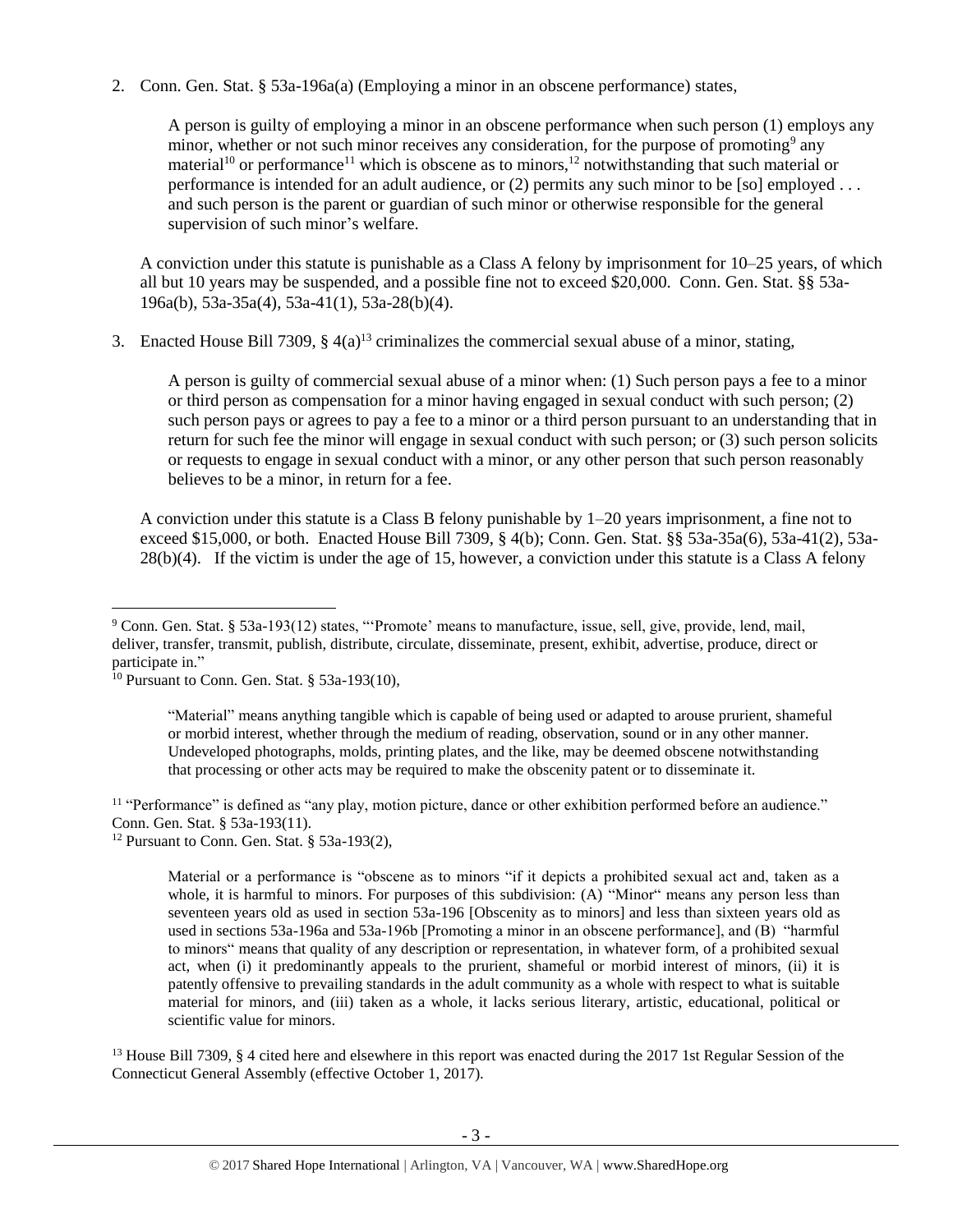<span id="page-3-0"></span>punishable by 10–25 years imprisonment, a fine not to exceed \$20,000, or both. Enacted House Bill 7309, § 4(c); Conn. Gen. Stat. §§ 53a-35a(4), 53a-41(1), 53a-28(b)(4).

4. Conn. Gen. Stat. § 53a-90a(a) (Enticing a minor. Penalties) makes it a crime if a person "uses an interactive computer service<sup>14</sup> to knowingly persuade, induce, entice or coerce any person  $(1)$  under eighteen years of age, or (2) who the actor reasonably believes to be under eighteen years of age, to engage in prostitution or sexual activity for which the actor may be charged with a criminal offense."

A first conviction under this statute is punishable as a Class D felony by imprisonment for 1–5 years, a fine not to exceed \$5,000, or both; a second conviction is punishable as a Class C felony by imprisonment for 1–10 years, a fine not to exceed \$10,000, or both, while third and subsequent convictions are punishable as Class B felonies by imprisonment for 1–20 years, a fine not to exceed \$15,000, or both. Conn. Gen. Stat. §§ 53a-90a(b)(1), 53a-41(2)–(4), 53a-35a(6)–(8), 53a-28(b)(4), (6). If the victim is under the age of 13, however, a first conviction is punishable as a Class B felony by imprisonment for 5–20 years, of which all but 5 years may be suspended, and a possible fine not to exceed \$15,000, while subsequent convictions are punishable as a Class B felony by imprisonment for 10–20 years, of which all but 10 years may be suspended, and a possible fine not to exceed \$15,000. Conn. Gen. Stat. §§ 53a-90a(b)(2), 53a-41(2), 53a-35a(6), 53a-28(b)(4).

5. Conn. Gen. Stat. § 53a-70c(a) (Aggravated sexual assault of a minor) states,

A person is guilty of aggravated sexual assault of a minor when such person commits a violation of subdivision (2) of subsection (a) of section 53-21 [Injury or risk of injury to, or impairing morals of, children. Sale of children] or section 53a-70 [Sexual assault in the first degree], section 53a-70a [Aggravated sexual assault in the first degree], section 53a-71 [Sexual assault in the second degree], section 53a-86 [Promoting prostitution in the first degree], Conn. Gen. Stat § 53a-87 [Promoting prostitution in the second degree] or section 53a-196a [Employing a minor in an obscene performance] and the victim of such offense is under thirteen years of age, and (1) such person kidnapped or illegally restrained the victim, (2) such person stalked the victim, (3) such person used violence to commit such offense against the victim, (4) such person caused serious physical injury to or disfigurement of the victim, (5) there was more than one victim of such offense under thirteen years of age, (6) such person was not known to the victim, or (7) such person has previously been convicted of a violent sexual assault.

<span id="page-3-1"></span>A first conviction under this statute is punishable as a Class A felony by imprisonment for 25–50 years, of which all but 25 years may be suspended, and a possible fine not to exceed \$20,000. Conn. Gen. Stat. §§ 53a-70c(b),<sup>15</sup> 53a-35a(3), 53a-41(1), 53a-28(b)(4). Subsequent convictions, however, are punishable by imprisonment for 50 years, none of which may be suspended, and a possible fine not to exceed \$20,000. Conn. Gen. Stat. §§ 53a-70c(b), 53a-35a(3), 53a-41(1), 53a-28(b)(4).

Several other sexual offenses, while not expressly commercial in nature, may also apply in cases involving the commercial sexual exploitation of a child. Some of those statutes are as follows:

<sup>&</sup>lt;sup>14</sup> "Interactive computer service" is defined as "any information service, system or access software provider that provides or enables computer access by multiple users to a computer server, including specifically a service or system that provides access to the Internet and such systems operated or services offered by libraries or educational institutions." Conn. Gen. Stat. § 53a-90a(a).

<sup>&</sup>lt;sup>15</sup> The text of Conn. Gen. Stat.  $\S$  53a-70c cited here and elsewhere in this report includes amendments made by the enactment of House Bill 7256 during the 2017 1st Regular Session of the Connecticut General Assembly (effective October 1, 2017).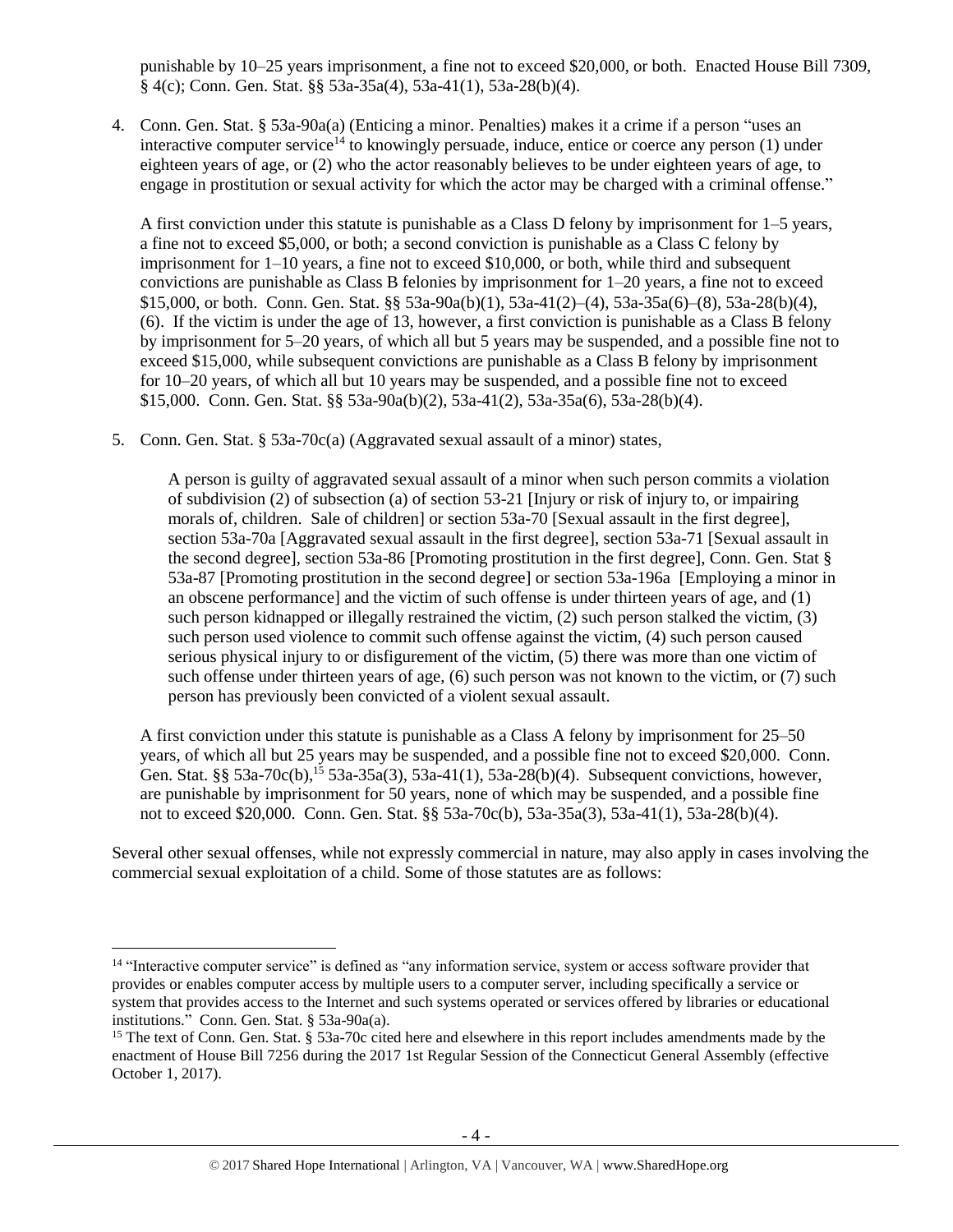1. Conn. Gen. Stat. § 53-21(a)(2) (Injury or risk of injury to, or impairing morals of, children. Sale of children) makes it a crime if a person

has contact with the intimate parts, as defined in section 53a-65, of a child under the age of sixteen years or subjects a child under sixteen years of age to contact with the intimate parts of such person, in a sexual and indecent manner likely to impair the health or morals of such child . . . .

A conviction under Conn. Gen. Stat.  $\S 53-21(a)(2)$  is punishable as a Class B felony by imprisonment for 1–20 years, a fine not to exceed \$15,000, or both, but if the victim is under the age of 13, a conviction is punishable by imprisonment for 5–20 years, of which all but 5 years may be suspended, and a possible fine not to exceed \$15,000. Conn. Gen. Stat. §§ 53-21(a), 53a-35a(6), 53a-41(2), 53a-28(b)(4), (6).

2. Conn. Gen. Stat. § 53a-70(a)(2) (Sexual assault in the first degree) makes it a crime if a person "engages in sexual intercourse<sup>16</sup> with another person and such other person is under thirteen years of age and the actor is more than two years older than such person."

A conviction under Conn. Gen. Stat. § 53a-70(a)(2) is punishable as a Class A felony by imprisonment for 10–25 years, a fine not to exceed \$20,000, or both. Conn. Gen. Stat. §§ 53a-70(b)(2), 53a-35a(4), 53a-41(1), 53a-28(b)(4), (6). If the victim is under 10 years of age, however, a conviction is punishable by imprisonment for  $10-25$  years, of which all but  $10$  years<sup>17</sup> may be suspended, and a possible fine not to exceed \$20,000. Conn. Gen. Stat. §§ 53a-70(b)(2), 53a-35a(4), 53a-41(1), 53a-28(b)(4).

3. Pursuant to Conn. Gen. Stat. § 53a-71(a),

A person is guilty of sexual assault in the second degree when such person engages in sexual intercourse with another person and: (1) Such other person is thirteen years of age or older but under sixteen years of age and the actor is more than three years older than such other person . . . .

A conviction under Conn. Gen. Stat.  $\S 53a-71(a)(1)$  is punishable as a Class B felony by imprisonment for 1–20 years, of which all but 9 months may be suspended, and a possible fine not to exceed \$15,000. Conn. Gen. Stat. §§ 53a-71(b), 53a-35a(6), 53a-41(2), 53a-28(b)(4).

 $\overline{a}$ <sup>16</sup> Pursuant to Conn. Gen. Stat. § 53a-65(2) (Definitions),

<sup>&</sup>quot;Sexual intercourse" means vaginal intercourse, anal intercourse, fellatio or cunnilingus between persons regardless of sex. Its meaning is limited to persons not married to each other. Penetration, however slight, is sufficient to complete vaginal intercourse, anal intercourse or fellatio and does not require emission of semen. Penetration may be committed by an object manipulated by the actor into the genital or anal opening of the victim's body.

<sup>&</sup>lt;sup>17</sup> Pursuant to Conn. Gen. Stat. § 53a-70(b)(3), "Any person found guilty under this section shall be sentenced to a term of imprisonment of at least ten years, a portion of which may be suspended, except as provided in subdivisions (1) and (2) of this subsection, or a term of imprisonment and a period of special parole pursuant to subsection (b) of section 53a-28 which together constitute a sentence of at least ten years. Notwithstanding the provisions of subsection (a) of section 53a-29 and except as otherwise provided in this subsection, a court may suspend a portion of a sentence imposed under this subsection and impose a period of supervised probation pursuant to subsection (f) of section 53a-29.". Pursuant to Conn. Gen. Stat.  $\frac{5}{3}$  53a-70(b)(1), "two years of the sentence imposed may not be suspended or reduced by the court or, if the victim of the offense is under ten years of age, for which ten years of the sentence imposed may not be suspended or reduced by the court," and pursuant to  $\S$  53a-70(b)(2), "ten years of the sentence imposed may not be suspended or reduced by the court if the victim is under ten years of age or of which five years of the sentence imposed may not be suspended or reduced by the court if the victim is under sixteen years of age."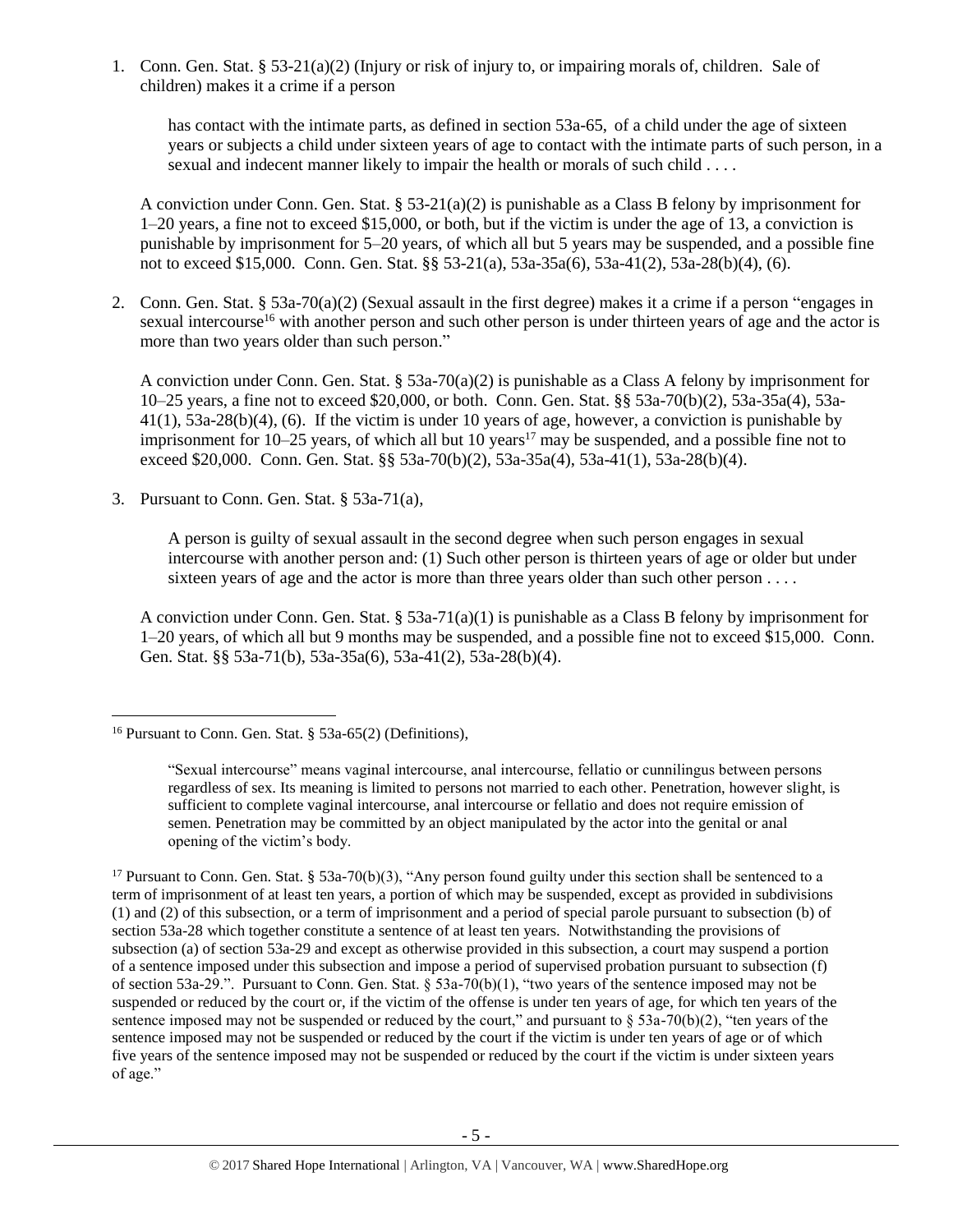4. Conn. Gen. Stat. § 53a-73a(a)(1)(A), (1)(B) (Sexual assault in the fourth degree) makes it a crime if a person

subjects another person to sexual contact<sup>18</sup> who is  $(A)$  under thirteen years of age and the actor is more than two years older than such other person, or (B) thirteen years of age or older but under fifteen years of age and the actor is more than three years older than such other person . . . .

A conviction under Conn. Gen. Stat. §  $53a-73a(a)(1)(A)$ , (B) is punishable as a Class D felony by imprisonment for 1–5 years, a fine not to exceed \$5,000, or both. Conn. Gen. Stat. §§ 53a-73a(b), 53a-41(4), 53a-35a(8), 53a-28(b)(4), (6).

*1.3 Prostitution statutes refer to the sex trafficking statute to acknowledge the intersection of prostitution with trafficking victimization.* 

Conn. Gen. Stat. § 53a-82 (Prostitution) refers to both state and federal human trafficking laws to provide an affirmative defense for trafficking victims, as well as explicitly allows duress as a defense. Pursuant to Conn. Gen. Stat. § 53a-82(b)–(c),

(b) In any prosecution for an offense under this section, it shall be an affirmative defense that the actor was a victim of conduct by another person that constitutes (1) a violation of section  $53a-192a^{19}$ [Trafficking in persons], as amended by this act, or (2) a criminal violation of 18 USC Chapter 77 [Peonage, slavery, and trafficking in persons], as amended from time to time. (c) Nothing in this section shall limit a person's right to assert the defense of duress pursuant to section 53a-14<sup>20</sup> [Duress as defense] in any prosecution for an offense under this section.

*1.4 The state racketeering or gang crimes statute includes sex trafficking or commercial sexual exploitation of children (CSEC) offenses as predicate acts allowing the statute to be used to prosecute child sex trafficking crimes.* 

Conn. Gen. Stat. § 53-395(a)–(c) (Prohibited activities) states,

(a) It is unlawful for any person who has knowingly received any proceeds derived, directly or indirectly, from a pattern of racketeering activity or through the collection of an unlawful debt to use or invest, whether directly or indirectly, any part of such proceeds, or the proceeds derived from the investment or use thereof, in the acquisition of any title to, or any right, interest or equity in, real property or in the establishment or operation of any enterprise.<sup>21</sup>

 $\overline{a}$ 

<sup>21</sup> "Enterprise" is defined in Conn. Gen. Stat.  $\S$  53-394(c) as

<sup>18</sup> Pursuant to Conn. Gen. Stat. § 53a-65(3) (Definitions),

<sup>&</sup>quot;Sexual contact" means any contact with the intimate parts of a person not married to the actor for the purpose of sexual gratification of the actor or for the purpose of degrading or humiliating such person or any contact of the intimate parts of the actor with a person not married to the actor for the purpose of sexual gratification of the actor or for the purpose of degrading or humiliating such person.

<sup>19</sup> *See supra* Component 1.1 for the substantive provisions of Conn. Gen. Stat. § 53a-192a.

<sup>20</sup> Conn. Gen. Stat. § 53a-14 explains that

<sup>[</sup>i]n any prosecution for an offense, it shall be a defense that the defendant engaged in the proscribed conduct because he was coerced by the use or threatened imminent use of physical force upon him or a third person, which force or threatened force a person of reasonable firmness in his situation would have been unable to resist . . . .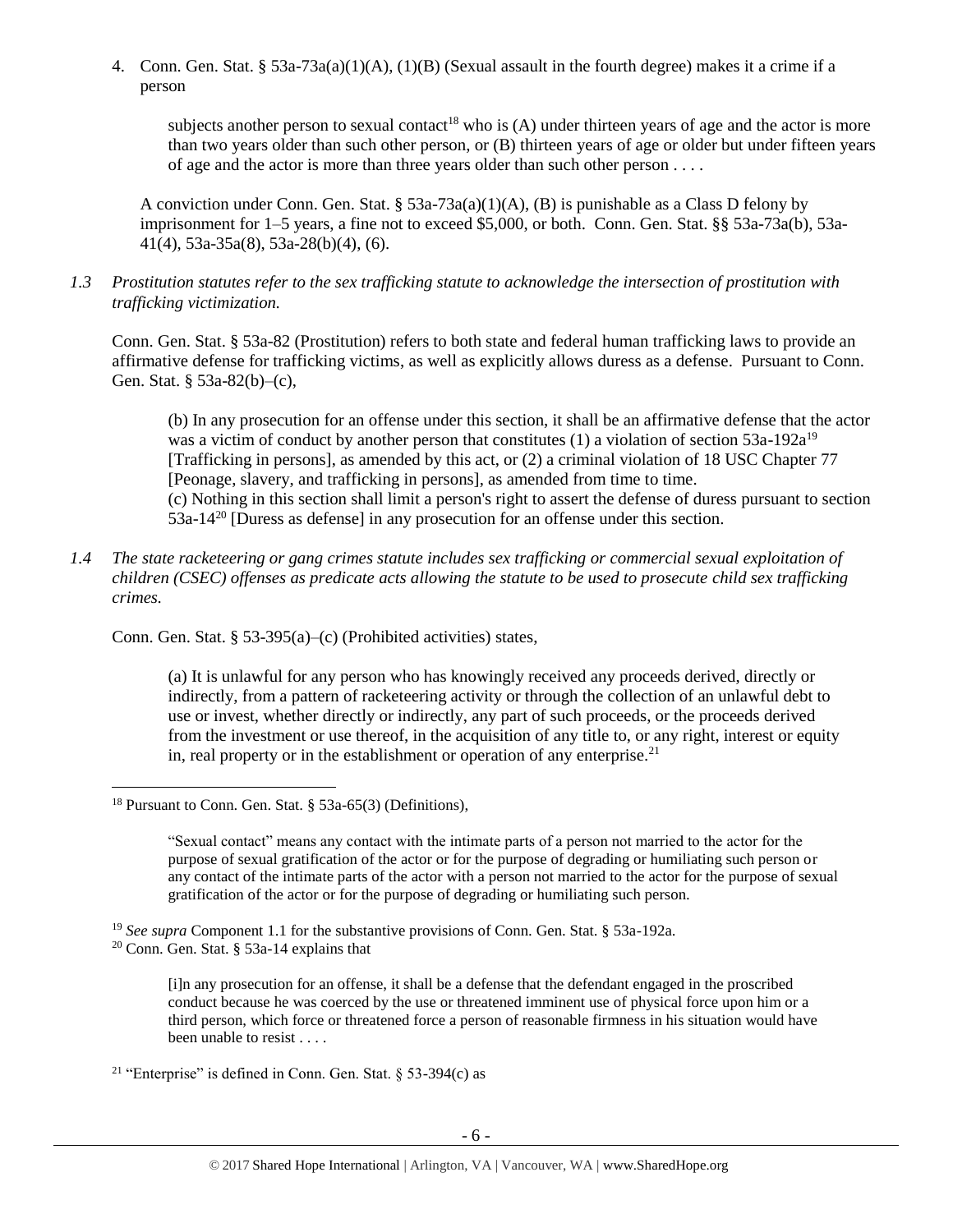(b) It is unlawful for any person, through a pattern of racketeering activity or through the collection of an unlawful debt, to receive anything of value or to acquire or maintain, directly or indirectly, any interest in or control of any enterprise or real property. (c) It is unlawful for any person employed by, or associated with, any enterprise to knowingly conduct or participate in, directly or indirectly, such enterprise through a pattern of racketeering activity or through the collection of an unlawful debt.

Under Conn. Gen. Stat. § 53-394(e) (Definitions), "pattern of racketeering activity" is defined as

engaging in at least two incidents of racketeering activity that have the same or similar purposes, results, participants, victims or methods of commission or otherwise are interrelated by distinguishing characteristics, including a nexus to the same enterprise, and are not isolated incidents, provided the latter or last of such incidents occurred after October 1, 1982, and within five years after a prior incident of racketeering activity.

Additionally, pursuant to Conn. Gen. Stat. § 53-394(a),<sup>22</sup>

"Racketeering activity" means to commit, attempt to commit, to conspire to commit, or to intentionally aid, solicit, coerce or intimidate another person to commit any crime which, at the time of its commission, was a felony chargeable by indictment or information under the following provisions of the general statutes then applicable: . . . . (5) sections 53a-85 to 53a-88, inclusive, relating to prostitution; ...  $(11)$  chapter 952, part XX, relating to obscenity and related offenses [including employing a minor in an obscene performance]; (12) chapter 952, part XIX, relating to coercion;  $\dots$  (19) section 53a-192a, relating to trafficking in persons  $\dots$ 

A conviction under Conn. Gen. Stat. § 53-395 is punishable by imprisonment for 1–20 years, a fine not to exceed \$25,000 or both. Conn. Gen. Stat. § 53-397(a).

Conn. Gen. Stat. § 53-397(a), (Penalty. Forfeiture of property. Disposition of seized property. Appointment of receiver) provides for mandatory asset forfeiture and states,

A person who violates any provision of [the Corrupt Organizations and Racketeering Activity Act<sup>23</sup>]... and shall forfeit to the state:

(1) Any property he has acquired, maintained or used in violation of [the Corrupt Organizations and Racketeering Activity Act], including profits derived therefrom and the appreciated value thereof, or, where applicable, the proceeds from the sale thereof; and

(2) any interest in, security of, claim against, or property or contractual right of any kind affording a source of influence over any enterprise which he has established, operated, controlled, conducted or participated in the conduct of, in violation of [the Corrupt Organizations and Racketeering Activity Act].

any individual, sole proprietorship, corporation, business trust, union chartered under the laws of this state or other legal entity, or any unchartered union, association or group of individuals associated in fact although not a legal entity, and includes illicit as well as licit enterprises and governmental, as well as other entities. In determining whether any unchartered union, association or group of individuals exists, factors which may be considered as evidence of association include, but are not limited to: (1) A common name or identifying sign, symbols or colors and (2) rules of behavior for individual members.

<sup>23</sup> Conn. Gen. Stat. §§ 53-393 to -419.

<sup>&</sup>lt;sup>22</sup> The text of Conn. Gen. Stat. § 53-394 cited here and elsewhere in this report includes amendments made by the enactment of House Bill 7312 during the 2017 1st Regular Session of the Connecticut General Assembly (effective July 1, 2017).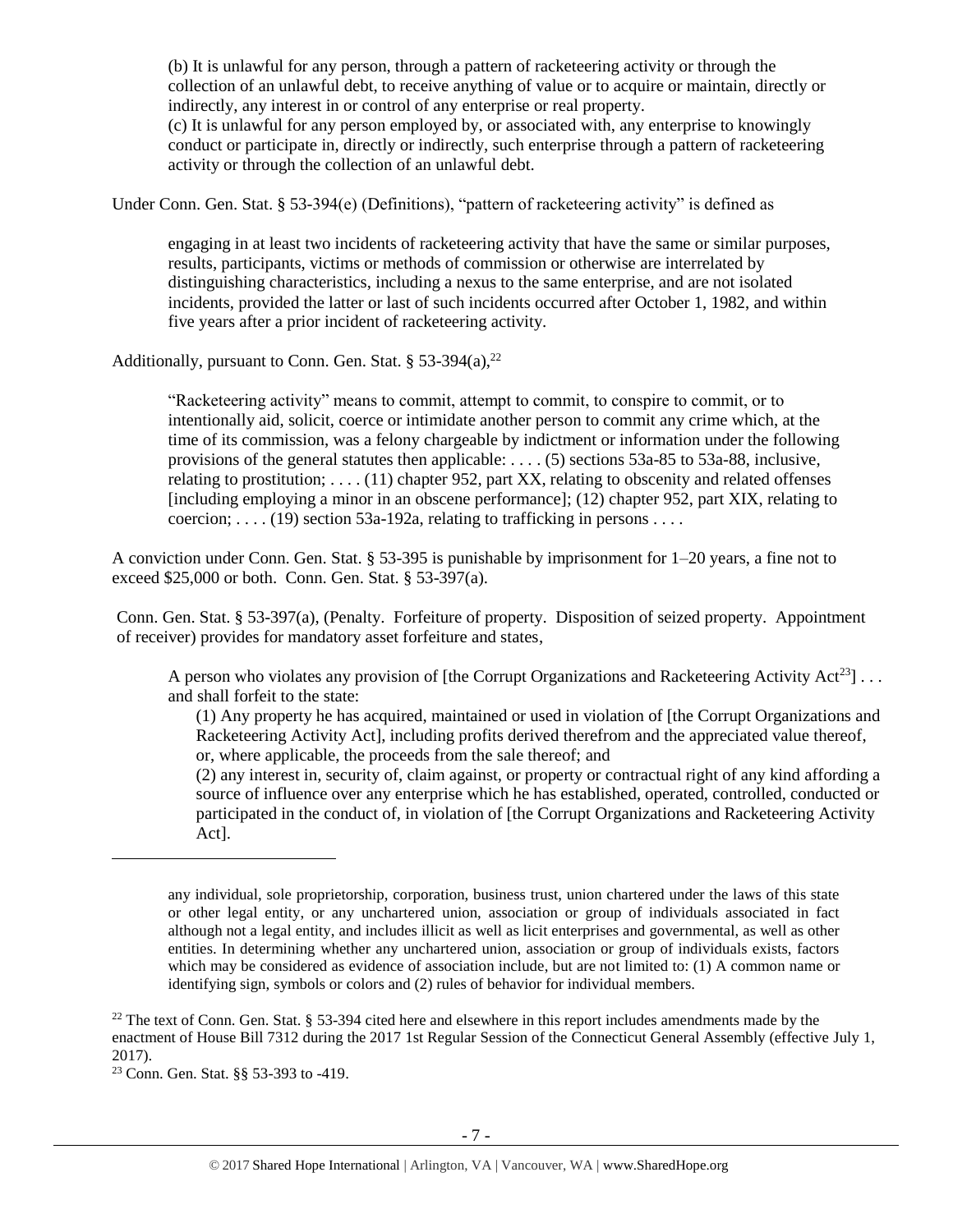#### **FRAMEWORK ISSUE 2: CRIMINAL PROVISIONS FOR DEMAND**

## *Legal Components:*

- *2.1 The state sex trafficking law can be applied to buyers of commercial sex acts with a minor.*
- *2.2 Buyers of commercial sex acts with a minor can be prosecuted under commercial sexual exploitation of children (CSEC) laws.*
- *2.3 Solicitation laws differentiate buying sex acts with an adult and buying sex acts with a minor under 18.*
- *2.4 Penalties for buyers of commercial sex acts with minors are as high as federal penalties.*
- *2.5 Using the Internet or other electronic communication to lure, entice, or purchase, or attempt to lure, entice, or purchase commercial sex acts with a minor is a separate crime or results in an enhanced penalty for buyers.*
- *2.6 No age mistake defense is permitted for a buyer of commercial sex acts with any minor under 18.*
- *2.7 Base penalties for buying sex acts with a minor under 18 are sufficiently high and not reduced for older minors.*
- *2.8 Financial penalties for buyers of commercial sex acts with minors are sufficiently high to make it difficult for buyers to hide the crime.*
- *2.9 Buying and possessing images of child sexual exploitation carries penalties as high as similar federal offenses.*

\_\_\_\_\_\_\_\_\_\_\_\_\_\_\_\_\_\_\_\_\_\_\_\_\_\_\_\_\_\_\_\_\_\_\_\_\_\_\_\_\_\_\_\_\_\_\_\_\_\_\_\_\_\_\_\_\_\_\_\_\_\_\_\_\_\_\_\_\_\_\_\_\_\_\_\_\_\_\_\_\_\_\_\_\_\_\_\_\_\_\_\_\_\_

*2.10 Convicted buyers of commercial sex acts with minors are required to register as sex offenders.* 

# *Legal Analysis:*

*2.1 The state sex trafficking law can be applied to buyers of commercial sex acts with a minor.*

Conn. Gen. Stat. § 53a-192a (Trafficking in persons) does not apply to buyers of sex with minors. Pursuant to Conn. Gen. Stat. § 53a-192a(a),<sup>24</sup>

A person is guilty of trafficking in persons when such person . . . (2) compels or induces another person who is under eighteen years of age to engage in conduct involving sexual contact with one or more third persons that constitutes sexual contact for which such third person may be charged with a criminal offense, or (3) otherwise commits an act the constitutes sex trafficking . . . .

Conn. Gen. Stat. § 53a-192a(a) defines "sex trafficking" to include "the recruitment, harboring, transportation or provision of a person for the purpose of engaging in sexual conduct with another person for a fee."

Since Conn. Gen. Stat. § 53a-192a(a) requires compelling or inducing another person to engage in sexual contact with "one or more third persons" or "recruit[ing], harboring, transport[ing] or prov[iding] a person for . . . sexual conduct with another person," it is inapplicable to buyers of sex with minors.

- 2.1.1 Recommendation: Amend Conn. Gen. Stat. § 53a-192a(a) (Trafficking in persons) to make the statute applicable to the actions of buyers of commercial sex with minors.
- *2.2 Buyers of commercial sex acts with a minor can be prosecuted under commercial sexual exploitation of children (CSEC) laws.*

Connecticut's commercial sexual abuse of a minor statute, Enacted House Bill 7309,  $\S$  4,<sup>25</sup> makes buying commercial sex a Class A felony if the victim is under 15 years of age and a Class B felony if the victim is 15– 17 years of age. Enacted House Bill 7309, § 4(b), (c). Enacted House Bill 7309, § 4(a) states,

<sup>24</sup> *See supra* note [2.](#page-0-0)

<sup>25</sup> *See supra* note [13.](#page-2-0)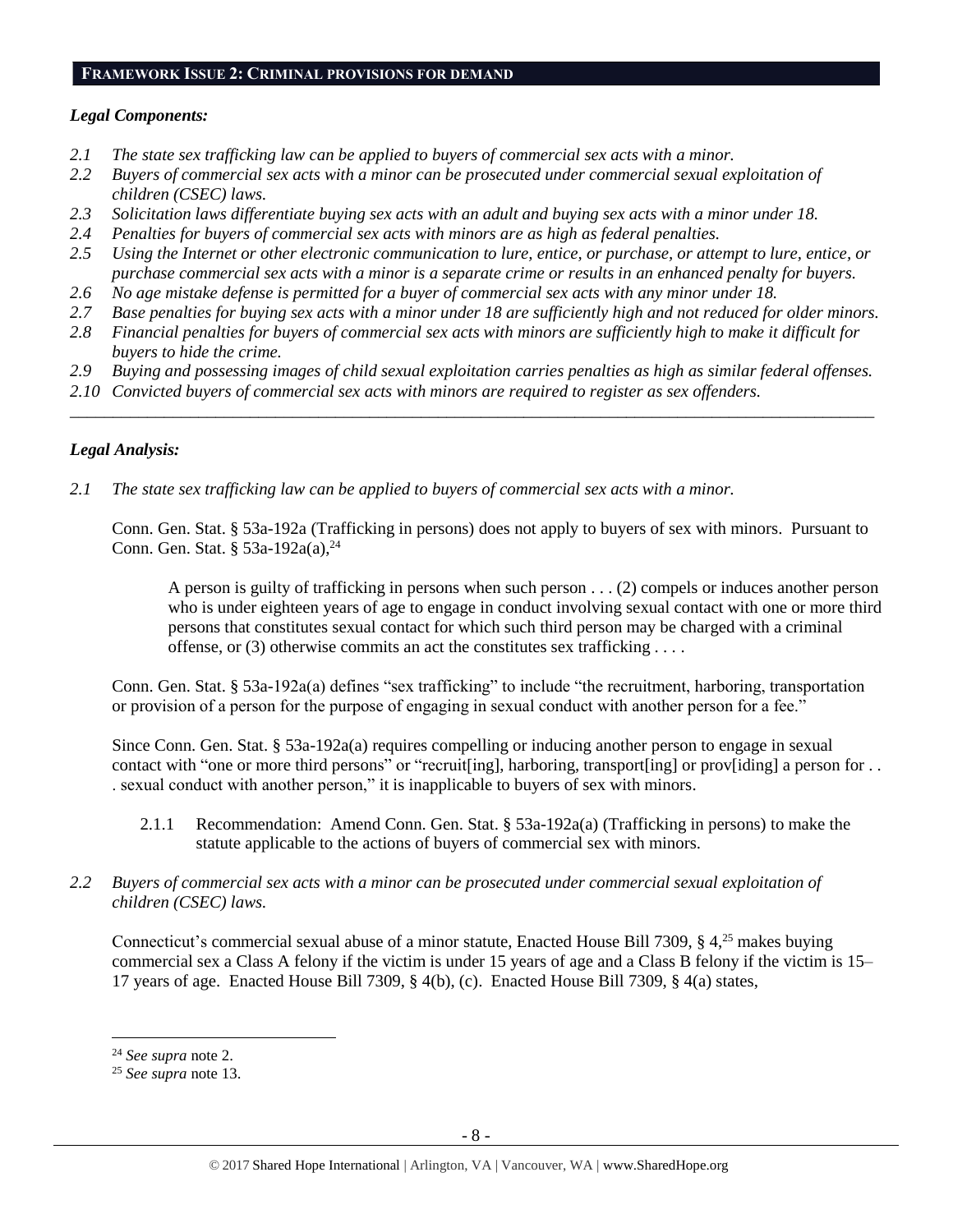A person is guilty of commercial sexual abuse of a minor when: (1) Such person pays a fee to a minor or third person as compensation for a minor having engaged in sexual conduct with such person; (2) such person pays or agrees to pay a fee to a minor or a third person pursuant to an understanding that in return for such fee the minor will engage in sexual conduct with such person; or (3) such person solicits or requests to engage in sexual conduct with a minor, or any other person that such person reasonably believes to be a minor, in return for a fee.

Further, Conn. Gen. Stat § 53a-90a(a) (Enticing a minor. Penalties) allows buyers to be prosecuted for enticing a minor via a computer. Conn. Gen. Stat § 53a-90a(a) states,

(a) A person is guilty of enticing a minor when such person uses an interactive computer service to knowingly persuade, induce, entice or coerce any person (1) under eighteen years of age, or (2) who the actor reasonably believes to be under eighteen years of age, to engage in prostitution or sexual activity for which the actor may be charged with a criminal offense. For purposes of this section, "interactive computer service" means any information service, system or access software provider that provides or enables computer access by multiple users to a computer server, including specifically a service or system that provides access to the Internet and such systems operated or services offered by libraries or educational institutions.

(b) (1) Except as provided in subdivision (2) of this subsection, enticing a minor is a class D felony for a first offense, a class C felony for a second offense and a class B felony for any subsequent offense.

(2) Enticing a minor is a class B felony if the victim of the offense is under thirteen years of age and any person found guilty of such class B felony shall, for a first offense, be sentenced to a term of imprisonment of which five years of the sentence imposed may not be suspended or reduced by the court and, for any subsequent offense, be sentenced to a term of imprisonment of which ten years of the sentence imposed may not be suspended or reduced by the court.

# *2.3 Solicitation laws differentiate buying sex acts with an adult and buying sex acts with a minor under 18.*

Connecticut distinguishes between buying sex with an adult versus a minor by creating distinct offenses. Buying sex with a minor is criminalized under Enacted House Bill 7309,  $\S$  4(a), <sup>26</sup> which states,

A person is guilty of commercial sexual abuse of a minor when: (1) Such person pays a fee to a minor or third person as compensation for a minor having engaged in sexual conduct with such person; (2) such person pays or agrees to pay a fee to a minor or a third person pursuant to an understanding that in return for such fee the minor will engage in sexual conduct with such person; or (3) such person solicits or requests to engage in sexual conduct with a minor, or any other person that such person reasonably believes to be a minor, in return for a fee.

In contrast, buying sex with an adult is criminalized under Conn. Gen. Stat.  $\frac{1}{2}$  53a-83(a)<sup>27</sup> (Patronizing a prostitute: Class A misdemeanor or class C felony), Connecticut's primary solicitation law, which states,

A person is guilty of patronizing a prostitute when: (1) Pursuant to a prior understanding, such person pays a fee to another person as compensation for such person or a third person having engaged in sexual conduct with such person; (2) such person pays or agrees to pay a fee to another person pursuant to an understanding that in return for such fee such other person or a third person will engage in sexual

<sup>26</sup> *See supra* note [13.](#page-2-0)

<sup>&</sup>lt;sup>27</sup> The text of Conn. Gen. Stat. § 53a-83 cited here and elsewhere in this report includes amendments made by the enactment of House Bill 7309 during the 2017 1st Regular Session of the Connecticut General Assembly (effective October 1, 2017).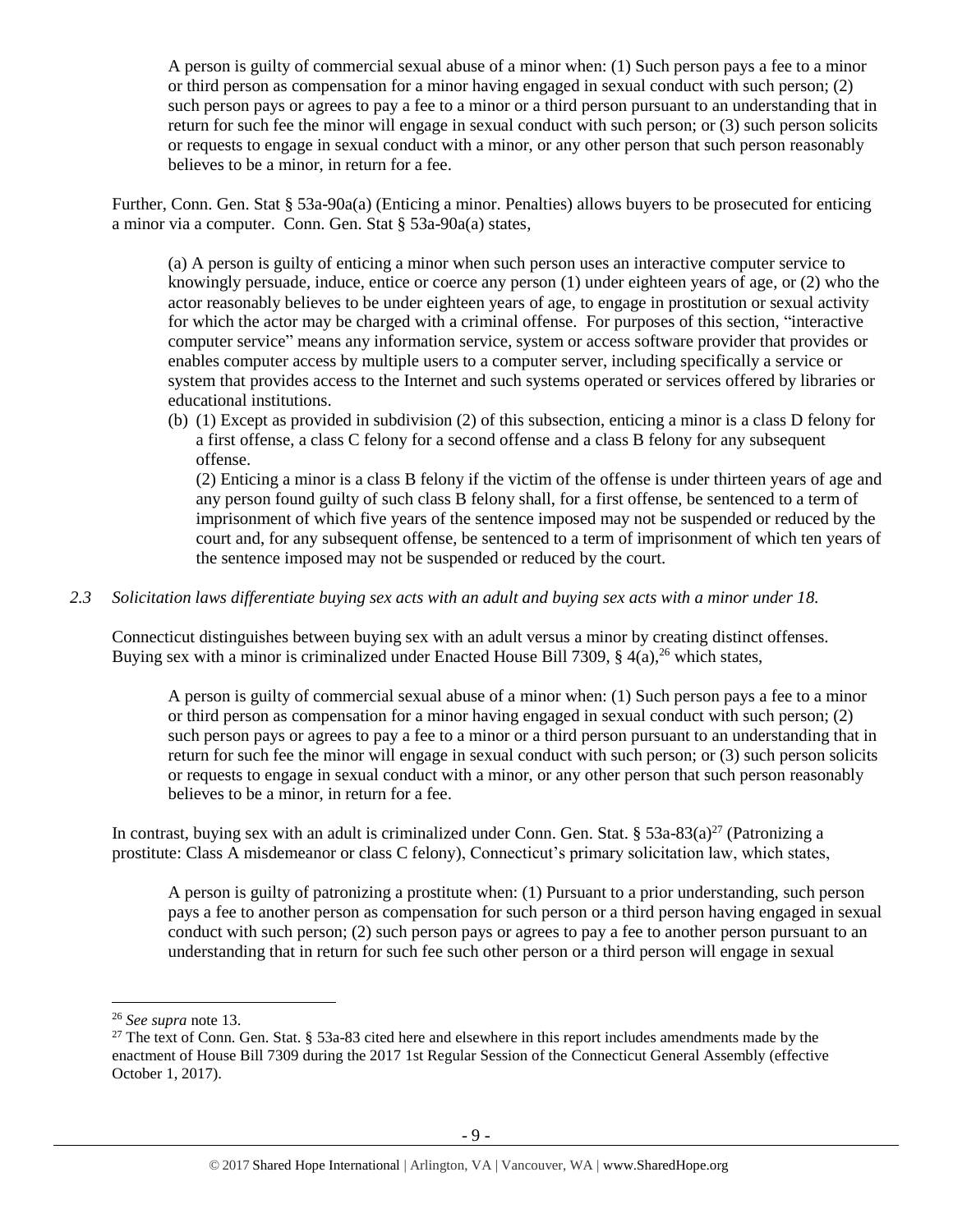conduct with such person; or (3) such person solicits or requests another person to engage in sexual conduct with such person in return for a fee.

A conviction under Enacted House Bill 7309, § 4(a) is a Class A or Class B felony, depending upon the age of the victim, while a conviction under Conn. Gen. Stat. § 53a-83(a) is only a Class A misdemeanor. Enacted House Bill 7309, § 4(b), (c); Conn. Gen. Stat. § 53a-83(b).

In addition, Conn. Gen. Stat § 53a-90a(a) (Enticing a minor. Penalties) specifically makes it a crime if a person "uses an interactive computer service<sup>28</sup> to knowingly persuade, induce, entice or coerce any person under eighteen years of age to engage in prostitution or sexual activity for which the actor may be charged with a criminal offense."

#### *2.4 Penalties for buyers of commercial sex acts with minors are as high as federal penalties.*

A conviction under Enacted House Bill 7309, § 4 is a Class B felony punishable by 1–20 years imprisonment, a fine not to exceed \$15,000, or both. Enacted House Bill 7309, § 4(b);<sup>29</sup> Conn. Gen. Stat. §§ 53a-35a(6), 53a-41(2), 53a-28(b)(4). If the victim is under the age of 15, however, a conviction under this statute is a Class A felony punishable by 10–25 years imprisonment, a fine not to exceed \$20,000, or both. Enacted House Bill 7309, § 4(c); Conn. Gen. Stat. §§ 53a-35a(4), 53a-41(1), 53a-28(b)(4). Additionally, a buyer's first conviction under Conn. Gen. Stat. § 53a-90a (Enticing a minor. Penalties) is punishable as a Class D felony by imprisonment for 1–5 years, a fine not to exceed \$5,000, or both, a second conviction is punishable as a Class C felony by imprisonment for 1–10 years, a fine not to exceed \$10,000, or both, while third and subsequent convictions are punishable as Class B felonies by imprisonment for 1–20 years, a fine not to exceed \$15,000, or both. Conn. Gen. Stat. §§ 53a-90a(b)(1), 53a-41(2)–(4), 53a-35a(6)–(8), 53a-28(b)(4), (6). If the victim is under the age of 13, however, a first conviction is punishable as a Class B felony by imprisonment for 5–20 years, of which all but 5 years may be suspended, and a possible fine not to exceed \$15,000, while subsequent convictions are punishable as a Class B felony by imprisonment for 10–20 years, of which all but 10 years may be suspended, and a possible fine not to exceed \$15,000. Conn. Gen. Stat. §§ 53a-90a(b)(2), 53a-41(2), 53a-35a(6), 53a-28(b)(4).

In contrast, if the victim is under the age of 14, a conviction under the Trafficking Victims Protection Act (TVPA)<sup>30</sup> for child sex trafficking is punishable by 15 years to life imprisonment and a fine not to exceed \$250,000. 18 U.S.C. §§ 1591(b)(1), 3559(a)(1), 3571(b)(3). If the victim is between the ages of 14–17, a conviction is punishable by 10 years to life imprisonment and a fine not to exceed \$250,000. 18 U.S.C. §§ 1591(b)(2), 3559(a)(1), 3571(b)(3). A conviction is punishable by mandatory life imprisonment, however, if the buyer has a prior conviction for a federal sex offense<sup>31</sup> against a minor. 18 U.S.C.  $\S$ 

<sup>28</sup> *See supra* note [14.](#page-3-0) 

<sup>29</sup> *See supra* note [13.](#page-2-0)

<sup>30</sup> Trafficking Victims Protection Act (TVPA) of 2000, Pub. L. No. 106-386, 114 Stat. 1464, 1466 (codified in scattered sections of 18 and 22 U.S.C.).

 $31$  Pursuant to 18 U.S.C. § 3559(e)(2), "federal sex offense" is defined as,

<span id="page-9-0"></span>an offense under section 1591 [18 USCS § 1591] (relating to sex trafficking of children), 2241 [18 USCS § 2241] (relating to aggravated sexual abuse), 2242 [18 USCS § 2242] (relating to sexual abuse),  $2244(a)(1)$  [18 USCS § 2244(a)(1)] (relating to abusive sexual contact), 2245 [18 USCS § 2245] (relating to sexual abuse resulting in death), 2251 [18 USCS § 2251] (relating to sexual exploitation of children), 2251A [18 USCS § 2251A] (relating to selling or buying of children), 2422(b) [18 USCS § 2422(b)] (relating to coercion and enticement of a minor into prostitution), or 2423(a) [18 USCS § 2423(a)] (relating to transportation of minors).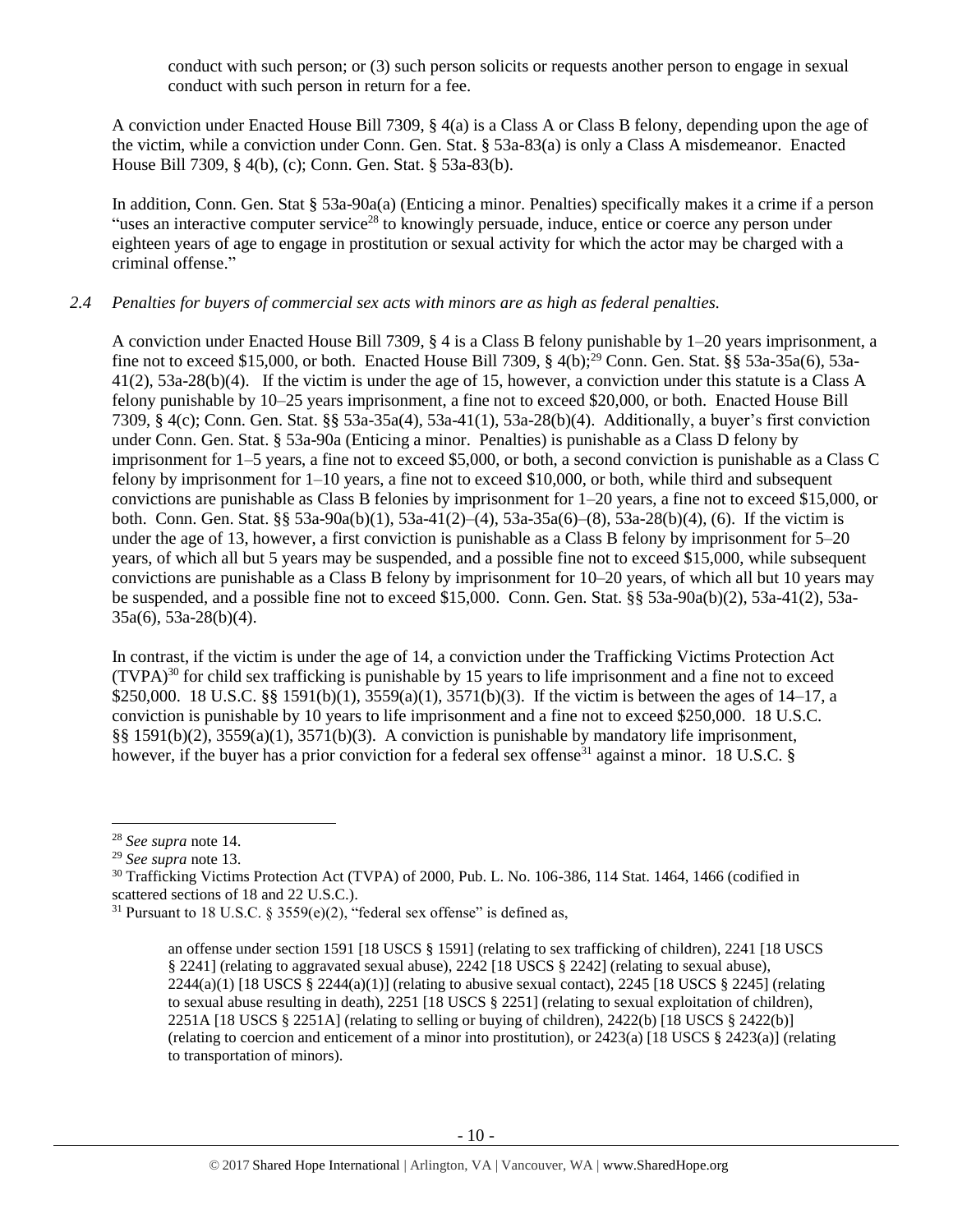$3559(e)(1)$ . To the extent buyers can be prosecuted under other federal CSEC laws,<sup>32</sup> a conviction is punishable by penalties ranging from a fine not to exceed \$250,000 to life imprisonment and a fine not to exceed \$250,000.<sup>33</sup>

*2.5 Using the Internet or other electronic communication to lure, entice, or purchase, or attempt to lure, entice, or purchase commercial sex acts with a minor is a separate crime or results in an enhanced penalty for buyers.*

Using the Internet to entice a minor to commit unlawful sexual activity is prohibited under Conn. Gen. Stat. § 53a-90a(a) (Enticing a minor. Penalties), which prohibits a person from using "an interactive computer service<sup>34</sup> to knowingly persuade, induce, entice or coerce any person (1) under eighteen years of age, or (2) who the actor reasonably believes to be under eighteen years of age, to engage in prostitution or sexual activity for which the actor may be charged with a criminal offense."

A buyer's first conviction under Conn. Gen. Stat. § 53a-90a is punishable as a Class D felony by imprisonment for 1–5 years, a fine not to exceed \$5,000, or both, a second conviction is punishable as a Class C felony by imprisonment for 1–10 years, a fine not to exceed \$10,000, or both, while third and subsequent convictions are punishable as Class B felonies by imprisonment for 1–20 years, a fine not to exceed \$15,000, or both. Conn. Gen. Stat. §§ 53a-90a(b)(1), 53a-41(2)–(4), 53a-35a(6)–(8), 53a-28(b)(4), (6). If the victim is under the age of 13, however, a first conviction is punishable as a Class B felony by imprisonment for 5–20 years, of which all but 5 years may be suspended, and a possible fine not to exceed \$15,000, while subsequent convictions are punishable as a Class B felony by imprisonment for 10–20 years, of which all but 10 years may be suspended, and a possible fine not to exceed \$15,000. Conn. Gen. Stat. §§ 53a-90a(b)(2), 53a-41(2), 53a-35a(6), 53a-28(b)(4).

# *2.6 No age mistake defense is permitted for a buyer of commercial sex acts with any minor under 18.*

Neither Enacted House Bill 7309, § 4,<sup>35</sup> nor Conn. Gen. Stat § 53a-90a (Enticing a minor. Penalties) prohibit a mistake of age defense. Under Enacted House Bill 7309, § 4(a), a buyer must engage in prohibited conduct with a minor or someone the buyer "reasonably believes to be a minor." Similarly, Conn. Gen. Stat § 53a-90a requires the buyer to "knowingly persuade, induce, entice or coerce any person (1) under eighteen years of age, or (2) who the actor reasonably believes to be under eighteen years of age . . . ." Accordingly, a buyer may assert a mistake of age defense and claim not to have known or reasonably believed the victim was a minor.

2.6.1 Recommendation: Amend Enacted House Bill 7309, § 4 and Conn. Gen. Stat. § 53a-90a (Enticing a minor. Penalties) to expressly prohibit a mistake of age defense.

<sup>32</sup> 18 U.S.C. §§ 2251A(b) (Selling or buying of children), 2251(a) (Sexual exploitation of children), 2423(a) (Transportation of a minor with intent for minor to engage in criminal sexual activity), 2422(a) (Coercion and enticement), 2252(a)(2), (a)(4) (Certain activities relating to material involving the sexual exploitation of minors). <sup>33</sup> 18 U.S.C. §§ 2251A(b) (conviction punishable by imprisonment for 30 years to life and a fine), 2251(e) (conviction punishable by imprisonment for 15–30 years and a fine), 2423(a) (conviction punishable by imprisonment for 10 years to life and a fine), 2422(a) (conviction punishable by a fine, imprisonment up to 20 years, or both), 2252(b) (stating that a conviction under subsection (a)(2) is punishable by imprisonment for  $5-20$  years and a fine, while a conviction under subsection (a)(4) is punishable by imprisonment up to 10 years, a fine, or both); *see also* 18 U.S.C. §§ 3559(a)(1) (classifying all of the above listed offenses as felonies), 3571(b)(3) (providing a fine up to \$250,000 for any felony conviction).

<sup>34</sup> *See supra* note [14.](#page-3-0) 

<sup>35</sup> *See supra* note [13.](#page-2-0)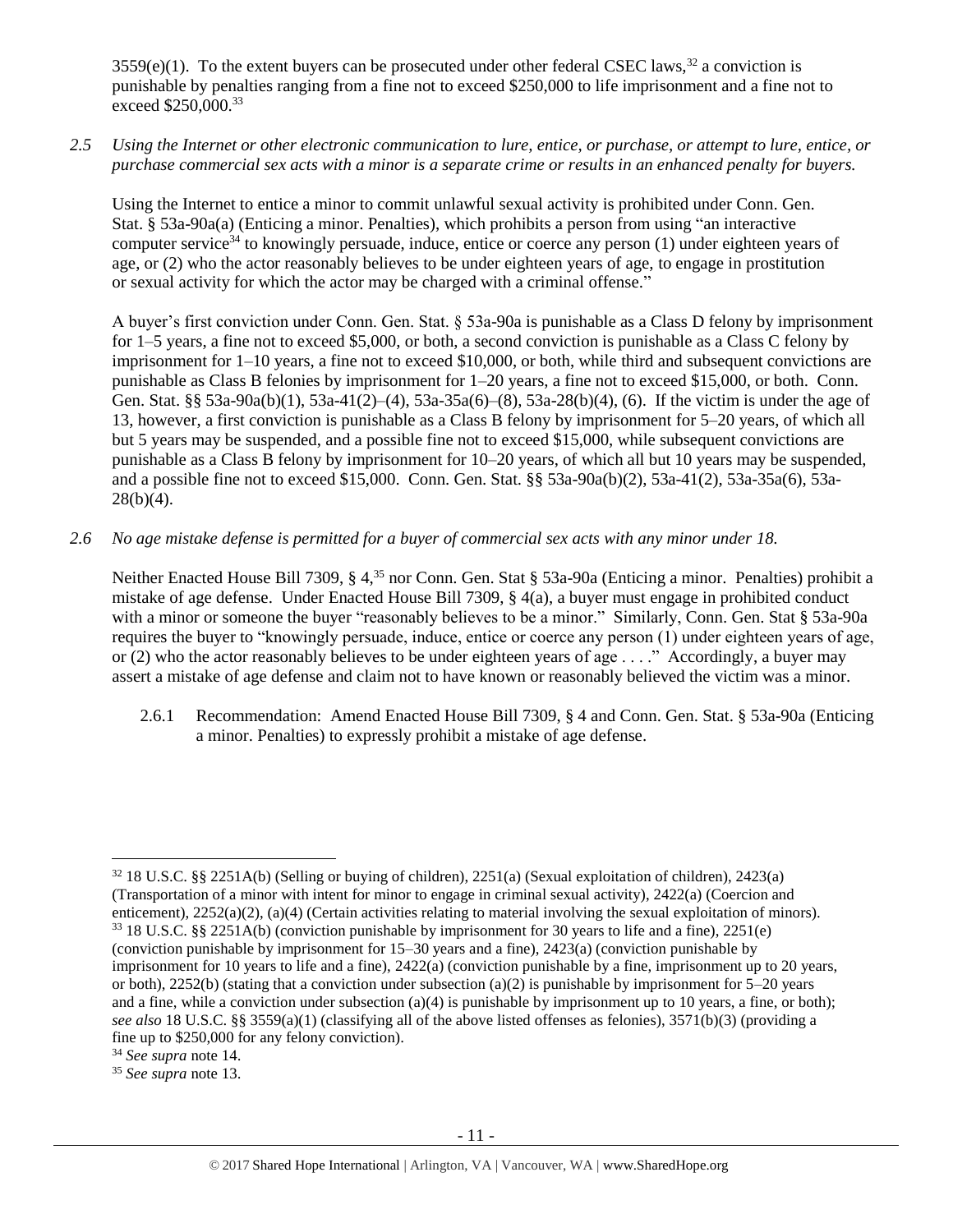# *2.7 Base penalties for buying sex acts with a minor under 18 are sufficiently high and not reduced for older minors.*

Although Enacted House Bill 7309,  $\S 4^{36}$  staggers penalties based on the age of the victim, penalties are sufficiently high even when the victim is an older minor. A conviction under this statute is a Class B felony punishable by 1–20 years imprisonment, a fine not to exceed \$15,000, or both. Enacted House Bill 7309, § 4(b); Conn. Gen. Stat. §§ 53a-35a(6), 53a-41(2), 53a-28(b)(4). If the victim is under the age of 15, however, a conviction under this statute is a Class A felony punishable by 10–25 years imprisonment, a fine not to exceed \$20,000, or both. Enacted House Bill 7309, § 4(c); Conn. Gen. Stat. §§ 53a-35a(4), 53a-41(1), 53a-28(b)(4).

Conn. Gen. Stat. § 53a-90a (Enticing a minor. Penalties) staggers penalties as well, providing a heightened penalty if the victim is under the age of 13. Under this offense, however, base penalties are not sufficiently high for buying sex acts with older minors. A buyer's first conviction under Conn. Gen. Stat. § 53a-90a is punishable as a Class D felony by imprisonment for 1–5 years, a fine not to exceed \$5,000, or both, a second conviction is punishable as a Class C felony by imprisonment for 1–10 years, a fine not to exceed \$10,000, or both, while third and subsequent convictions are punishable as Class B felonies by imprisonment for 1–20 years, a fine not to exceed \$15,000, or both. Conn. Gen. Stat. §§ 53a-90a(b)(1), 53a-41(2)–(4), 53a-35a(6)–(8), 53a-28(b)(4), (6). If the victim is under the age of 13, however, a first conviction is punishable as a Class B felony by imprisonment for 5–20 years, of which all but 5 years may be suspended, and a possible fine not to exceed \$15,000, while subsequent convictions are punishable as a Class B felony by imprisonment for 10–20 years, of which all but 10 years may be suspended, and a possible fine not to exceed \$15,000. Conn. Gen. Stat. §§ 53a-90a(b)(2), 53a-41(2), 53a-35a(6), 53a-28(b)(4).

- 2.7.1 Recommendation: Amend Conn. Gen. Stat. § 53a-90a (Enticing a minor. Penalties) to raise the base penalty to provide sufficiently high penalties for all offenses involving a minor under the age of 18.
- *2.8 Financial penalties for buyers of commercial sex acts with minors are sufficiently high to make it difficult for buyers to hide the crime.*

Buyers are subject to possible fines up to \$15,000. If the victim is under the age of 18, a buyer convicted under Conn. Gen. Stat. § 53a-90a (Enticing a minor: Penalties) is subject to a possible fine not to exceed \$5,000 for a first violation, \$10,000 for a second violation, and \$15,000 for subsequent violations; if the victim is under the age of 13, however, a buyer is subject to a possible fine not to exceed \$15,000. Conn. Gen. Stat. §§ 53a-90a(b)(1), (2), 53a-41(2), (3), (4), 53a-35a(6). Buyers convicted under Enacted House Bill 7309, § 4<sup>37</sup> are subject to a possible fine up to \$15,000; if the victim is under the age of 15, however, a buyer is subject to a possible fine not to exceed \$20,000. Enacted House Bill 7309, § 4(b), (c), 53a-41(1), (2).

Additionally, a convicted buyer is subject to mandatory restitution orders where the victim suffers injury and requests restitution. Conn. Gen. Stat. § 53a-28(c) states,

In addition to any sentence imposed pursuant to subsection (b) of this section, if (1) a person is convicted of an offense that resulted in injury to another person or damage to or loss of property, (2) the victim requests financial restitution, and (3) the court finds that the victim has suffered injury or damage to or loss of property as a result of such offense, the court shall order the offender to make financial restitution under terms that it determines are appropriate . . . . Restitution ordered by the court pursuant to this subsection shall be based on easily ascertainable damages for injury or loss of property, actual expenses incurred for treatment for injury to persons and lost wages resulting from injury. Restitution

 $\overline{a}$ <sup>36</sup> *See supra* note [13.](#page-2-0)

<sup>37</sup> *See supra* note [13.](#page-2-0)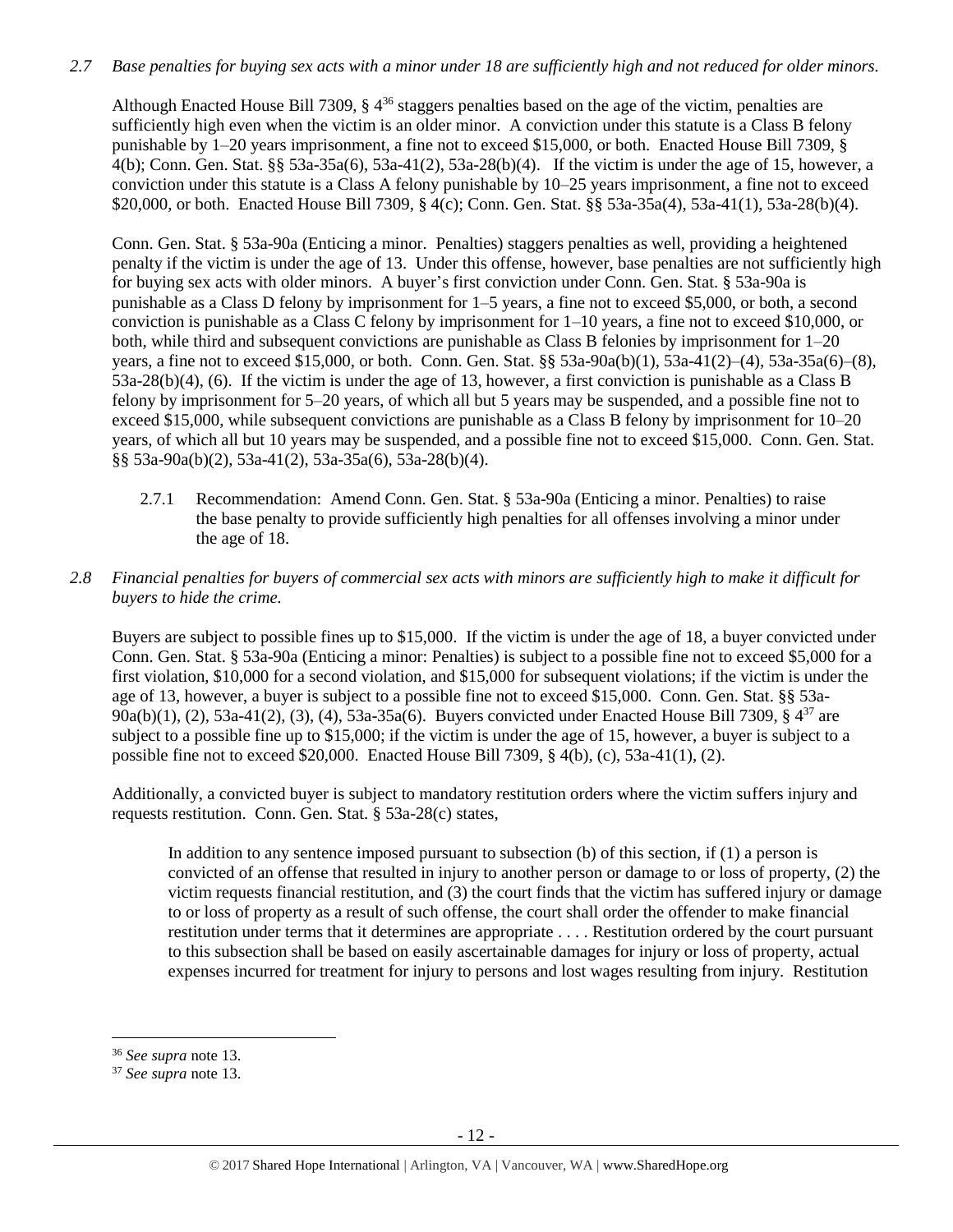shall not include reimbursement for damages for mental anguish, pain and suffering or other intangible losses, but may include the costs of counseling reasonably related to the offense  $\dots$ .<sup>38</sup>

Pursuant to Conn. Gen. Stat. § 54-36p(a) (Forfeiture of moneys and property related to sexual exploitation and human trafficking), a violation of Conn. Gen. Stat. § 53a-90a (Enticing a minor. Penalties) subjects a buyer to discretionary, civil asset forfeiture as follows:

The following property shall be subject to forfeiture to the state ....

(1) All moneys used, or intended for use, in a violation of  $\dots$  53a-90a  $\dots$ . . . . .

(4) All property used or intended for use, in any manner or part, to commit or facilitate the commission of a violation of . . . 53a-90a . . . .

Additionally, property may be seized pursuant to Conn. Gen. Stat. § 54-33 (Summons to owner on seizure of property), "[w]hen any property [is] believed to be possessed, controlled, designed or intended for use or which is or has been used or which may be used as a means of committing any criminal offense, or which constitutes the proceeds of the commission of any criminal offense."

No specific seizure provisions are provided. Disposition of the forfeited property is governed by Conn. Gen. Stat. § 54-36p(f),  $(g)$ <sup>39</sup> and shall be disbursed as follows:

<span id="page-12-1"></span><span id="page-12-0"></span>(f) Any property ordered forfeited pursuant to subsection (b) of this section shall be sold at public auction . . . .

(g) The proceeds from any sale of property under subsection (f) of this section and any moneys forfeited under this section shall be applied: (1) To payment of the balance due on any lien preserved by the court in the forfeiture proceedings; (2) to payment of any costs incurred for the storage, maintenance, security and forfeiture of any such property; and (3) to payment of court costs. The balance, if any, shall be deposited in the Criminal Injuries Compensation Fund established in section 54-215.

*2.9 Buying and possessing images of child sexual exploitation carries penalties as high as similar federal offenses.*

Connecticut punishes the possession of images of child sexual exploitation (ICSE) in three degrees. Conn. Gen. Stat. § 53a-196d(a) (Possessing child pornography in the first degree) makes it a crime if a person "knowingly possesses (1) fifty or more visual depictions of child pornography,<sup>40</sup> or (2) one or more visual depictions<sup>41</sup> of child pornography that depict the infliction or threatened infliction of serious physical injury, or (3) (A) a series of images in electronic, digital or other format, which is intended to be displayed continuously, consisting of

<sup>38</sup> *See infra* Component 5.10 for a more detailed discussion of this restitution provision.

 $39$  The text of Conn. Gen. Stat. § 54-36p cited here and elsewhere in this report includes amendments made by the enactment of House Bill 7146 during the 2017 1st Regular Session of the Connecticut General Assembly (effective October 1, 2017).

<sup>40</sup> Pursuant to Conn. Gen. Stat. § 53a-193(13),

<sup>&</sup>quot;Child pornography" means any visual depiction including any photograph, film, videotape, picture or computer-generated image or picture, whether made or produced by electronic, digital, mechanical or other means, of sexually explicit conduct, where the production of such visual depiction involves the use of a person under sixteen years of age engaging in sexually explicit conduct, provided whether the subject of a visual depiction was a person under sixteen years of age at the time the visual depiction was created is a question to be decided by the trier of fact.

<sup>&</sup>lt;sup>41</sup> "Visual depiction' includes undeveloped film and videotape and data, as defined in subdivision (8) of section 53a-250, that is capable of conversion into a visual image and includes encrypted data." Conn. Gen. Stat. § 53a-193(15).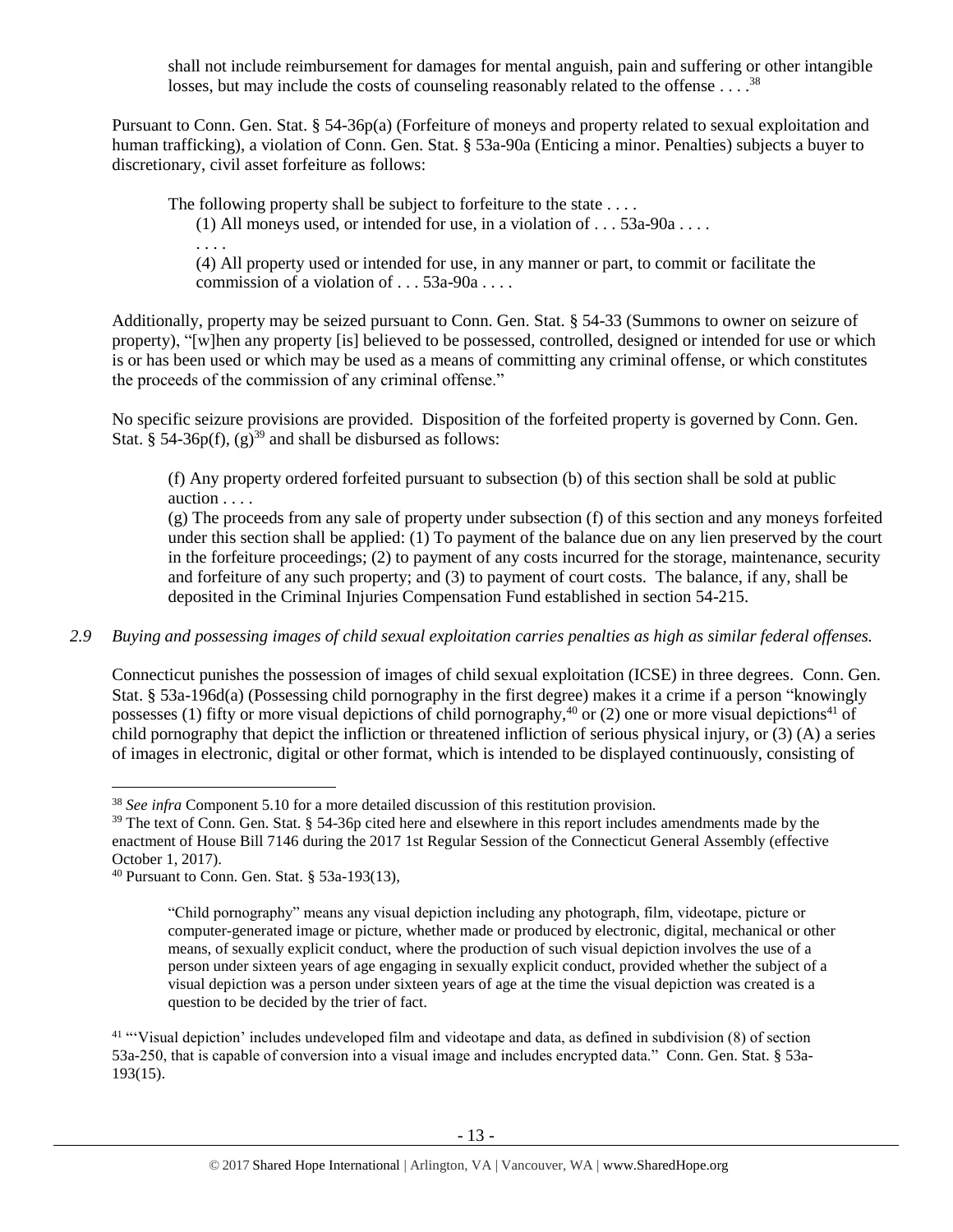two or more frames, or a film or videotape, consisting of two or more frames, that depicts (i) more than one child engaging in sexually explicit conduct, or (ii) more than one act of sexually explicit conduct by one or more children, or (B) any combination of a (i) series of images in electronic, digital or other format, which is intended to be displayed continuously, (ii) film, or (iii) videotape, which series, film or videotape each consists of two or more frames and depicts a single act of sexually explicit conduct by one child." A conviction under this statue is punishable as a Class B felony by imprisonment for 5–20 years, of which all but 5 years may be suspended, and a possible fine not to exceed \$15,000. Conn. Gen. Stat. §§ 53a-196d(c), 53a-35a (6), 53a-41(2), 53a-28(b)(4).

Conn. Gen. Stat. § 53a-196e(a) (Possessing child pornography in the second degree) makes it a crime if a person "knowingly possesses (1) twenty or more but fewer than fifty visual depictions of child pornography, or (2) a series of images in electronic, digital or other format, which is intended to be displayed continuously, consisting of twenty or more frames, or a film or videotape, consisting of twenty or more frames, that depicts a single act of sexually explicit conduct by one child." A conviction under this statute is punishable as a Class C felony by imprisonment for 2–10 years, of which all but 2 years may be suspended, and a possible fine not to exceed \$10,000. Conn. Gen. Stat. §§ 53a-196e(c), 53a-35a(7), 53a-41(3), 53a-28(b)(4).

Lastly, Conn. Gen. Stat. § 53a-196f(a) (Possessing child pornography in the third degree) makes it a crime if a person "knowingly possesses (1) fewer than twenty visual depictions of child pornography, or (2) a series of images in electronic, digital or other format, which is intended to be displayed continuously, consisting of fewer than twenty frames, or a film or videotape, consisting of fewer than twenty frames, that depicts a single act of sexually explicit conduct by one child." A conviction under this statute is punishable as a Class D felony by imprisonment for 1–5 years, of which all but 1 year may be suspended, and a possible fine not to exceed \$5,000. Conn. Gen. Stat. §§ 53a-196f(c), 53a-35a(8), 53a-41(4), 53a-28(b)(4).

In comparison, a federal conviction for possession of  $ICSE^{42}$  is generally punishable by imprisonment for 5–20 years and a fine not to exceed \$250,000.<sup>43</sup> Subsequent convictions, however, are punishable by imprisonment up to 40 years and a fine not to exceed \$250,000.<sup>44</sup>

2.9.1 Recommendation: Amend Conn. Gen. Stat. § 53a-196d(a) (Possessing child pornography in the first degree), Conn. Gen. Stat. § 53a-196e(a) (Possessing child pornography in the second degree), and Conn. Gen. Stat. § 53a-196f(a) (Possessing child pornography in the third degree) to enhance the penalties for these offenses and align them closer to federal penalties.

<sup>&</sup>lt;sup>42</sup> 18 U.S.C. §§ 2252(a)(2), (a)(4) (Certain activities relating to material involving the sexual exploitation of minors),  $2252A(a)(2)$ –(3) (Certain activities relating to material constituting or containing child pornography), 1466A(a), (b) (Obscene visual representations of the sexual abuse of children).

<sup>&</sup>lt;sup>43</sup> 18 U.S.C. §§ 2252(b) (stating that a conviction under subsection (a)(2) is punishable by imprisonment for 5–20 years and a fine, while a conviction under subsection (a)(4) is punishable by imprisonment up to 10 years, a fine, or both),  $2252A(b)(1)$  (a conviction is punishable by imprisonment for  $5-20$  years and a fine),  $1466A(a)$ , (b) (stating that a conviction under subsection (a) is "subject to the penalties provided in section  $2252A(b)(1)$ ," imprisonment for 5–20 years and a fine, while a conviction under subsection (b) is "subject to the penalties provided in section 2252A(b)(2)," imprisonment up to 10 years, a fine, or both); *see also* 18 U.S.C. §§ 3559(a)(1) (classifying all of the above listed offenses as felonies), 3571(b)(3) (providing a fine up to \$250,000 for any felony conviction). <sup>44</sup> 18 U.S.C. §§ 2252(b) (stating if a person has a prior conviction under subsection (a)(2), or a list of other statutes, a conviction is punishable by a fine and imprisonment for 15–40 years, but if a person has a prior conviction under subsection (a)(4), or a list of other statutes, a conviction is punishable by a fine and imprisonment for  $10-20$  years),  $2252A(b)(1)$  (stating if a person has a prior conviction under subsection (a)(2), (a)(3), or a list of other statutes, a conviction is punishable by a fine and imprisonment for  $15-40$  years),  $1466A(a)$ , (b) (stating that the penalty scheme for section 2252A(b) applies); *see also* 18 U.S.C. §§ 3559(a)(1) (classifying all of the above listed offenses as felonies), 3571(b)(3) (providing a fine up to \$250,000 for any felony conviction).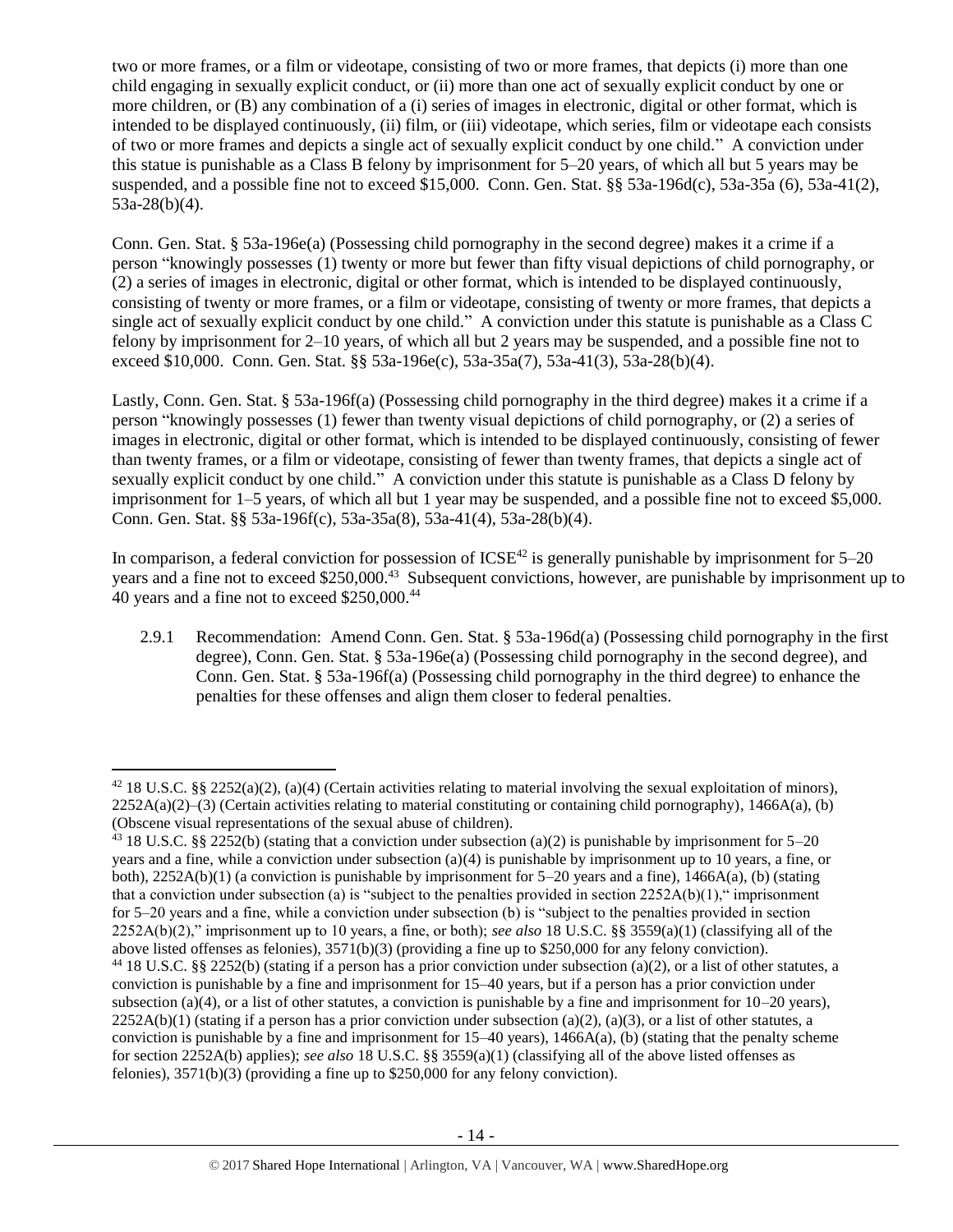## *2.10 Convicted buyers of commercial sex acts with minors are required to register as sex offenders.*

Conn. Gen. Stat. § 54-251(a) (Registration of person who has committed a criminal offense against a victim who is a minor or a nonviolent sexual offense) states in part,

Any person who has been convicted or found not guilty by reason of mental disease or defect of a criminal offense against a victim who is a minor or a nonviolent sexual offense, and is released into the community on or after October 1, 1998, shall, within three days following such release or, if such person is in the custody of the Commissioner of Correction, at such time prior to release as the commissioner shall direct, and whether or not such person's place of residence is in this state, register such person's name, identifying factors, criminal history record, residence address and electronic mail address, instant message address or other similar Internet communication identifier, if any, with the Commissioner of Emergency Services and Public Protection . . . and shall maintain such registration for ten years from the date of such person's release into the community, except that any person who has one or more prior convictions of any such offense or who is convicted of a violation of subdivision (2) of subsection (a) of section 53a-70 . . . shall maintain such registration for life.

Conn. Gen. Stat. § 54-250(2)(A) (Definitions) defines "criminal offense against a victim who is a minor" to include violations of Conn. Gen. Stat. § 53a-90a (Enticing a minor. Penalties), § 53a-196d (Possessing child pornography in the first degree), § 53a-196e (Possessing child pornography in the second degree), or § 53a-196f (Possessing child pornography in the third degree).

2.10.1 Recommendation: Amend Conn. Gen. Stat. § 54-250(2)(A) (Definitions) to include Enacted House Bill 7309, § 4<sup>45</sup> as an offense that qualifies as a "criminal offense against a victim who is a minor" and requires registration.

<sup>45</sup> *See supra* note [13.](#page-2-0)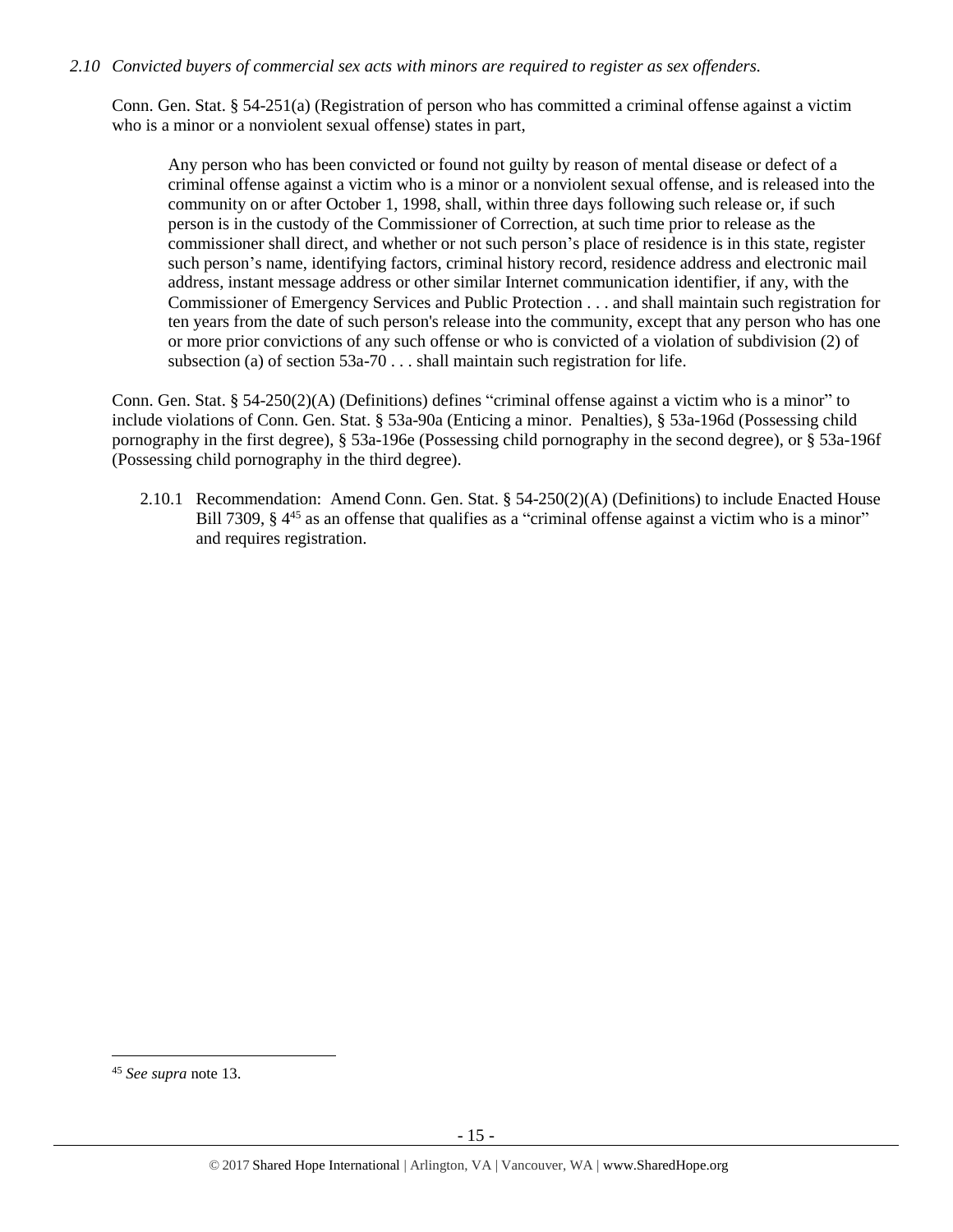# **FRAMEWORK ISSUE 3: CRIMINAL PROVISIONS FOR TRAFFICKERS**

## *Legal Components:*

- *3.1 Penalties for trafficking a child for sexual exploitation are as high as federal penalties.*
- *3.2 Creating and distributing images of child sexual exploitation carries penalties as high as similar federal offenses.*
- *3.3 Using the Internet or other electronic communication to lure, entice, recruit or sell commercial sex acts with a minor is a separate crime or results in an enhanced penalty for traffickers.*
- *3.4 Financial penalties for traffickers, including asset forfeiture, are sufficiently high.*
- *3.5 Convicted traffickers are required to register as sex offenders.*
- *3.6 Laws relating to termination of parental rights include sex trafficking or commercial sexual exploitation of children (CSEC) offenses as grounds for termination in order to prevent traffickers from exploiting their parental rights as a form of control.*

*\_\_\_\_\_\_\_\_\_\_\_\_\_\_\_\_\_\_\_\_\_\_\_\_\_\_\_\_\_\_\_\_\_\_\_\_\_\_\_\_\_\_\_\_\_\_\_\_\_\_\_\_\_\_\_\_\_\_\_\_\_\_\_\_\_\_\_\_\_\_\_\_\_\_\_\_\_\_\_\_\_\_\_\_\_\_\_\_\_\_\_\_*

# *Legal Analysis:*

 $\overline{a}$ 

*3.1 Penalties for trafficking a child for sexual exploitation are as high as federal penalties.* 

A conviction under Conn. Gen. Stat. § 53a-192a (Trafficking in persons)<sup>46</sup> is punishable as a Class A felony by imprisonment for 10–25 years, a fine not to exceed \$20,000, or both. Conn. Gen. Stat. §§ 53a-192a(b), 53a-35a(4), 53a-41(1), 53a-28(b)(4). Conn. Gen. Stat. § 53a-86(a)(2) (Promoting prostitution in the first degree)<sup>47</sup> is punishable as a Class B felony by imprisonment for  $1-20$  years, of which all but 9 months may be suspended, and a fine of \$15,000. Conn. Gen. Stat. §§ 53a-86(b), 53a-35a(6), 53a-41(2), 53a-28(b)(4).

A conviction under Conn. Gen. Stat. § 53a-196i (Commercial sexual exploitation of a minor) is punishable as a Class C felony by imprisonment for 1–10 years, a fine not to exceed \$10,000, or both. Conn. Gen. §§ 53a-35a(7), 53a-41(3).

A conviction under Conn. Gen. Stat. § 53a-196a (Employing a minor in an obscene performance)<sup>48</sup> is punishable as a Class A felony by imprisonment for 10–25 years, of which all but 10 years may be suspended, and a possible fine not to exceed \$20,000. Conn. Gen. Stat. §§ 53a-196a(b), 53a-35a(4), 53a-41(1), 53a- $28(b)(4)$ .

A first conviction under Conn. Gen. Stat. § 53a-90a (Enticing a minor. Penalties) is punishable as a Class D felony by imprisonment for 1–5 years, a fine not to exceed \$5,000, or both; a second conviction is punishable as a Class C felony by imprisonment for 1–10 years, a fine not to exceed \$10,000, or both, while third and subsequent convictions are punishable as Class B felonies by imprisonment for  $1-20$ years, a fine not to exceed \$15,000, or both. Conn. Gen. Stat. §§ 53a-90a(b)(1), 53a-41(2)–(4), 53a- $35a(6)$ – $(8)$ ,  $53a-28(b)(4)$ ,  $(6)$ . If the victim is under the age of 13, however, a first conviction is punishable as a Class B felony by imprisonment for 5–20 years, of which all but 5 years may be suspended, and a possible fine not to exceed \$15,000, while subsequent convictions are punishable as Class B felonies by imprisonment for 10–20 years, of which all but 10 years may be suspended, and a possible fine not to exceed \$15,000. Conn. Gen. Stat. §§ 53a-90a(b)(2), 53a-41(2), 53a-35a(6), 53a- $28(b)(4)$ .

<sup>46</sup> *See supra* Component 1.1 for the substantive provisions of Conn. Gen. Stat. § 53a-192a.

<sup>47</sup> *See supra* Component 1.2 for the substantive provisions of Conn. Gen. Stat. § 53a-86(a)(2).

<sup>48</sup> *See supra* Component 1.2 for the substantive provisions of Conn. Gen. Stat. § 53a-196a.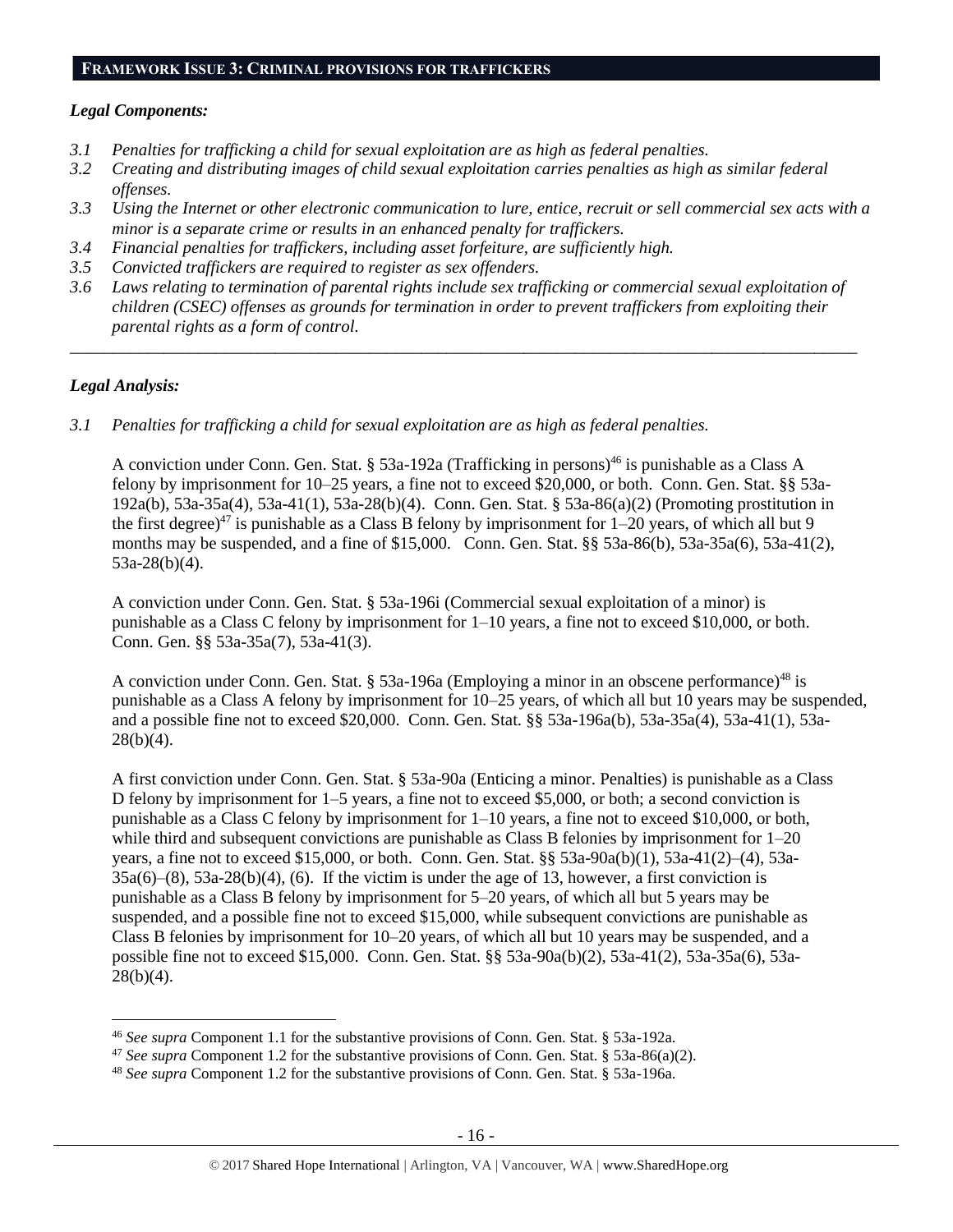Additionally, a trafficker's first conviction under Conn. Gen. Stat. § 53a-70c (Aggravated sexual assault of a minor)<sup>49</sup> is punishable as a Class A felony by imprisonment for  $25-50$  years, of which all but  $25$ years may be suspended, and a possible fine not to exceed \$20,000. Conn. Gen. Stat. §§ 53a-70c(b),<sup>50</sup> 53a-35a(3), 53a-41(1), 53a-28(b)(4). Subsequent convictions, however, are punishable by imprisonment for 50 years, none of which may be suspended, and a possible fine not to exceed \$20,000. Conn. Gen. Stat. §§ 53a-70c(b), 53a-35a(3), 53a-41(1), 53a-28(b)(4).

In comparison, if the victim is under the age of 14, a conviction under the TVPA for child sex trafficking is punishable by 15 years to life imprisonment and a fine not to exceed \$250,000. 18 U.S.C. §§ 1591(b)(1),  $3559(a)(1)$ ,  $3571(b)(3)$ . If the victim is between the ages of  $14-17$ , a conviction is punishable by 10 years to life imprisonment and a fine not to exceed \$250,000. 18 U.S.C. §§ 1591(b)(2), 3559(a)(1), 3571(b)(3). A conviction is punishable by mandatory life imprisonment, however, if the trafficker has a prior conviction for a federal sex offense<sup>51</sup> against a minor. 18 U.S.C. § 3559(e)(1). Additionally, a federal conviction for distribution of images of child sexual exploitation  $(ICSE)^{52}$  is generally punishable by imprisonment for  $5-20$ years and a fine not to exceed \$250,000.<sup>53</sup> Subsequent convictions, however, are punishable by imprisonment up to 40 years and a fine not to exceed  $$250,000$ .<sup>54</sup>

## *3.2 Creating and distributing images of child sexual exploitation carries penalties as high as similar federal offenses.*

Conn. Gen. Stat. § 53a-196a (Employing a minor in an obscene performance)<sup>55</sup> is a Class A felony punishable by imprisonment for 10–25 years, of which all but 10 years may be suspended, and a possible fine not to exceed \$20,000. Conn. Gen. Stat. §§ 53a-196a(b), 53a-35a(4), 53a-41(1), 53a-28(b)(4).

<span id="page-16-0"></span>Conn. Gen. Stat. § 53a-196b(a), (c) (Promoting a minor in an obscene performance) makes it a crime if a person "knowingly<sup>56</sup> promotes<sup>57</sup> any material<sup>58</sup> or performance in which a minor is employed, whether or not such minor receives any consideration, and such material or performance is obscene as to minors notwithstanding

<sup>50</sup> *See supra* note [15.](#page-3-1)

<sup>49</sup> *See supra* Component 1.2 for the substantive provisions of Conn. Gen. Stat. § 53a-70c.

<sup>51</sup> *See supra* note [31.](#page-9-0)

 $52\,18$  U.S.C. §§ 2252(a)(1), (a)(2), (a)(3) (Certain activities relating to material involving the sexual exploitation of minors),  $2252A(a)(2)$ , (a)(3) (Certain activities relating to material constituting or containing child pornography), 1466A(a) (Obscene visual representations of the sexual abuse of children).

<sup>&</sup>lt;sup>53</sup> 18 U.S.C. §§ 2252(b) (stating that a conviction under subsection (a)(1), (a)(2), or (a)(3) is punishable by imprisonment for 5–20 years and a fine), 2252A(b)(1) (a conviction is punishable by imprisonment for 5–20 years and a fine), 1466A(a), (b) (stating that a conviction under subsection (a) is "subject to the penalties provided in section 2252A(b)(1)," imprisonment for 5–20 years and a fine, while a conviction under subsection (b) is "subject to the penalties provided in section 2252A(b)(2)," imprisonment up to 10 years, a fine, or both); *see also* 18 U.S.C. §§ 3559(a)(1) (classifying all of the above listed offenses as felonies),  $3571(b)(3)$  (providing a fine up to \$250,000 for any felony conviction).

<sup>&</sup>lt;sup>54</sup> 18 U.S.C. §§ 2252(b) (stating if a person has a prior conviction under subsection (a)(1), (a)(2), or (a)(3) or a list of other statutes, a conviction is punishable by a fine and imprisonment for  $15-40$  years),  $2252A(b)(1)$  (stating if a person has a prior conviction under subsection (a)(2), (a)(3), or a list of other statutes, a conviction is punishable by a fine and imprisonment for  $15-40$  years),  $1466A(a)$ , (b) (stating that the penalty scheme for section  $2252A(b)$ applies); *see also* 18 U.S.C. §§ 3559(a)(1) (classifying all of the above listed offenses as felonies), 3571(b)(3) (providing a fine up to \$250,000 for any felony conviction).

<sup>55</sup> *See supra* Component 1.2 for a full discussion of Conn. Gen. Stat. § 53a-196a.

<sup>56</sup> "Knowingly" is defined in Conn. Gen. Stat. § 53a-196b(b) as, "having general knowledge of or reason to know or any belief or ground for belief which warrants further inspection or inquiry as to (1) the character and content of any material or performance which is reasonably susceptible of examination by such person and (2) the age of the minor employed."

<sup>57</sup> *See supra* note [9.](#page-2-1)

<sup>58</sup> *See supra* note [10.](#page-2-2)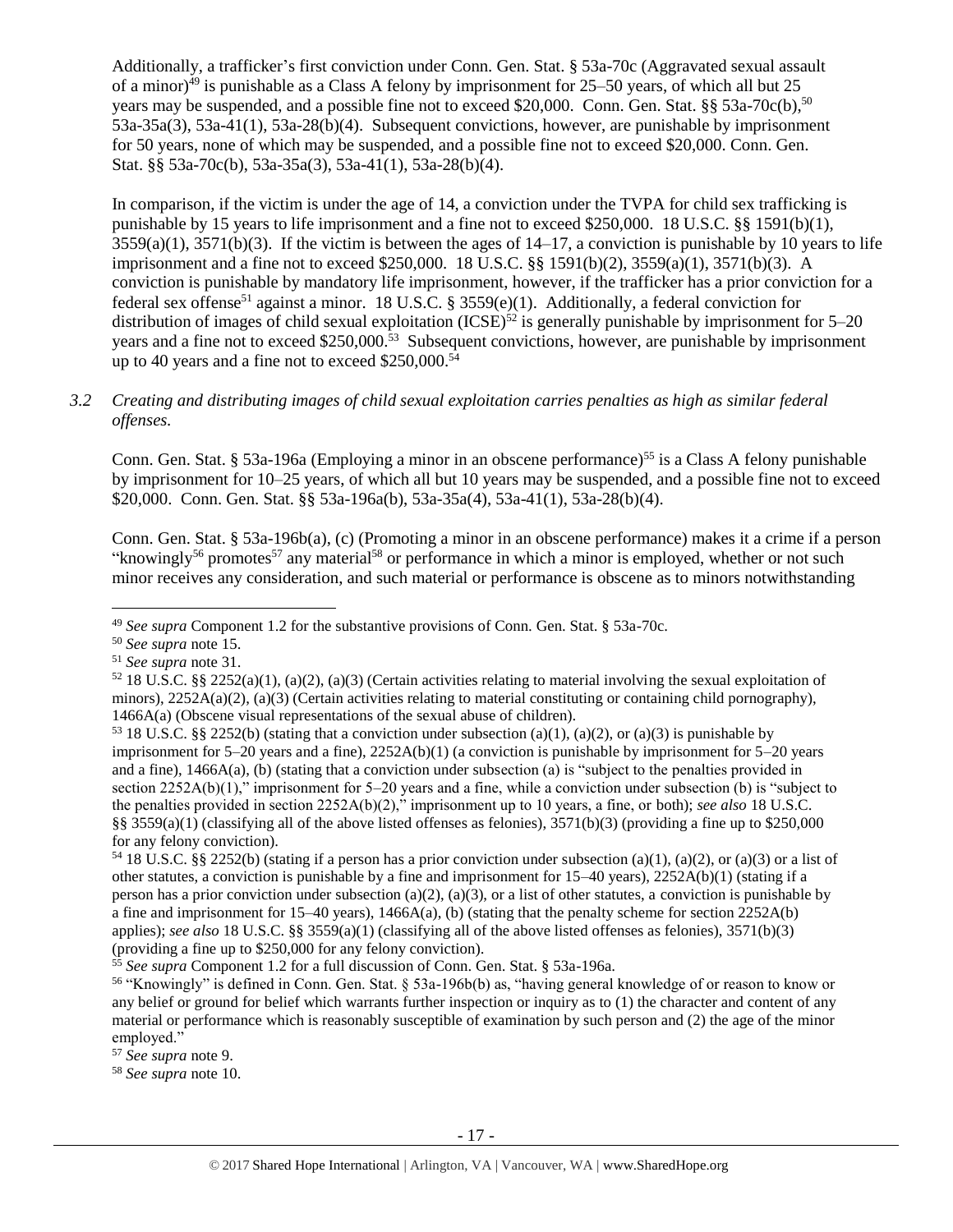that such material or performance is intended for an adult audience." A conviction under this statute is punishable as a Class B felony by imprisonment for 1–20 years, a fine not to exceed \$15,000, or both. Conn. Gen. Stat. §§ 53a-35a(6), 53a-41(2), 53a-28(b)(4), (6).

Additionally, a federal conviction for distribution of images of child sexual exploitation (ICSE)<sup>59</sup> is generally punishable by imprisonment for 5–20 years and a fine not to exceed \$250,000.<sup>60</sup> Subsequent convictions, however, are punishable by imprisonment up to 40 years and a fine not to exceed \$250,000.<sup>61</sup>

*3.3 Using the Internet or other electronic communication to lure, entice, recruit or sell commercial sex acts with a minor is a separate crime or results in an enhanced penalty for traffickers.*

Using the Internet to entice a minor to commit unlawful sexual activity is prohibited under Conn. Gen. Stat. § 53a-90a(a) (Enticing a minor. Penalties), which states, "A person is guilty of enticing a minor when such person uses an interactive computer service<sup> $62$ </sup> to knowingly persuade, induce, entice or coerce any person under eighteen years of age, or (2) who the actor reasonably believes to be under eighteen years of age, to engage in prostitution or sexual activity for which the actor may be charged with a criminal offense."

A first conviction under this statute is punishable as a Class D felony by imprisonment for 1–5 years, a fine not to exceed \$5,000, or both; a second conviction is punishable as a Class C felony by imprisonment for 1–10 years, a fine not to exceed \$10,000, or both, while third and subsequent convictions are punishable as Class B felonies by imprisonment for 1–20 years, a fine not to exceed \$15,000, or both. Conn. Gen. Stat. §§ 53a-90a(b)(1), 53a-41(2)–(4), 53a-35a(6)–(8), 53a-28(b)(4), (6). If the victim is under the age of 13, however, a first conviction is punishable as a Class B felony by imprisonment for 5– 20 years, of which all but 5 years may be suspended, and a possible fine not to exceed \$15,000, while subsequent convictions are punishable as a Class B felony by imprisonment for 10–20 years, of which all but 10 years may be suspended, and a possible fine not to exceed \$15,000. Conn. Gen. Stat. §§ 53a-90a(b)(2), 53a-41(2), 53a-35a(6), 53a-28(b)(4).

A trafficker who uses the Internet to advertise commercial sexual exploitation of a minor may also be prosecuted under Conn. Gen. Stat. § 53a-196i (Commercial sexual exploitation of a minor) which states,

. . . .

 $\overline{a}$ 

<sup>62</sup> *See supra* note [14.](#page-3-0)

<sup>59</sup> 18 U.S.C. §§ 2252(a)(1), (a)(2), (a)(3) (Certain activities relating to material involving the sexual exploitation of minors),  $2252A(a)(2)$ , (a)(3) (Certain activities relating to material constituting or containing child pornography), 1466A(a) (Obscene visual representations of the sexual abuse of children).

<sup>&</sup>lt;sup>60</sup> 18 U.S.C. §§ 2252(b) (stating that a conviction under subsection (a)(1), (a)(2), or (a)(3) is punishable by imprisonment for 5–20 years and a fine), 2252A(b)(1) (a conviction is punishable by imprisonment for 5–20 years and a fine), 1466A(a), (b) (stating that a conviction under subsection (a) is "subject to the penalties provided in section 2252A(b)(1)," imprisonment for 5–20 years and a fine, while a conviction under subsection (b) is "subject to the penalties provided in section 2252A(b)(2)," imprisonment up to 10 years, a fine, or both); *see also* 18 U.S.C. §§ 3559(a)(1) (classifying all of the above listed offenses as felonies),  $3571(b)(3)$  (providing a fine up to \$250,000 for any felony conviction).

<sup>&</sup>lt;sup>61</sup> 18 U.S.C. §§ 2252(b) (stating if a person has a prior conviction under subsection (a)(1), (a)(2), or (a)(3) or a list of other statutes, a conviction is punishable by a fine and imprisonment for 15–40 years), 2252A(b)(1) (stating if a person has a prior conviction under subsection (a)(2), (a)(3), or a list of other statutes, a conviction is punishable by a fine and imprisonment for  $15-40$  years),  $1466A(a)$ , (b) (stating that the penalty scheme for section  $2252A(b)$ applies); *see also* 18 U.S.C. §§ 3559(a)(1) (classifying all of the above listed offenses as felonies), 3571(b)(3) (providing a fine up to \$250,000 for any felony conviction).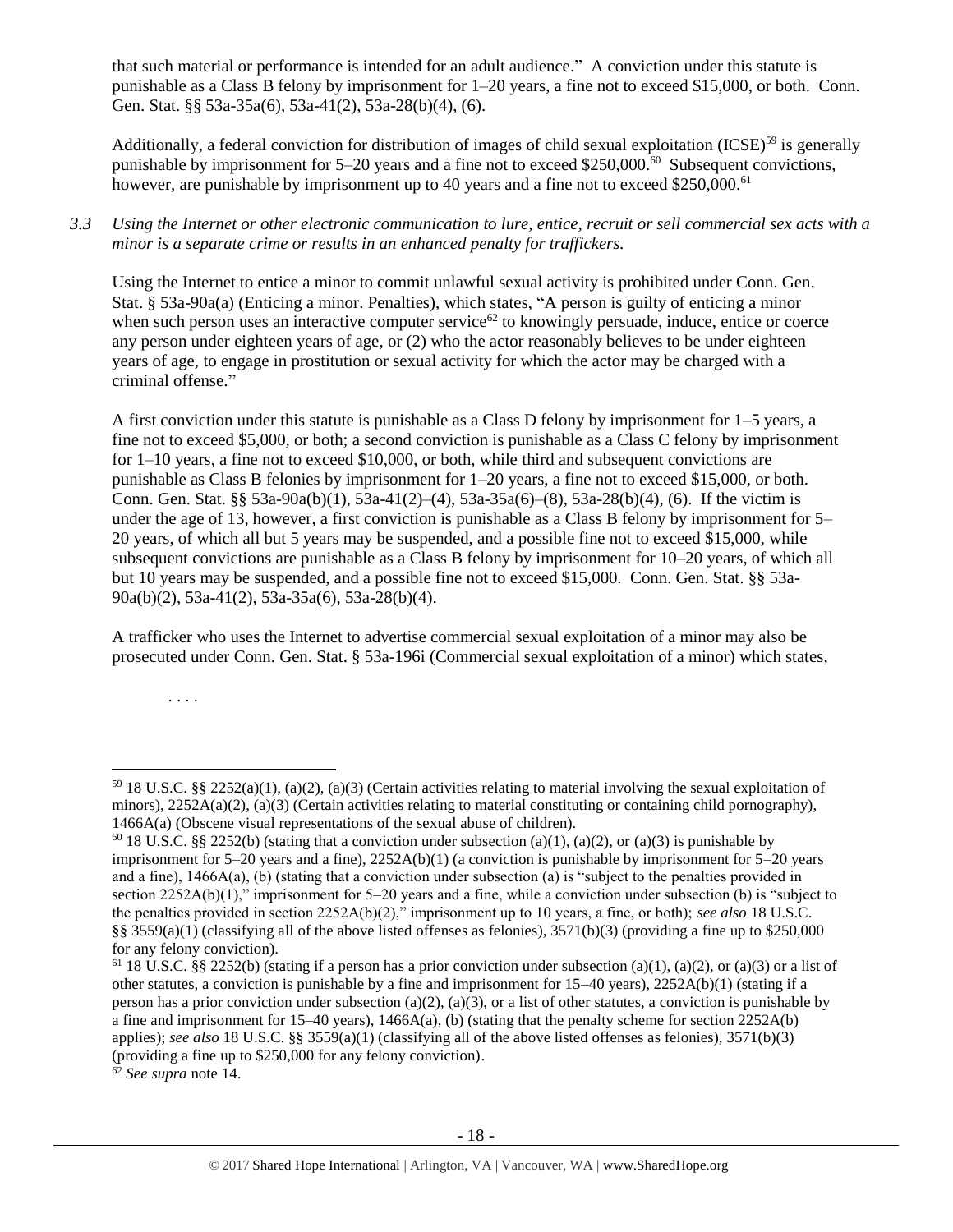(b) A person is guilty of commercial sexual exploitation of a minor when such person knowingly purchases advertising space for an advertisement for a commercial sex act that includes a depiction of a minor.

(c) (1) In any prosecution for an offense under this section, it shall not be a defense that the defendant

(A) did not know the age of the person depicted in the advertisement,

(B) relied on an oral or written representation of the age of the person depicted in the advertisement, or

(C) relied on the apparent age of the person depicted in the advertisement. (2) In any prosecution for an offense under this section, it shall be an affirmative defense that the defendant, prior to purchasing advertising space for the advertisement, made a reasonable bona fide attempt to ascertain the true age of the person depicted in the advertisement by requiring the person depicted in the advertisement to produce a driver's license, marriage license, birth certificate or other government-issued or school-issued identity card that identifies the age of the person, provided the defendant retains and produces a copy or other record of the license, certificate or identity card used to ascertain the age of the person depicted in the advertisement.

A conviction under this statute is punishable as a Class C felony by imprisonment for 1–10 years, a fine not to exceed \$10,000, or both. Conn. Gen. §§ 53a-35a(7), 53a-41(3).

# *3.4 Financial penalties for traffickers, including asset forfeiture, are sufficiently high.*

Traffickers are subject to possible fines ranging from \$5,000 to \$20,000. A trafficker convicted under Conn. Gen. Stat. § 53a-192a (Trafficking in Persons) or § 53a-196a (Employing a minor in an obscene performance) are subject to a possible fine not to exceed \$20,000. Conn. Gen. Stat.  $\S$ § 53a-192a(b),<sup>63</sup> 53a-196a(b), 53a-41(1). Traffickers convicted under Conn. Gen. Stat. § 53a-86(a)(2) (Promoting prostitution in the first degree) is subject to a possible fine not to exceed \$15,000. Conn. Gen. Stat. §§ 53a-86(b), 53a-41(2). Traffickers convicted under Conn. Gen. Stat. § 53a-196i (Commercial sexual exploitation of a minor) are subject to a fine not to exceed \$10,000. Conn. Gen. §§ 53a-35a(7), 53a-41(3).

If the victim is under the age of 18, a trafficker convicted under Conn. Gen. Stat. § 53a-90a (Enticing a minor. Penalties) is subject to a possible fine not to exceed \$5,000 for a first violation, \$10,000 for a second violation, and \$15,000 for third and subsequent violations; if the victim is under the age of 13, however, a trafficker is subject to a possible fine not to exceed \$15,000. Conn. Gen. Stat. §§ 53a-90a(b)(1), (2), 53a-41(2), (3), (4), 53a-28(3).

A trafficker is also subject to discretionary, civil asset forfeiture. Pursuant to Conn. Gen. Stat. § 54-36p(a) (Forfeiture of moneys and property related to sexual exploitation and human trafficking),

The following property shall be subject to forfeiture to the state pursuant to subsection (b) of this section:

(1) All moneys used, or intended for use, in a violation of . . . section 53a-86 [Promoting prostitution in the first degree], 53a-87 [Promoting prostitution in the second degree], 53a-88 [Promoting prostitution in the third degree], 53a-90a [Enticing a minor. Penalties] . . . 53a-192a [Trafficking in persons], 53a-196a [Obscenity as to minors], 53a-196b [Promoting a minor in an obscene performance], 53a-196c [Importing child pornography] or 53a-196i [Commercial sexual exploitation of a minor];

<sup>63</sup> *See supra* note [2.](#page-0-0)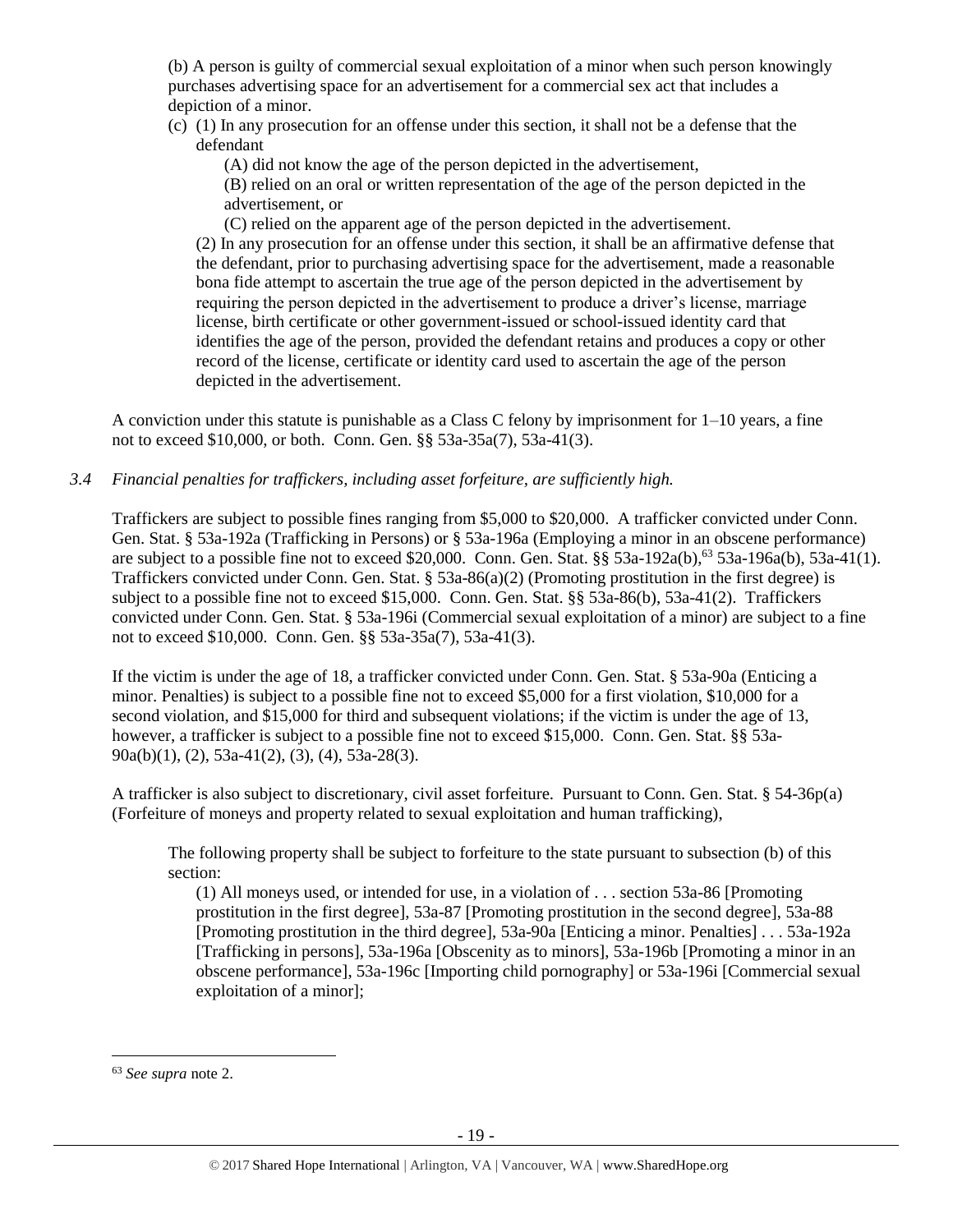(2) All property constituting the proceeds obtained, directly or indirectly, from a violation of . . . section 53a-86, 53a-87, 53a-88, 53a-90a . . . 53a-192a . . . 53a-196a, 53a-196b, 53a-196c or 53a-196i;

(3) All property derived from the proceeds obtained, directly or indirectly, from any sale or exchange for pecuniary gain from a violation of . . . 53a-86, 53a-87, 53a-88, 53a-90a . . . 53a-192a . . . 53a-196a, 53a-196b, 53a-196c or 53a-196i;

(4) All property used or intended for use, in any manner or part, to commit or facilitate the commission of a violation of . . . section 53a-86, 53a-87, 53a-88, 53a-90a . . . 53a-192a . . . 53a-196a, 53a-196b, 53a-196c or 53a-196i.

No specific seizure provisions are provided. Disposition of the forfeited property is governed by Conn. Gen. Stat. § 54-36p(f),  $(g)^{64}$  and shall be disbursed as follows:

(f) Any property ordered forfeited pursuant to subsection (b) of this section shall be sold at public auction

(g) The proceeds from any sale of property under subsection (f) of this section and any moneys forfeited under this section shall be applied: (1) To payment of the balance due on any lien preserved by the court in the forfeiture proceedings; (2) to payment of any costs incurred for the storage, maintenance, security and forfeiture of any such property; and (3) to payment of court costs. The balance, if any, shall be deposited in the General Fund.

Additionally, property may be seized pursuant to Conn. Gen. Stat. § 54-33 (Summons to owner on seizure of property), "[w]hen any property [is] believed to be possessed, controlled, designed or intended for use or which is or has been used or which may be used as a means of committing any criminal offense, or which constitutes the proceeds of the commission of any criminal offense."

Additionally, convicted traffickers are subject to mandatory restitution orders where their crimes cause injury and the victim requests restitution. Pursuant to Conn. Gen. Stat. § 53a-28(c) (Authorized sentences),

In addition to any sentence imposed pursuant to subsection (b) of this section, if (1) a person is convicted of an offense that resulted in injury to another person or damage to or loss of property, (2) the victim requests financial restitution, and (3) the court finds that the victim has suffered injury or damage to or loss of property as a result of such offense, the court shall order the offender to make financial restitution under terms that it determines are appropriate . . . . Restitution ordered by the court pursuant to this subsection shall be based on easily ascertainable damages for injury or loss of property, actual expenses incurred for treatment for injury to persons and lost wages resulting from injury. Restitution shall not include reimbursement for damages for mental anguish, pain and suffering or other intangible losses, but may include the costs of counseling reasonably related to the offense ....

## *3.5 Convicted traffickers are required to register as sex offenders.*

Conn. Gen. Stat. § 54-251(a) (Registration of person who has committed a criminal offense against a victim who is a minor or a nonviolent sexual offense) states in part,

Any person who has been convicted or found not guilty by reason of mental disease or defect of a criminal offense against a victim who is a minor or a nonviolent sexual offense, and is released into the community on or after October 1, 1998, shall, within three days following such release or, if such person is in the custody of the Commissioner of Correction, at such time prior to release as the commissioner shall direct, and whether or not such person's place of residence is in this state, register such person's name, identifying factors, criminal history record, residence address and electronic mail

<sup>64</sup> *See supra* note [39.](#page-12-0)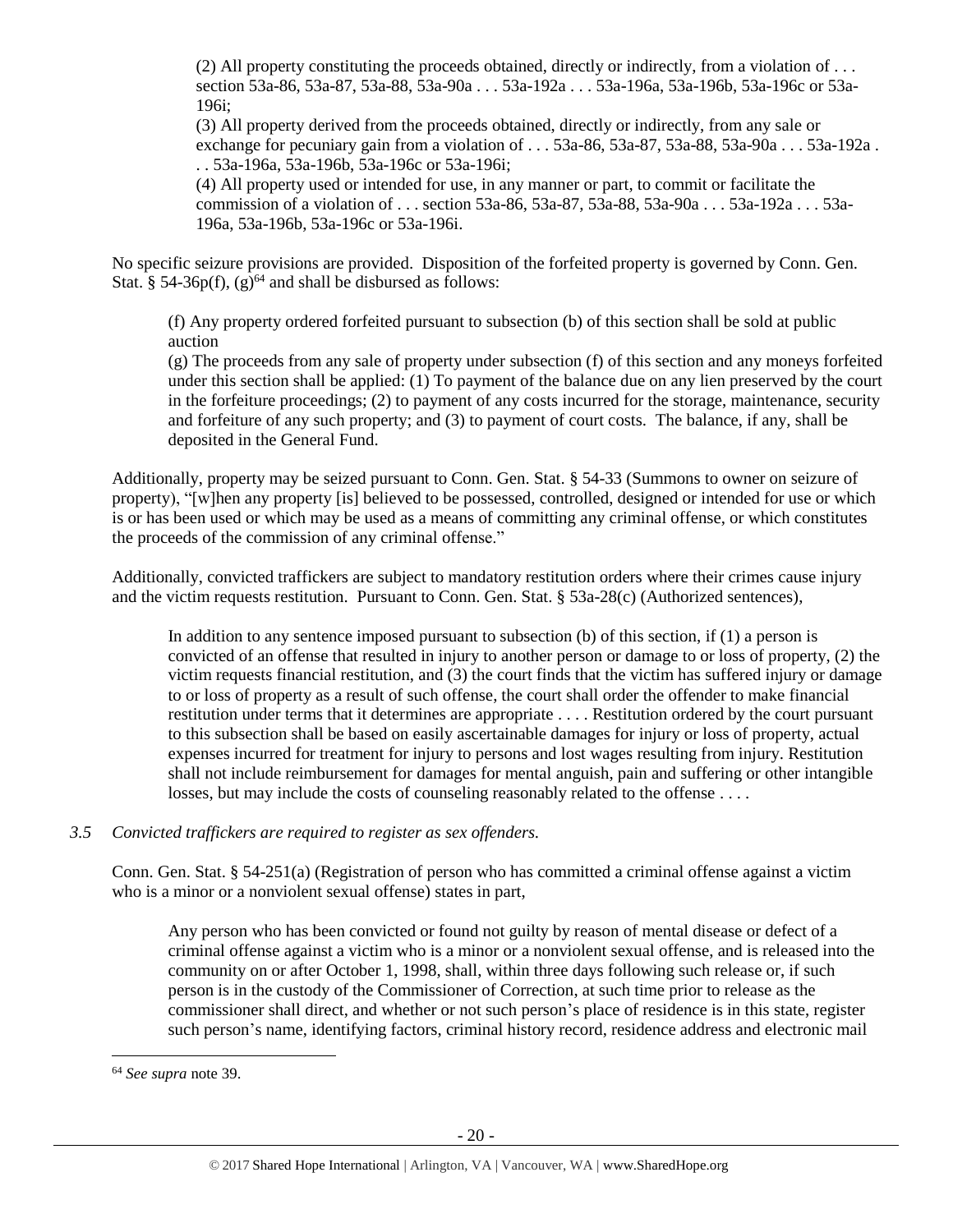address, instant message address or other similar Internet communication identifier, if any, with the Commissioner of Emergency Services and Public Protection . . . .

Conn. Gen. Stat. § 54-250(2)(A) (Definitions) defines "criminal offense against a victim who is a minor" to include violations of Conn. Gen. Stat. § 53a-86 (Promoting prostitution in the first degree), § 53a-90a (Enticing a minor. Penalties), § 53a-196a (Employing a minor in an obscene performance), § 53a-196b (Promoting a minor in an obscene performance), and § 53a-196c (Importing child pornography).

- 3.5.1 Recommendation: Amend Conn. Gen. Stat. § 54-250(2)(A) (Definitions) to include Conn. Gen. Stat. § 53a-192a (Trafficking in persons), if the person trafficked is under the age of 18, as an offense that qualifies as a "criminal offense against a victim who is a minor."
- *3.6 Laws relating to termination of parental rights include sex trafficking or commercial sexual exploitation of children (CSEC) offenses as grounds for termination in order to prevent traffickers from exploiting their parental rights as a form of control.*

Conn. Gen. Stat. § 45a-717 $(g)$ <sup>65</sup> (Termination of parental rights. Conduct of hearing. Investigation and report. Grounds for termination) states that parental rights can be terminated if a court determines by clear and convincing evidence that the termination is in the best interest of the child and the child has, among other things, been sexually molested or exploited. In addition, parental rights may be terminated when the child is determined to be "uncared for" which is defined to include children identified as a victim of trafficking. Pursuant to Conn. Gen. Stat. § 45a-717(g),

At the adjourned hearing or at the initial hearing where no investigation and report has been requested, the court may approve a petition terminating the parental rights and may appoint a guardian of the person of the child, or, if the petitioner requests, the court may appoint a statutory parent, if it finds, upon clear and convincing evidence, that (1) the termination is in the best interest of the child, and (2) . . . . (B) the child has been denied, by reason of an act or acts of parental commission or omission, including, but not limited, to sexual molestation and exploitation, severe physical abuse or a pattern of abuse, the care, guidance or control necessary for the child's physical, educational, moral or emotional well-being [or] . . . . (D) a child of the parent (i) was found by the Superior Court or the Probate Court to have been neglected, abused or uncared for, as those terms are defined in section  $46b-120^{66} \dots$  [1] (G) except as provided in subsection (h) of this section, the parent committed an act that constitutes sexual assault as described in section 53a-70, 53a-70a, 53a-70c, 53a-71, 53a-72a, 53a-72b or 53a-73a or compelling a spouse or cohabitor to engage in sexual intercourse by the use of force or by the threat of the use of force as described in section 53a-70b, if such act resulted in the conception of the child; or (H) the parent was finally adjudged guilty of sexual assault under section 53a-70, 53a-70a, 53a-70c, 53a-71, 53a-72a, 53a-72b or 53a-73a or of compelling a spouse or cohabitor to engage in sexual intercourse by the use of force or by the threat of the use of force under section 53a-70b, if such act resulted in the conception of a the child.

<sup>65</sup> The text of Conn. Gen. Stat. § 45a-717 cited here and elsewhere in this report includes amendments made by the enactment of House Bill 7245 during the 2017 1st Regular Session of the Connecticut General Assembly (effective October 1, 2017).

<sup>66</sup> Pursuant to Conn. Gen. Stat. § 46b-120 (8)(C) (Definitions), "A child or youth may be found 'uncared for' who has been identified as a victim of trafficking, as defined in section 46a-170 . . . ." *See infra* Component 5.5 for further discussion of the definition of an "uncared for" child.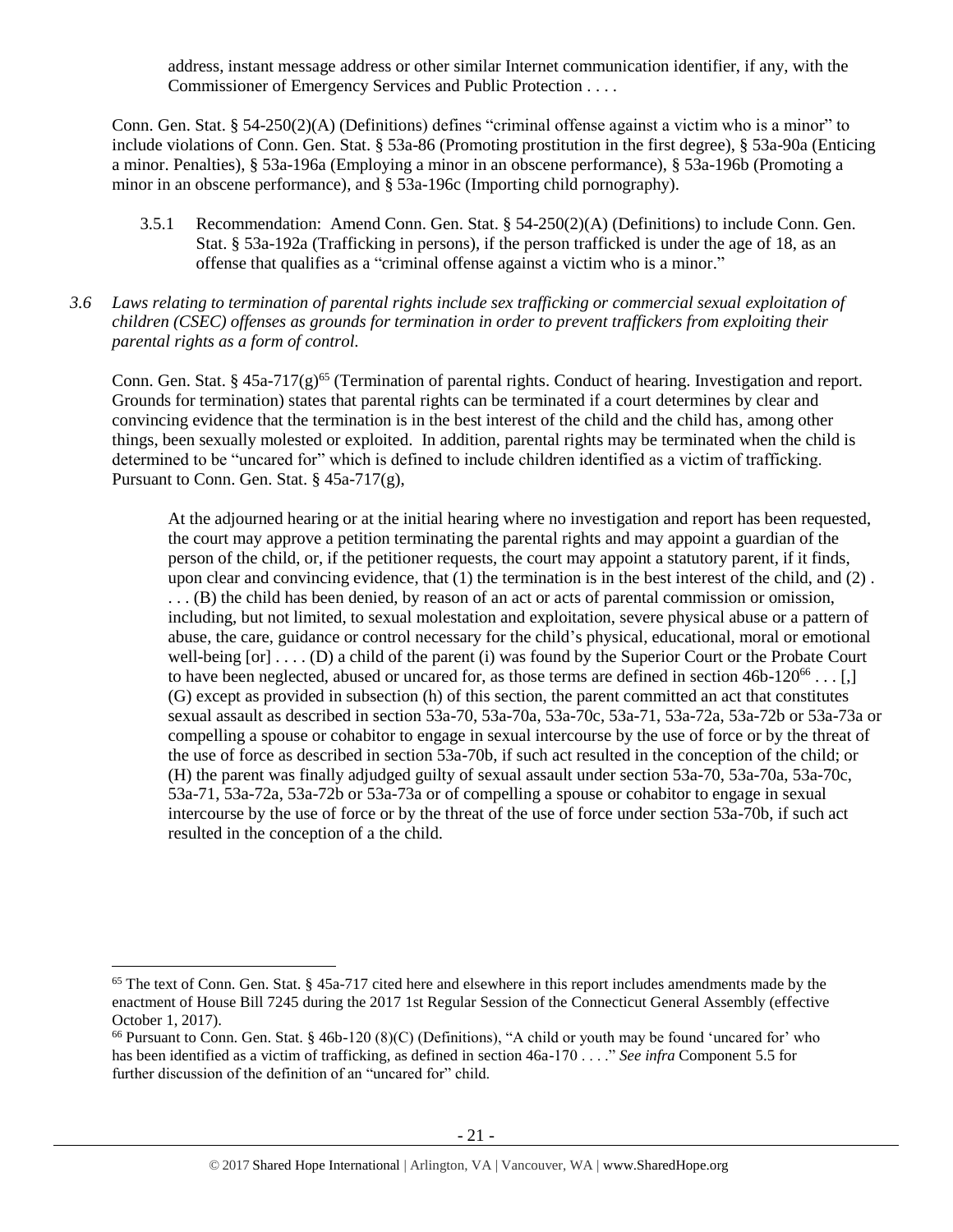#### **FRAMEWORK ISSUE 4: CRIMINAL PROVISIONS FOR FACILITATORS**

#### *Legal Components:*

- *4.1 The acts of assisting, enabling, or financially benefitting from child sex trafficking are included as criminal offenses in the state sex trafficking statute.*
- *4.2 Financial penalties, including asset forfeiture laws, are in place for those who benefit financially from or aid and assist in committing domestic minor sex trafficking.*
- *4.3 Promoting and selling child sex tourism is illegal.*
- *4.4 Promoting and selling images of child sexual exploitation carries penalties as high as similar federal offenses. \_\_\_\_\_\_\_\_\_\_\_\_\_\_\_\_\_\_\_\_\_\_\_\_\_\_\_\_\_\_\_\_\_\_\_\_\_\_\_\_\_\_\_\_\_\_\_\_\_\_\_\_\_\_\_\_\_\_\_\_\_\_\_\_\_\_\_\_\_\_\_\_\_\_\_\_\_\_\_\_\_\_\_\_\_\_\_\_\_\_\_\_\_\_*

### *Legal Analysis:*

*4.1 The acts of assisting, enabling, or financially benefitting from child sex trafficking are included as criminal offenses in the state sex trafficking statute.*

Conn. Gen. Stat. § 53a-192a (Trafficking in persons)<sup>67</sup> does not expressly make it a crime for a person to assist, enable, or financially benefit from child sex trafficking, but the law may apply to some facilitators based on the definition of "sex trafficking," which includes "the recruitment, harboring, transportation or provision of a person for . . . sexual conduct with another person for a fee." Conn. Gen. Stat.  $\S 53a-192a(a)$ .<sup>68</sup> To the extent that Conn. Gen. Stat. § 53a-192a(a) applies to facilitators, a conviction under the statute is punishable as a Class A felony by imprisonment for 10–25 years, a fine not to exceed \$20,000, or both. Conn. Gen. Stat. §§ 53a-192a(b), 53a-35a(4), 53a-41(1), 53a-28(b)(4).

A facilitator may be convicted under Conn. Gen. Stat § 53a-86(a)(2) (Promoting prostitution in the first degree) if the facilitator knowingly "advances<sup>69</sup> or profits from prostitution<sup>70</sup> of a person less than eighteen years old." A conviction under this statute is punishable as a Class B felony by imprisonment for 1–20 years, of which all but 9 months may be suspended, and a fine of \$15,000. Conn. Gen. Stat. §§ 53a-86(b), 53a-35a(6), 53a-41(2), 53a-28(b)(4).

Additionally, a facilitator may be convicted under Conn. Gen. Stat. § 53a-70c(a) (Aggravated sexual assault of a minor).<sup>71</sup> A first conviction under this statute is punishable as a Class A felony by imprisonment for  $25-50$ years, of which all but 25 years may be suspended, and a possible fine not to exceed \$20,000. Conn. Gen. Stat. §§ 53a-70c(b),<sup>72</sup> 53a-35a(3), 53a-41(1), 53a-28(b)(4). Subsequent convictions, however, are punishable by imprisonment for 50 years, none of which may be suspended, and a possible fine not to exceed \$20,000. Conn. Gen. Stat. §§ 53a-70c(b), 53a-35a(3), 53a-41(1), 53a-28(b)(4).

4.1.1 Recommendation: Amend Conn. Gen. Stat. § 53a-192a (Trafficking in persons) to include those who have knowingly assisted, enabled, or financially benefited from domestic minor sex trafficking.

<sup>67</sup> *See supra* Component 1.1 for the substantive provisions of Conn. Gen. Stat. § 53a-192a.

<sup>68</sup> *See supra* note [2.](#page-0-0)

<sup>69</sup> *See supra* note [7.](#page-1-0)

<sup>70</sup> *See supra* note [8.](#page-1-1)

<sup>71</sup> *See supra* Component 1.2 for the substantive provisions of Conn. Gen. Stat. § 53a-70c(a).

<sup>72</sup> *See supra* note [15.](#page-3-1)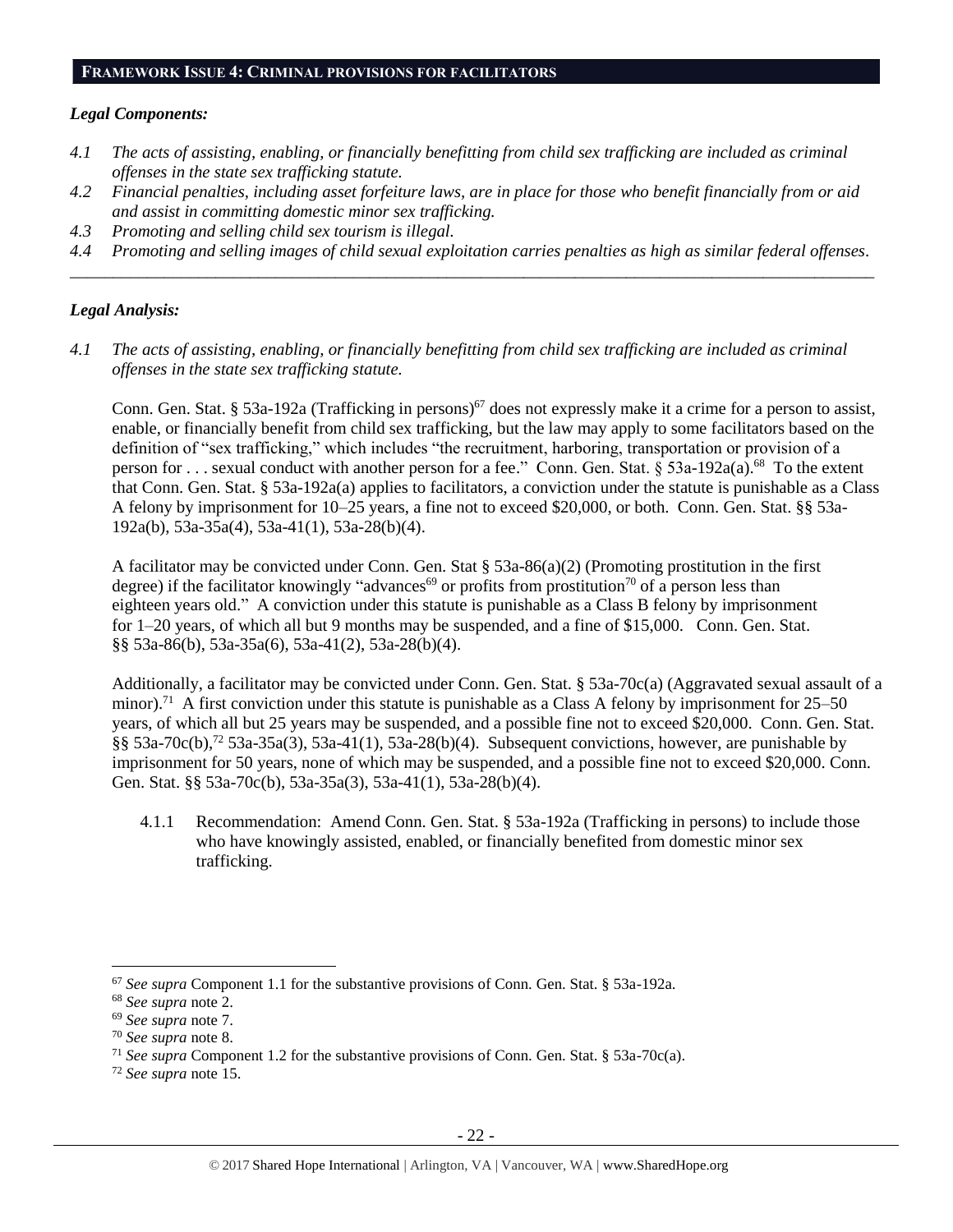*4.2 Financial penalties, including asset forfeiture laws, are in place for those who benefit financially from or aid and assist in committing domestic minor sex trafficking.*

A person who facilitates the commercial sexual exploitation of a minor is subject to possible fines not to exceed \$20,000. A facilitator convicted under Conn. Gen. Stat. § 53a-86 (Promoting prostitution in the first degree) shall be fined \$15,000. Conn. Gen. Stat. §§ 53a-86(b), 53a-41(2), 53a-28(b)(3). A facilitator convicted under Conn. Gen. Stat. § 53a-70c (Aggravated sexual assault of a minor), however, is subject to a possible fine not to exceed \$20,000. Conn. Gen. Stat. §§ 53a-70c(b),<sup>73</sup> 53a-41(b), 53a-28(b)(3).

A convicted facilitator is subject to mandatory restitution orders where the victim suffers injury and requests restitution. Conn. Gen. Stat. § 53a-28(c) states,

In addition to any sentence imposed pursuant to subsection (b) of this section, if (1) a person is convicted of an offense that resulted in injury to another person or damage to or loss of property, (2) the victim requests financial restitution, and (3) the court finds that the victim has suffered injury or damage to or loss of property as a result of such offense, the court shall order the offender to make financial restitution under terms that it determines are appropriate . . . . Restitution ordered by the court pursuant to this subsection shall be based on easily ascertainable damages for injury or loss of property, actual expenses incurred for treatment for injury to persons and lost wages resulting from injury. Restitution shall not include reimbursement for damages for mental anguish, pain and suffering or other intangible losses, but may include the costs of counseling reasonably related to the offense  $\dots$ .<sup>74</sup>

Additionally, a facilitator may be subject to asset forfeiture under Conn. Gen. Stat. § 54-36p(a) (Forfeiture of moneys and property related to sexual exploitation and human trafficking) and § 53-397 (Penalty. Forfeiture of property. Disposition of seized property. Appointment of receiver), and may be required to pay restitution pursuant Conn. Gen. Stat. § 53a-28(c) (Authorized sentences).

Additionally, property may be seized pursuant to Conn. Gen. Stat. § 54-33 (Summons to owner on seizure of property), "[w]hen any property [is] believed to be possessed, controlled, designed or intended for use or which is or has been used or which may be used as a means of committing any criminal offense, or which constitutes the proceeds of the commission of any criminal offense."

Conn. Gen. Stat. § 54-36p(a) (Forfeiture of moneys and property related to sexual exploitation and human trafficking) subjects a facilitator to discretionary civil asset forfeiture and states,

The following property shall be subject to forfeiture to the state pursuant to subsection (b) of this section:

(1) All moneys used, or intended for use, in a violation of . . . section 53a-86 [Promoting prostitution in the first degree], 53a-87 [Promoting prostitution in the second degree], 53a-88 [Promoting prostitution in the third degree], . . . or 53a-196i [Commercial sexual exploitation of a minor];

(2) All property constituting the proceeds obtained, directly or indirectly, from a violation of . . . section 53a-86, 53a-87, 53a-88, . . . or 53a-196i;

(3) All property derived from the proceeds obtained, directly or indirectly, from any sale or exchange for pecuniary gain from a violation of  $\dots$  53a-86, 53a-87, 53a-88,  $\dots$  or 53a-196i; (4) All property used or intended for use, in any manner or part, to commit or facilitate the commission of a violation of . . . section 53a-86, 53a-87, 53a-88, . . . or 53a-196i.

<sup>73</sup> *See supra* note [15.](#page-3-1)

<sup>74</sup> *See infra* Component 5.10 for a more detailed discussion of this restitution provision.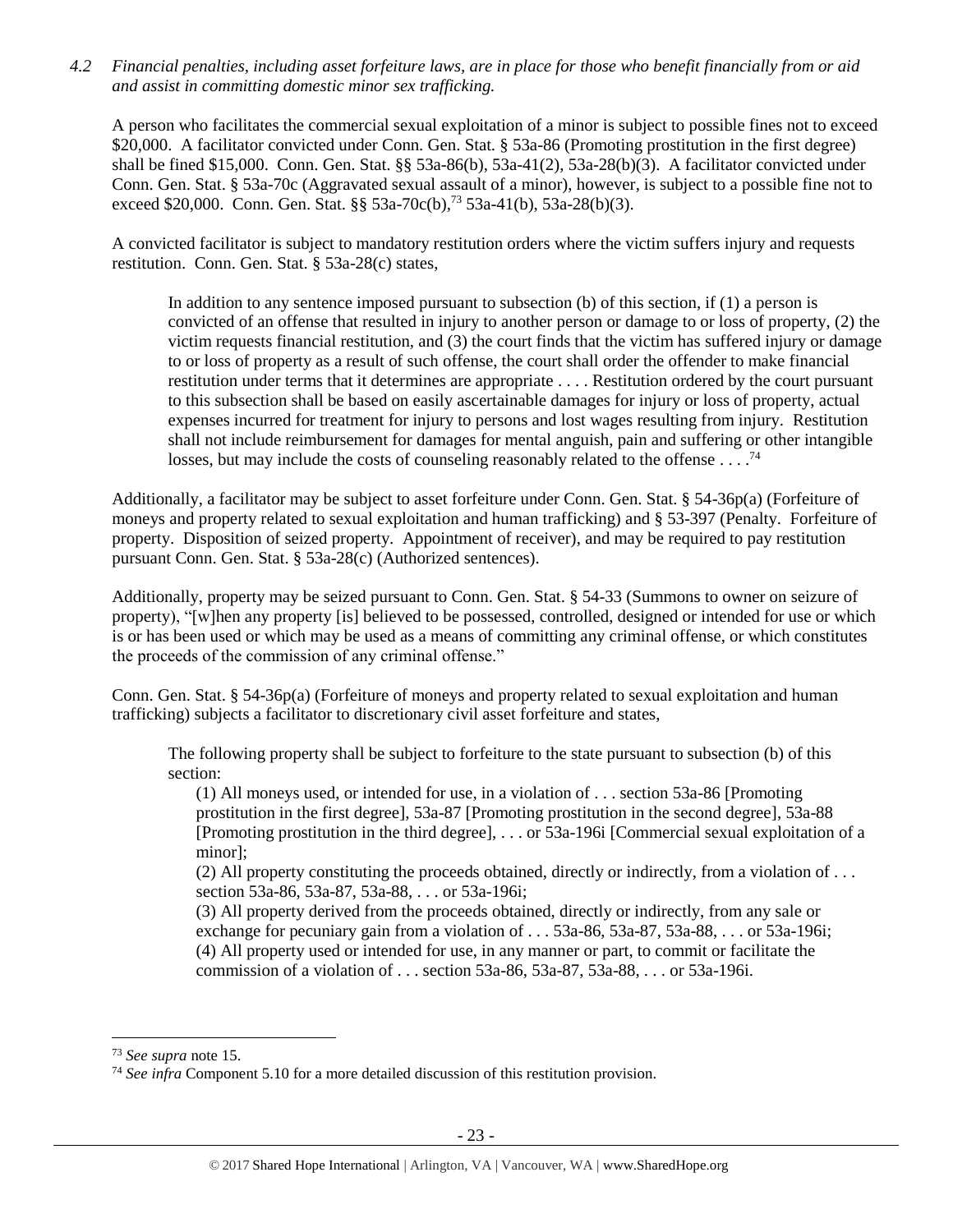No specific seizure provisions are provided. Disposition of the forfeited property is governed by Conn. Gen. Stat. § 54-36p(f),  $(g)^{75}$  and shall be disbursed as follows:

(f) Any property ordered forfeited pursuant to subsection (b) of this section shall be sold at public auction

(g) The proceeds from any sale of property under subsection (f) of this section and any moneys forfeited under this section shall be applied: (1) To payment of the balance due on any lien preserved by the court in the forfeiture proceedings; (2) to payment of any costs incurred for the storage, maintenance, security and forfeiture of any such property; and (3) to payment of court costs. The balance, if any, shall be deposited in the General Fund.

*4.3 Promoting and selling child sex tourism is illegal.*

There is no provision in the Connecticut code prohibiting child sex tourism.

- 4.3.1 Recommendation: Enact a law that prohibits selling or offering to sell travel services in Connecticut that include or facilitate travel for the purpose of engaging in commercial sexual exploitation of a minor or prostitution of a minor.
- *4.4 Promoting and selling images of child sexual exploitation carries penalties as high as similar federal offenses.*

Connecticut expressly prohibits the promotion of images of child sexual exploitation (ICSE). Conn. Gen. Stat. § 53a-196b(a) (Promoting a minor in an obscene performance) states,

A person is guilty of promoting a minor in an obscene performance when he knowingly<sup>76</sup> promotes<sup>77</sup> any material<sup>78</sup> or performance<sup>79</sup> in which a minor is employed, whether or not such minor receives any consideration, and such material or performance is obscene as to minors<sup>80</sup> notwithstanding that such material or performance is intended for an adult audience.

A conviction under Conn. Gen. Stat. § 53a-196b(a) is punishable as a Class B felony by imprisonment for 1–20 years, a fine not to exceed \$15,000, or both. Conn. Gen. Stat. §§ 53a-35a(6), 53a-41(2), 53a-28(b)(4), (6).

Pursuant to Conn. Gen. Stat. § 53a-196c(a) (Importing child pornography), "A person is guilty of importing child pornography when, with intent to promote child pornography, such person knowingly imports or causes to be imported into the state three or more visual depictions of child pornography of known content and character." A conviction under this statute is punishable as a Class B felony by 5–20 years, of which all but 5 years may be suspended, and a possible fine not to exceed \$15,000. Conn. Gen. Stat. §§ 53a-196c(b), 53a-35a(6), 53a-41(2), 53a-28(b)(4).

<sup>75</sup> *See supra* note [39.](#page-12-1)

<sup>76</sup> *See supra* note [56.](#page-16-0) 

<sup>77</sup> *See supra* note [9.](#page-2-1)

<sup>78</sup> *See supra* note [10.](#page-2-2)

<sup>79</sup> *See supra* note [11.](#page-2-3)

<sup>80</sup> *See supra* note [12.](#page-2-4)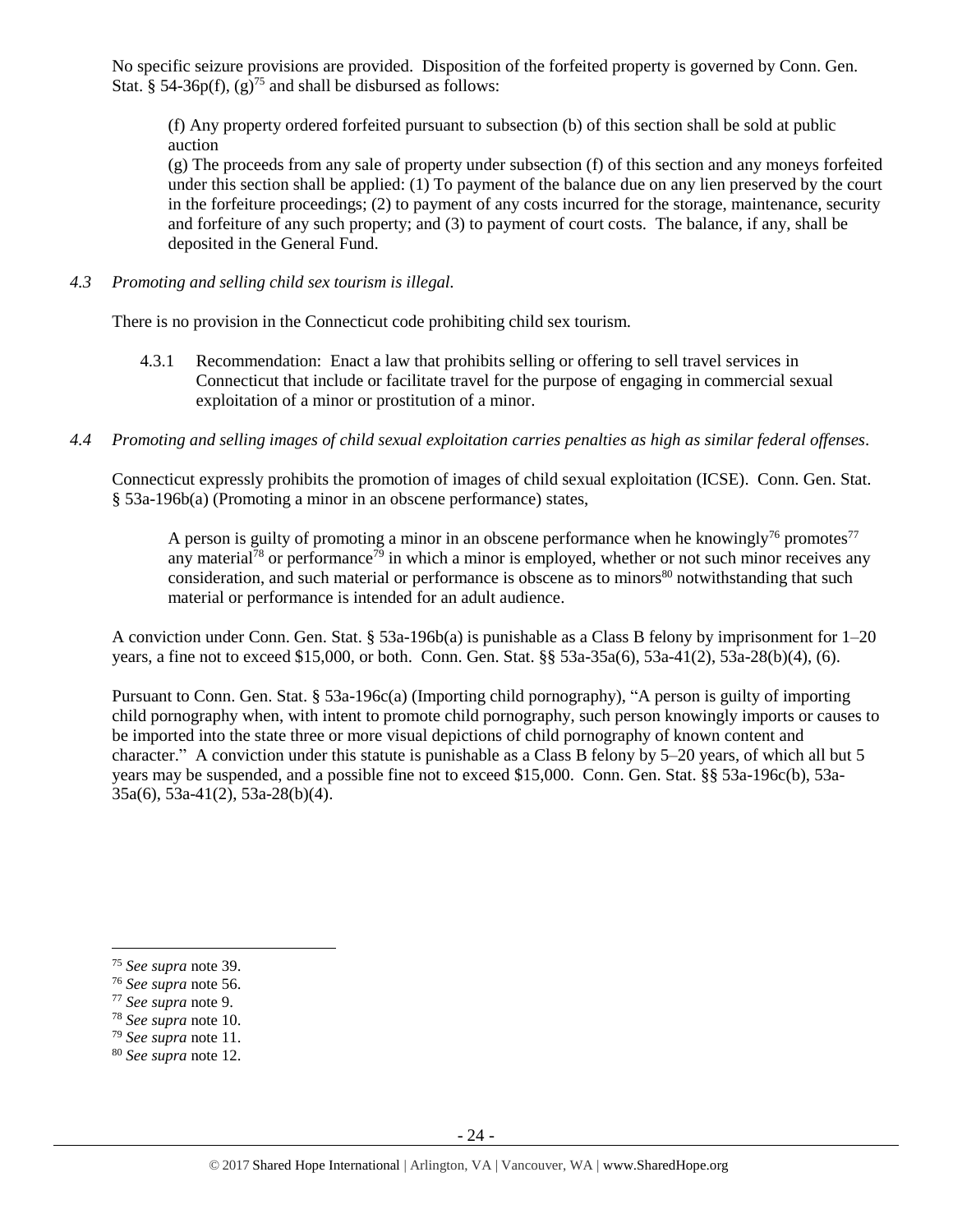### **FRAMEWORK ISSUE 5: PROTECTIVE PROVISIONS FOR THE CHILD VICTIMS**

## *Legal Components:*

- *5.1 Victims under the core child sex trafficking offense include all commercially sexually exploited children.*
- *5.2 The state sex trafficking statute expressly prohibits a defendant from asserting a defense based on the willingness of a minor under 18 to engage in the commercial sex act.*
- *5.3 State law prohibits the criminalization of minors under 18 for prostitution offenses.*
- *5.4 State law provides a non-punitive avenue to specialized services through one or more points of entry.*
- *5.5 Child sex trafficking is identified as a type of abuse and neglect within child protection statutes.*
- *5.6 The definition of "caregiver" or another related term in the child welfare statutes is not a barrier to a sex trafficked child accessing the protection of child welfare.*
- *5.7 Crime victims' compensation is specifically available to a child victim of sex trafficking or commercial sexual exploitation of children (CSEC).*
- *5.8 Victim-friendly procedures and protections are provided in the trial process for minors under 18.*
- *5.9 Child sex trafficking victims may vacate delinquency adjudications and expunge related records for prostitution and other offenses arising from trafficking victimization, without a waiting period.*
- *5.10 Victim restitution and civil remedies for victims of domestic minor sex trafficking or commercial sexual exploitation of children (CSEC) are authorized by law.*
- *5.11 Statutes of limitations for civil and criminal actions for child sex trafficking or commercial sexual exploitation of children (CSEC) offenses are eliminated or lengthened to allow prosecutors and victims a realistic opportunity to pursue criminal action and legal remedies.*

*\_\_\_\_\_\_\_\_\_\_\_\_\_\_\_\_\_\_\_\_\_\_\_\_\_\_\_\_\_\_\_\_\_\_\_\_\_\_\_\_\_\_\_\_\_\_\_\_\_\_\_\_\_\_\_\_\_\_\_\_\_\_\_\_\_\_\_\_\_\_\_\_\_\_\_\_\_\_\_\_\_\_\_\_\_\_\_\_\_\_\_\_\_\_*

# *Legal Analysis:*

5.1 Victims under the core child sex trafficking offense include all commercially sexually exploited children.<sup>81</sup>

Conn. Gen. Stat. § 53a-192a(a) (Trafficking in persons), Connecticut's human trafficking offense, does not include all commercial sexual exploitation of minors. Although Conn. Gen. Stat. § 53a-192a(a) does not require proof of force, fraud, or coercion when the victim is a minor, $82$  the act of buying commercial sex with a minor does not constitute human trafficking.<sup>83</sup> The offense of human trafficking applies only to those who "compel[] or induce[] a [minor] to engage in conduct involving sexual contact with one or more third persons . .

. ." or "otherwise commit[] an act that constitutes sex trafficking," which includes " the recruitment, harboring, transportation or provision of a person for . . . sexual conduct with another person for a fee." Conn. Gen. Stat. §  $53a-192a(a).^{84}$  Therefore, the offense of human trafficking requires a trafficker or controlling third party be identified. Consequently, not all commercially sexually exploited children are identifiable as victims under Conn. Gen. Stat. § 53a-192a(a).

5.1.1 Recommendation: Amend the definition of Conn. Gen. Stat. § 53a-192a (Trafficking in persons) so that all commercially sexually exploited children are identifiable as victims and eligible for protections pursuant to their victim status.

 $\overline{a}$ <sup>81</sup> *See generally* **SHARED HOPE INTERNATIONAL**, "Eliminating the Third Party Control Barrier to Identifying Juvenile Sex Trafficking Victims," JuST Response Policy Paper (2015), [http://sharedhope.org/wp](http://sharedhope.org/wp-content/uploads/2015/08/Policy-Paper_Eliminating-Third-Party-Control_Final1.pdf)[content/uploads/2015/08/Policy-Paper\\_Eliminating-Third-Party-Control\\_Final1.pdf](http://sharedhope.org/wp-content/uploads/2015/08/Policy-Paper_Eliminating-Third-Party-Control_Final1.pdf) (discussing need to include all commercially sexually exploited children within sex trafficking definitions and corresponding need to include buyer conduct in core sex trafficking offenses regardless of whether victim is under control of a third party). <sup>82</sup> *See supra* discussion in Component 1.1.

<sup>&</sup>lt;sup>83</sup> *See supra* discussion of buyer applicability in Component 2.1.

<sup>84</sup> *See supra* note [2.](#page-0-0)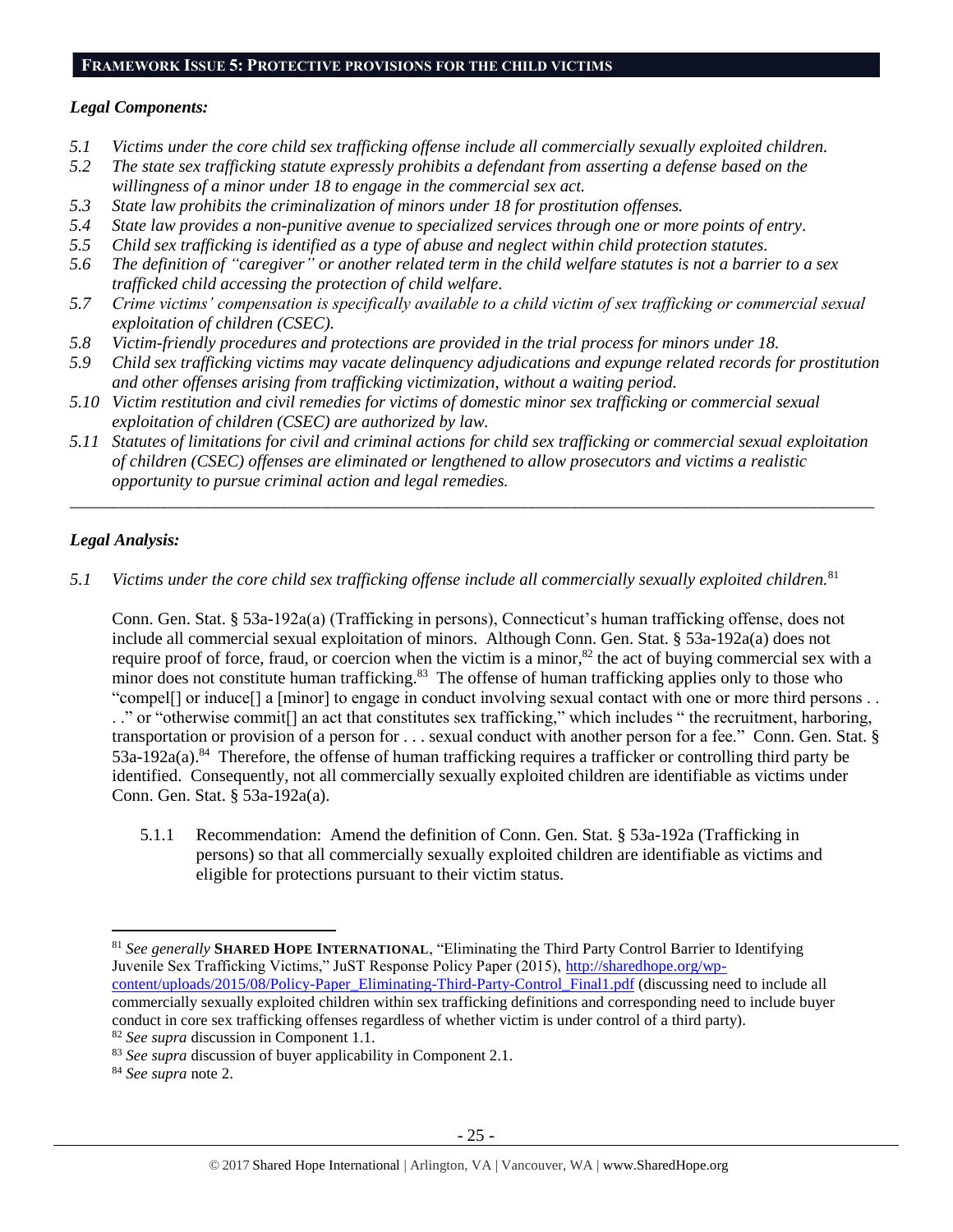*5.2 The state sex trafficking statute expressly prohibits a defendant from asserting a defense based on the willingness of a minor under 18 to engage in the commercial sex act.*

Connecticut's sex trafficking statute, Conn. Gen. Stat. § 53a-192a (Trafficking in persons), and CSEC laws are silent with regard to the availability of a defense based on a minor's willingness to engage in the commercial sex act, meaning that a defendant charged under Conn. Gen. Stat. § 53a-192a or Connecticut's CSEC laws may seek to assert such a defense.

- 5.2.1 Recommendation: Enact a statute that expressly prohibits a defense to prosecution based on a minor's willingness to engage in the commercial sex act.
- *5.3 State law prohibits the criminalization of minors under 18 for prostitution offenses. 85*

Connecticut's prostitution law prohibits the criminalization of minors for prostitution offenses under Conn. Gen. Stat. § 53a-82(a) (Prostitution). Pursuant to Conn. Gen. Stat. § 53a-82(a)–(c),

(a) A person eighteen years of age or older is guilty of prostitution when such person engages or agrees or offers to engage in sexual conduct with another person in return for a fee.

(b) In any prosecution for an offense under this section, it shall be an affirmative defense that the actor was a victim of conduct by another person that constitutes

(1) a violation of section  $53a-192a^{86}$  [Trafficking in persons], as amended by this act, or

(2) a criminal violation of 18 USC Chapter 77 [Peonage, slavery, and trafficking in persons], as amended from time to time.

(c) Nothing in this section shall limit a person's right to assert the defense of duress pursuant to section 53a-14 [Duress as defense] in any prosecution for an offense under this section.

*5.4 State law provides a non-punitive avenue to specialized services through one or more points of entry.* 87

## **System response to child engaged in commercial sex act**

 $\overline{a}$ 

Connecticut law creates a statutory avenue to specialized services for juvenile sex trafficking victims. Specifically, Conn. Gen. Stat. § 17a-106f(a) (Trafficking of minor children. Child welfare services. Training for law enforcement officials) authorizes the Commissioner of Children and Families to

(1) Provide child welfare services for any minor child residing in the state who is identified by the Department of Children and Families as a victim of trafficking, as defined in section 46a-170 of the general statutes; and (2) provide appropriate services to a minor child residing in the state who the Department of Children and Families reasonably believes may be a victim of trafficking in order to safeguard the welfare of such minor child. For purposes of this section and section 17a-106a of the general statutes, "minor child" means any person under eighteen years of age.

<sup>&</sup>lt;sup>85</sup> For more information regarding recent federal legislation impacting this component see: http://go.sharedhope.org/stateimpactmemo.

<sup>86</sup> *See supra* Component 1.1 for the substantive provisions of Conn. Gen. Stat. § 53a-192a.

 $87$  The analysis in this component is predicated upon the recommendation in 5.1 being simultaneously or previously enacted.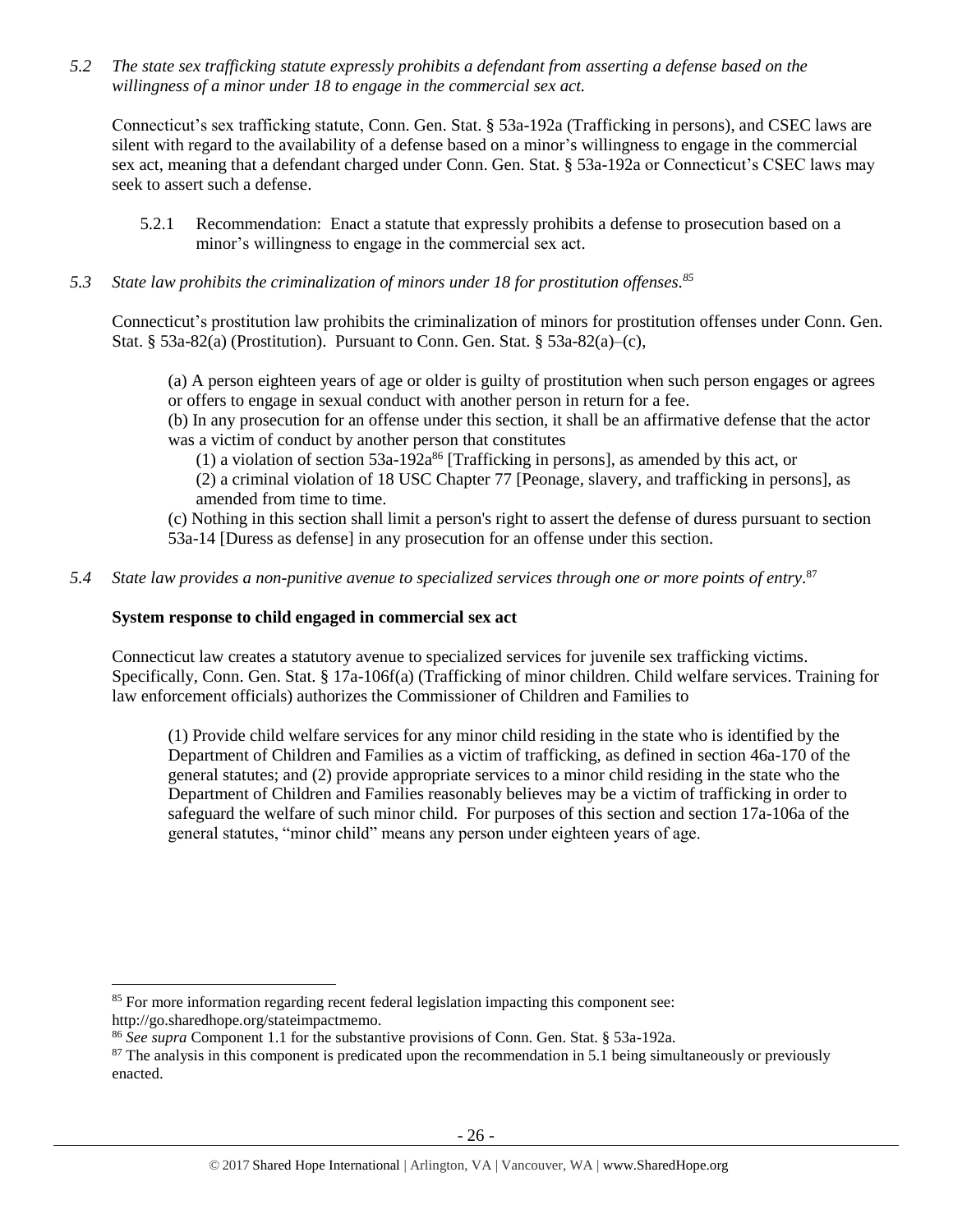<span id="page-26-0"></span>Further, the Commissioner of Children and Families may establish multidisciplinary teams to review cases involving child sex trafficking and coordinate prevention, intervention, and treatment. Conn. Gen. Stat. § 17a-106a(b) <sup>88</sup> (Multidisciplinary teams. Purpose. Composition. Confidentiality. Records of meetings). These teams serve the additional purposes of "advancing and coordinating the prompt investigation of suspected cases of ... trafficking of children" and "ensuring the treatment of . . . trafficked children and the protection of such children and their families." Conn. Gen. Stat. § 17a-106a(b)(4), (6).

Conn. Gen. Stat. § 17a-106a(e), (f) further authorizes child advocacy centers<sup>89</sup> and the state Chapter of the National Children's Alliance to assist these multidisciplinary teams, stating,

(e) Children's advocacy centers may assist multidisciplinary teams by (1) providing safe, child and family-friendly settings that maintain the privacy of children and their families; (2) establishing policies and procedures that are culturally competent; . . . . (5) providing specialized medical evaluation and treatment, mental health services and support and advocacy services to children at centers or through coordination with and referral to other appropriate providers of such services; [and] (6) providing regular case review for the purpose of aiding the decision-making, problem solving, systems coordination and information sharing concerning the status of cases and the services required by children and their families . . . .

(f) The state Chapter of the National Children's Alliance and multidisciplinary teams may (1) coordinate and facilitate the exchange of information among children's advocacy centers; . . . (3) educate the public and the General Assembly on the needs of victims of . . . trafficking in children; [and] (4) provide or coordinate multidisciplinary training opportunities that support a comprehensive response to allegations of . . . trafficking of children . . . .

Connecticut law also provides for the development of response and service programs for victims of human trafficking. Specifically, Conn. Gen. Stat. § 54-234 (Development of response system for victims of offense of trafficking in persons) states,

(a) The Office of Victim Services within the Judicial Department shall, within available appropriations, contract with nongovernmental organizations to develop a coordinated response system to assist victims of the offense of trafficking in persons.

(b) Such contracts shall be entered into for the following purposes, including, but not limited to:

(1) Developing a uniform curriculum to address rights and services for such victims;

(2) Developing information and materials on available resources and services for such victims;

(3) Actively seeking out quality training and other educational opportunities regarding the identification and assistance of such victims that take into consideration such victims' cultural context and needs; and

<sup>88</sup> The text of Conn. Gen. Stat. § 17a-106a cited here and elsewhere in this report includes amendments made by the enactment of House Bill 7112 during the 2017 1st Regular Session of the Connecticut General Assembly (effective July 1, 2018).

<sup>89</sup> Conn. Gen. Stat. § 17a-106a(a) defines "child advocacy center" to include entities that

provides a child-focused, trauma-informed, facility-based program that fosters collaboration among members of a multidisciplinary team . . . for purposes of interviewing or meeting with children and children's parents, guardians or other caregivers, in order to obtain information and provide such information to personnel charged with making decisions regarding the investigation and prosecution of allegations of child abuse or neglect or trafficking, as defined in section 46a-170, of children and the safety, treatment and provision of services to alleged victims of child abuse or neglect or trafficking of children.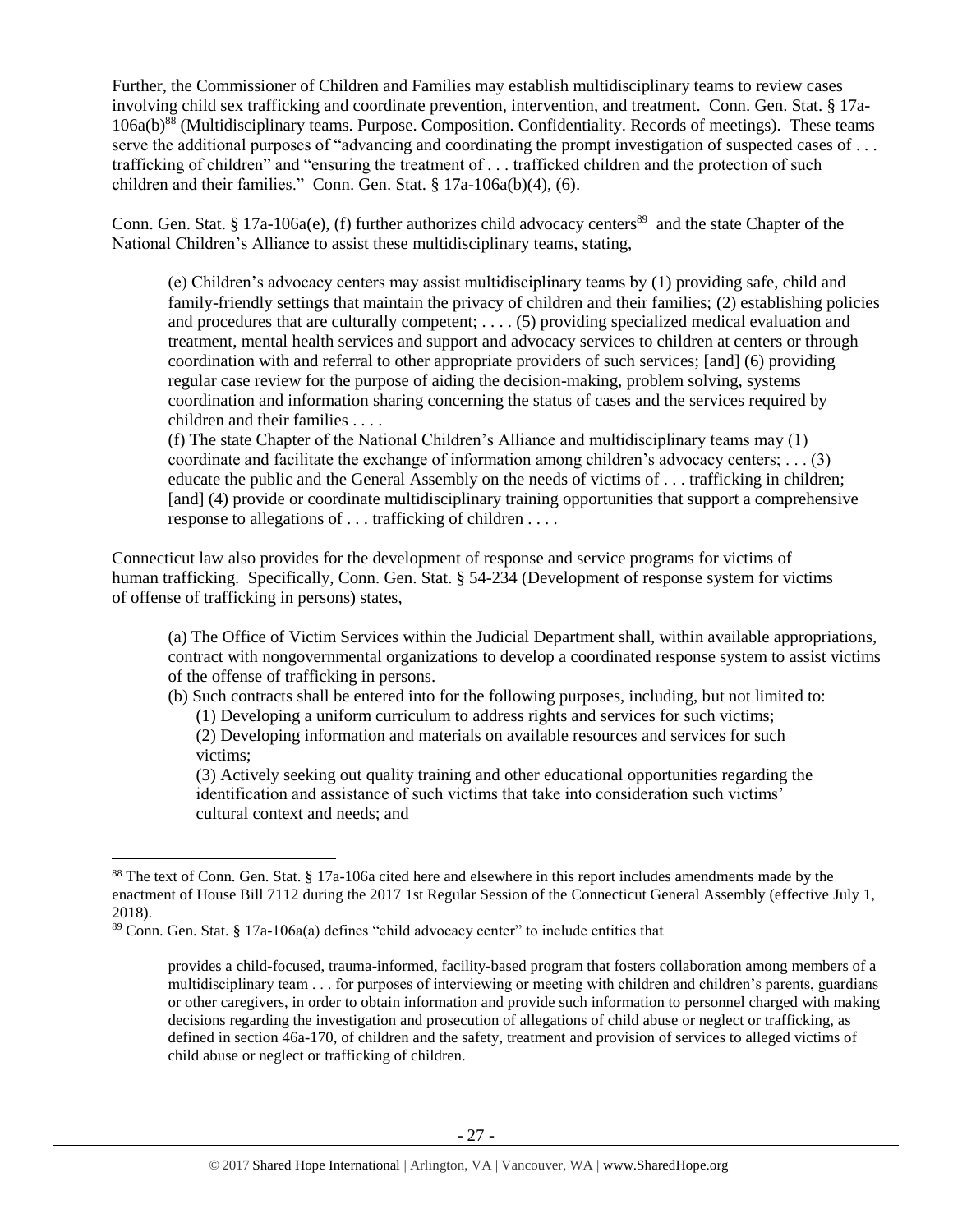(4) Promoting and disseminating information on training and other educational opportunities concerning the assistance of such victims to emergency medical services, faith-based communities, sexual assault service providers, domestic violence service providers and state and local governmental agencies.

Finally, Conn. Gen. Stat. § 53a-82 (Prostitution) prohibits juvenile sex trafficking victims from being treated as delinquent for prostitution offenses.<sup>90</sup> Instead, law enforcement must refer certain victims to child welfare under Conn. Gen. Stat. § 46b-133(d)(2) (Arrest of child. Release or detention of arrested child), which states, "[u]pon the arrest of any youth by an officer for a violation of section 53a-82 [Prostitution], such officer shall report suspected abuse or neglect to the Department of Children and Families . . . ." This reporting requirement, however, does not prevent these minors from being charged with other delinquent offenses arising from their victimization. $91$ 

# **Summary**

 $\overline{a}$ 

In lieu of delinquency proceedings, law enforcement must refer minors arrested for prostitution offenses to the Department of Children and Families. Further, Connecticut law specifically authorizes child welfare to provide specialized services to juvenile sex trafficking victims.

*5.5 Child sex trafficking is identified as a type of abuse and neglect within child protection statutes. 92*

Child sex trafficking victims will be identified as abused under Connecticut's child protection statutes.<sup>93</sup>; Pursuant to Conn. Gen. Stat. § 46b-120(6)–(8) (Definitions),

(6) A child or youth may be found "neglected" who, for reasons other than being impoverished, (A) has been abandoned,

(B) is being denied proper care and attention, physically, educationally, emotionally or morally, or (C) is being permitted to live under conditions, circumstances or associations injurious to the wellbeing of the child or youth;

- (7) A child or youth may be found "abused" who
	- (A) has been inflicted with physical injury or injuries other than by accidental means,

(B) has injuries that are at variance with the history given of them, or

(C) is in a condition that is the result of maltreatment, including, but not limited to, malnutrition, sexual molestation or exploitation, deprivation of necessities, emotional maltreatment or cruel punishment;

Develop a plan for mental health, support and substance abuse programs for individuals identified as victims of trafficking and those arrested for prostitution in violation of section 53a-82. The plan shall provide for (i) the diversion of victims of trafficking and prostitution offenders into community-based treatment and support services, including, but not limited to, substance abuse recovery, housing, healthcare, job training, treatment and mental health support, and (ii) after the successful completion of the program, the dismissal of any related criminal charges against the accused.

The text of Conn. Gen. Stat. § 46a-170 cited here and elsewhere in this report includes amendments made by the enactment of House Bill 7309 during the 2017 1st Regular Session of the Connecticut General Assembly (effective October 1, 2017).  $92$  For more information regarding recent federal legislation impacting this component see:

http://go.sharedhope.org/stateimpactmemo.

 $93$  The analysis in this component is predicated upon the recommendation in 5.1 being previously or simultaneously enacted.

<sup>90</sup> *See supra* Component 5.3 for discussion of protecting minors from prosecution for prostitution offenses.

<sup>&</sup>lt;sup>91</sup> However, Conn. Gen. Stat. § 46a-170(f)(1)(D) (Trafficking in Persons Council. Membership. Duties. Reports) requires the Trafficking in Persons Council to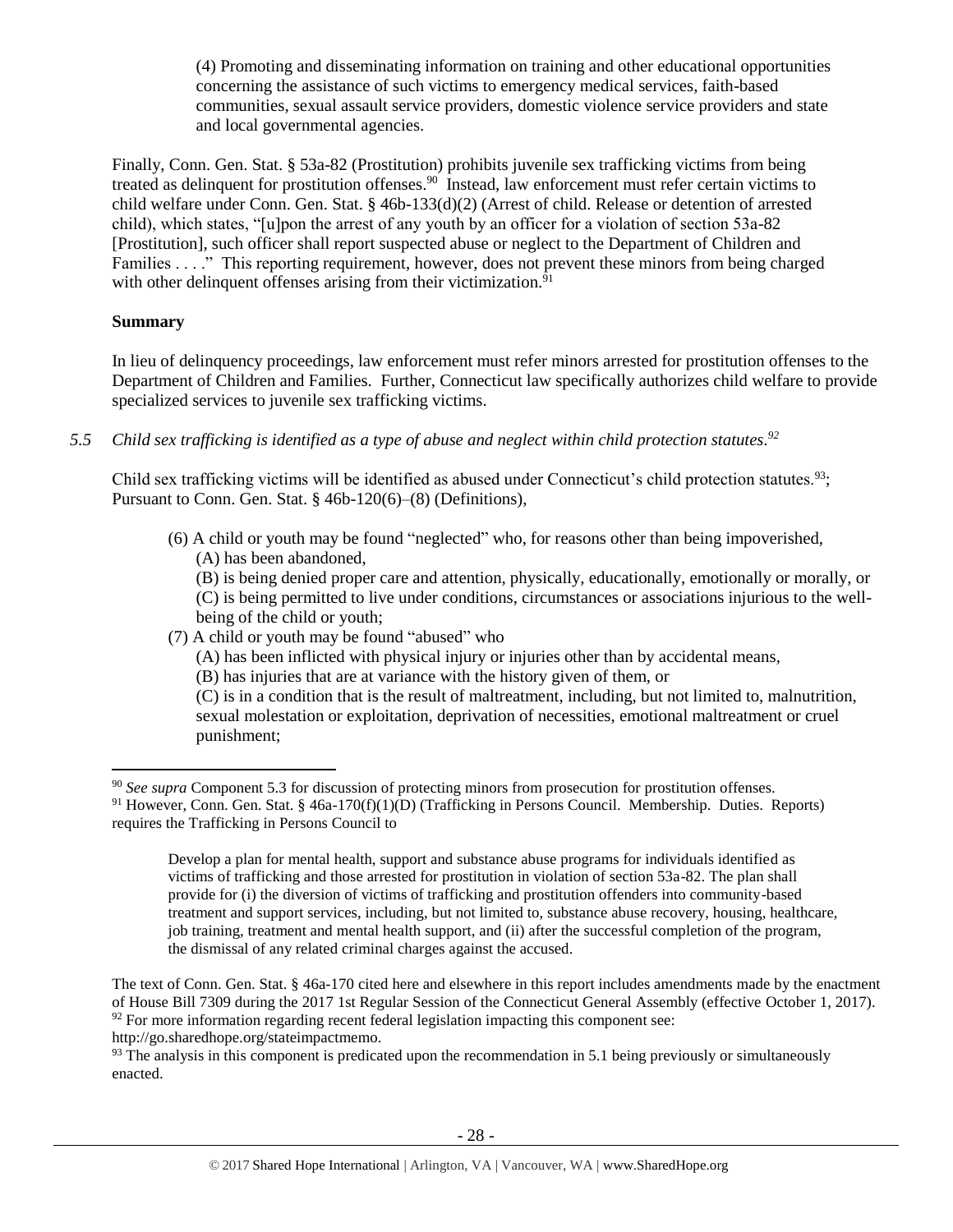(8) A child or youth may be found "uncared for" (A) who is homeless,

(B) whose home cannot provide the specialized care that the physical, emotional or mental condition of the child or youth requires, or

(C) who has been identified as a victim of trafficking, as defined in section 46a-170 . . . .

In addition, Conn. Gen. Stat. § 17a-106f(a) (Trafficking of minor children. Child welfare services. Training for law enforcement officials) states,

The Commissioner of Children and Families may: (1) Provide child welfare services for any minor child residing in the state who is identified by the Department of Children and Families as a victim of trafficking, as defined in section 46a-170 of the general statutes and (2) provide appropriate services to a minor child residing in the state who the Department of Children and Families reasonably believes may be a victim of trafficking in order to safeguard the welfare of such minor child. For purposes of this section and section 17a-106a of the general statutes, "minor child" means any person under eighteen years of age.

*5.6 The definition of "caregiver" or another related term in the child welfare statutes is not a barrier to a sex trafficked child accessing the protection of child welfare.* 94

Chapter 815t (Juvenile Matters), which addresses abused and neglected children, does not define terms related to caregiver. Throughout the chapter "person having responsibility for the care of the child or youth" is utilized, but undefined. However, pursuant to Conn. Gen. Stat. § 17a-106f(a) (Trafficking of minor children. Child welfare services. Training for law enforcement officials), the Department of Children and Families is authorized to provide services to any minor who is a victim of trafficking. It states,

The Commissioner of Children and Families may: (1) Provide child welfare services<sup>95</sup> for any minor child residing in the state who is identified by the Department of Children and Families as a victim of trafficking, as defined in section 46a-170 of the general statutes; and (2) provide appropriate services to a minor child residing in the state who the Department of Children and Families reasonably believes may be a victim of trafficking in order to safeguard the welfare of such minor child. For purposes of this section and section 17a-106a of the general statutes, "minor child" means any person under eighteen years of age.

*See supra* note [88.](#page-26-0)

 $94$  The analysis in this component is predicated upon the recommendation in 5.1 being previously or simultaneously enacted.

<sup>95</sup> Pursuant to Conn. Gen. Stat. § 17a-106a(b) (Multidisciplinary teams. Purpose. Composition. Confidentiality. Records of meetings.),

The Commissioner of Children and Families, as department head of the lead agency, and the appropriate state's attorney may establish multidisciplinary teams for the purposes of (1) reviewing particular cases or particular types of cases, (2) coordinating the intervention in and prevention of child abuse or neglect or trafficking of children and the treatment of abused, neglected or trafficked children in each judicial district, (3) reviewing selected cases of child abuse or neglect or trafficking of children, (4) advancing and coordinating the prompt investigation of suspected cases of child abuse or neglect or trafficking of children, (5) reducing the trauma experienced by alleged victims of such abuse or neglect or trafficking and, (6) ensuring the treatment of abused, neglected or trafficked children and the protection of such children and their families . . . .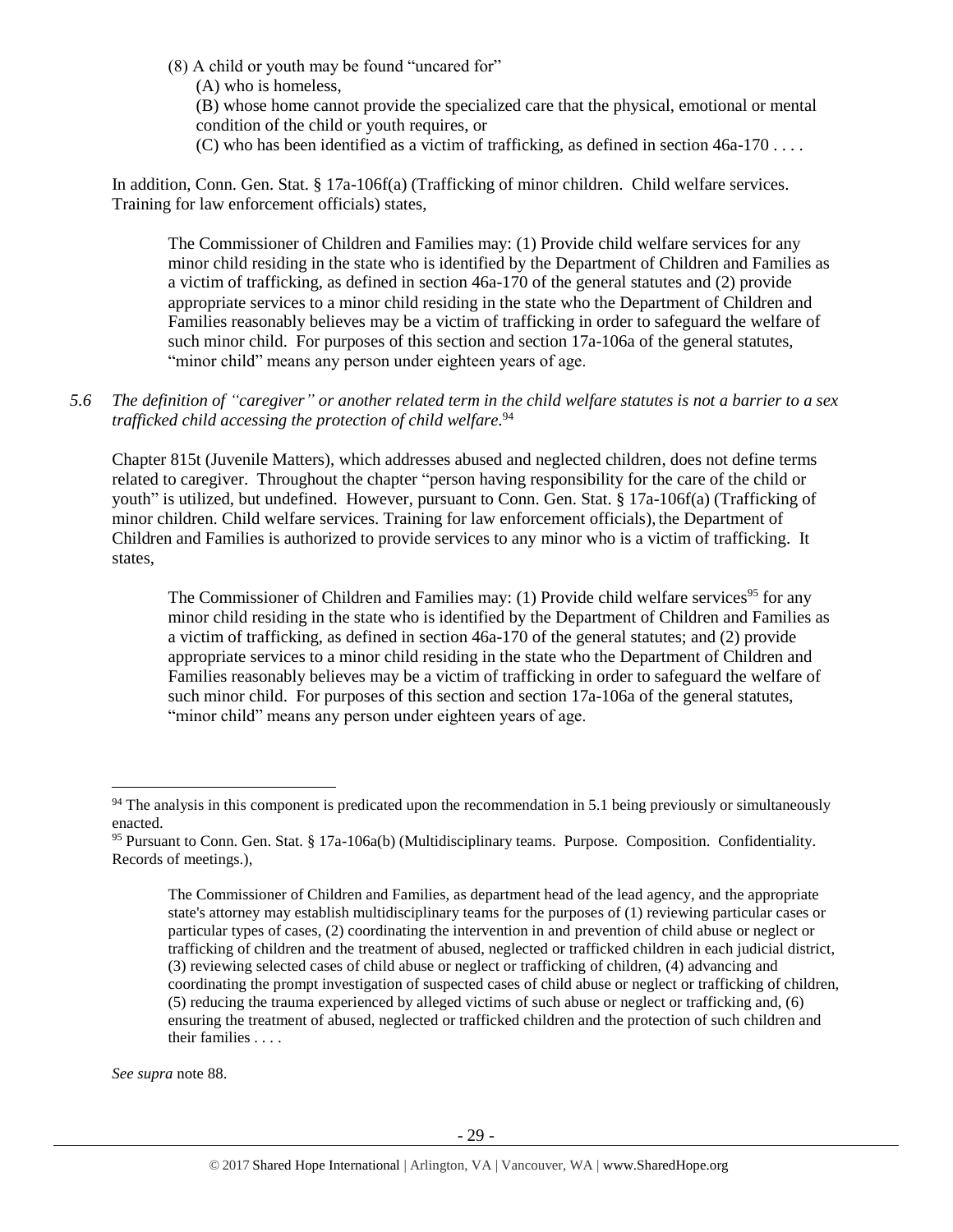# *5.7 Crime victims' compensation is specifically available to a child victim of sex trafficking or commercial sexual exploitation of children (CSEC).*

For the purposes of victim services, Conn. Gen. Stat.  $\S 54-201(1)^{96}$  (Definitions) defines "victim" as "a person who is injured or killed as provided in section  $54-209$  . . . ." Conn. Gen. Stat. §  $54-209(a)^{97}$  (Compensation ordered, when) states,

The Office of Victim Services or, on review, a victim compensation commissioner, may order the payment of compensation in accordance with the provisions of sections 54-201 to 54-218 [Chapter 968 Victim Services], inclusive, as amended by [Public Act 17-99], for personal injury or death which resulted from: . . . . (2) the commission or attempt to commit by another of any crime as provided in section 53a-24 [Offense defined] ....

Pursuant to Conn. Gen. Stat. § 53a-24(a), "The term 'crime' comprises felonies and misdemeanors." Therefore, commercially sexually exploited children are included as victims.

Further, Conn. Gen. Stat. § 54-209(d), (e) expressly authorizes payment of compensation to victims of Conn. Gen. Stat. § 53a-192a (Trafficking in persons), § 53a-70c (Aggravated sexual assault of a minor), or § 53a-82 (Prostitution) if (1) the injury was disclosed to a physician, police officer, or other specified individual and the Office of Victim Services or a compensation commissioner reasonably concludes that a violation of the offense has occurred; (2) the injury was the subject of a restraining order or civil protection order, which was granted; or (3) the injury was disclosed to a domestic violence or sexual assault counselor.

Due to several ineligibility criteria, however, commercially sexually exploited children may not be eligible for victim's compensation. Conn. Gen. Stat.  $\S 54-211(b)(2)$  (Time limitation on filing application for compensation—restrictions on award of compensation—amount of compensation.) states that no compensation will be given if "the victim violated a penal law of this state, which violation caused or contributed to his injuries or death." Another possible limitation can be found in Conn. Gen. Stat. § 54-208(c) (Order of payment of compensation), which states,

In determining whether to make an order under this section, the Office of Victim Services or, on review, a victim compensation commissioner shall consider all circumstances determined to be relevant, including but not limited to provocation, consent or any other behavior of the victim which directly or indirectly contributed to such victim's injury or death, the extent of the victim's cooperation in investigating the application and the extent of the victim's cooperation with law enforcement agencies in their efforts to apprehend and prosecute the offender, and any other relevant matters.

However, Conn. Gen. Stat. § 54-211(a)(1)<sup>98</sup> waives the filing deadline for child sex trafficking victims. It states,

<sup>&</sup>lt;sup>96</sup> The text of Conn. Gen. Stat. § 54-201 cited here and elsewhere in this report includes amendments made by the enactment of House Bill 7198 during the 2017 1st Regular Session of the Connecticut General Assembly (effective October 1, 2017).

 $97$  The text of Conn. Gen. Stat. § 54-209 cited here and elsewhere in this report includes amendments made by the enactment of House Bill 7198 during the 2017 1st Regular Session of the Connecticut General Assembly (effective October 1, 2017).

<sup>98</sup> The text of Conn. Gen. Stat. § 54-211 cited here and elsewhere in this report includes amendments made by the enactment of House Bill 7198 during the 2017 1st Regular Session of the Connecticut General Assembly (effective October 1, 2017).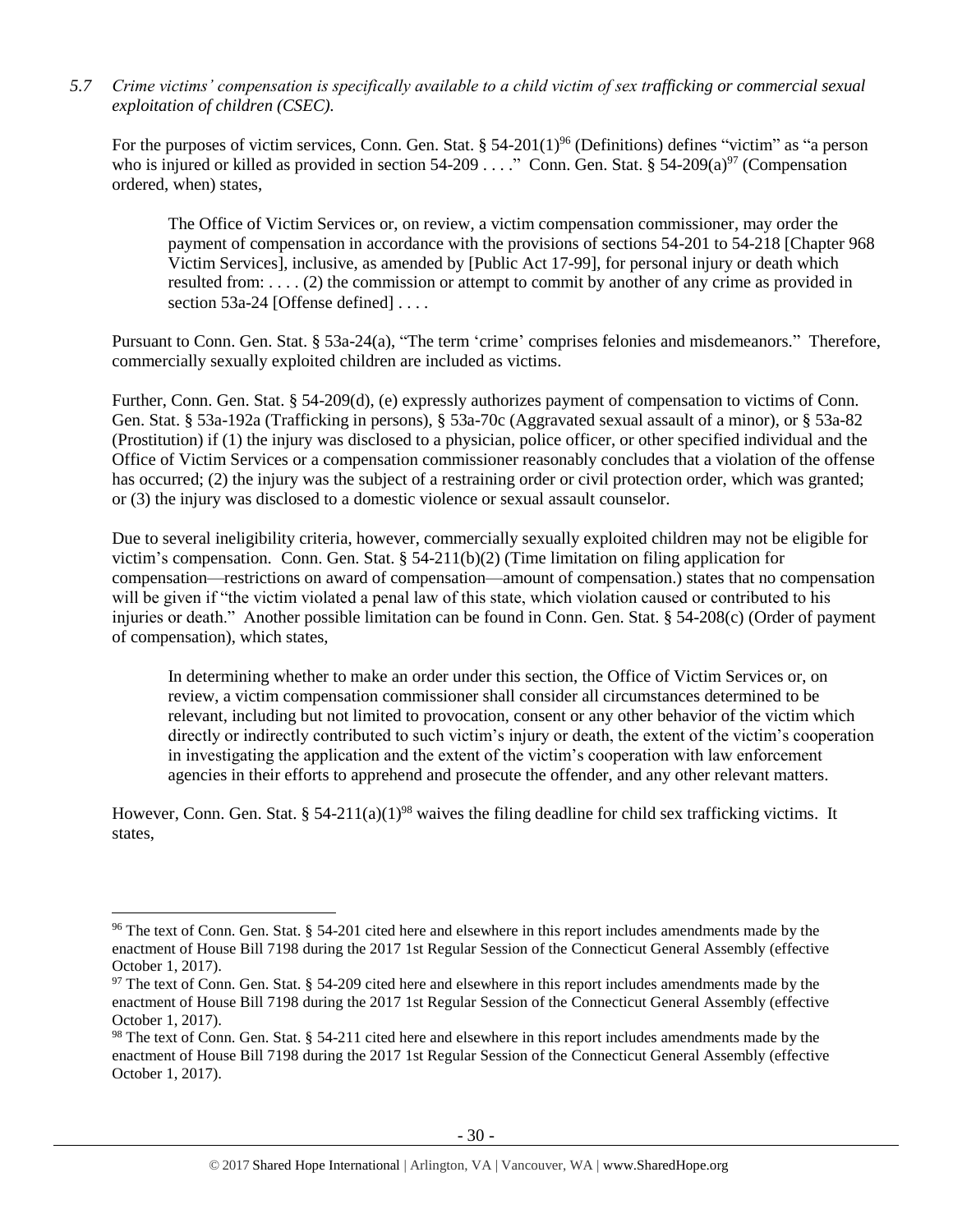No order for the payment of compensation shall be made under section 54-210 [Compensation ordered for expenses, loss of earnings, pecuniary loss and other losses], as amended by [Public Act 17-99] unless (A) the application has been made within two years after the date of the personal injury or death, (B) the personal injury or death was the result of an incident or offense listed in section 54-209, as amended by [Public Act 17-99], and (C) such incident or offense has been reported to the police within five days of its occurrence or, if the incident or offense could not reasonably have been reported within such period, within five days of the time when a report could reasonably have been made, except that a victim of a sexual assault shall not be ineligible for the payment of compensation by reason of failing to make a report pursuant to this subparagraph if such victim presented himself or herself to a health care facility within one hundred twenty hours of such sexual assault for examination and collection of evidence of such sexual assault in accordance with the provisions of section 19a-112a, or if such victim complied with subsection (d) of section 54-209, as amended by [Public Act 17-99]  $\dots$  (3) Notwithstanding the provisions of subdivision (1) of this subsection, any minor, including, but not limited to, a minor who is a victim of conduct by another person that constitutes a violation of section 53a-192a [Trafficking in persons], as amended by this act, or a criminal violation of 18 USC Chapter 77, who, before, on or after October 1, 2005, fails to make application for compensation within two years after the date of the personal injury or death through no fault of the minor, may apply for a waiver of such time limitation. The Office of Victim Services, upon a finding that such minor is not at fault, may grant such waiver . . . . (6) Notwithstanding the provisions of subdivision (1), (2) or (3) of this subsection, the Office of Victim Services may, for good cause shown and upon a finding of compelling equitable circumstances, waive the time limitations of subdivision (1) of this subsection.

To the extent child sex trafficking victims are able to access crime victim's compensation, Conn. Gen. Stat. §  $54-210(a)^{99}$  (Compensation ordered for expenses, loss of earnings, pecuniary loss and other losses), provides that compensation may be paid for, among other things, medical costs beyond Medicaid or health insurance coverage and loss of earning ability due to incapacity of the victim. However, compensation for pain and suffering is not permitted. Conn. Gen. Stat. § 54-211(c).

- 5.7.1 Recommendation: Amend Conn. Gen. Stat. § 54-211(b)(2) (Time limitation on filing application for compensation. Restrictions on award of compensation. Amount of compensation) and § 54- 208(c) (Order of payment compensation) to establish an exception to all listed ineligibility factors for child sex trafficking victims.
- *5.8 Victim-friendly procedures and protections are provided in the trial process for minors under 18.*

Most of Connecticut's victim-friendly criminal justice procedures and protections do not extend to or do not explicitly cover victims of domestic minor sex trafficking. Conn. Gen. Stat. § 54-86f (Admissibility of evidence of sexual conduct), which limits the introduction of a victim's prior sexual conduct, subject to several exceptions, does not apply to domestic minor sex trafficking victims. Conn. Gen. Stat. § 54-86f only applies "[i]n any prosecution for sexual assault under sections 53a-70 [Sexual assault in the first degree:], 53a-70a [Sexual assault in the first degree], and 53a-71 to 53a-73a, inclusive [Sexual assault in the second degree; Sexual assault in the third degree; Sexual assault in the third degree with a firearm; Sexual assault in the fourth degree]."

Children 12 years of age or younger who are victims of assault, sexual assault, or abuse are provided certain additional protections. Conn. Gen. Stat. § 54-86g(b) (Testimony of victim of child abuse. Court may order testimony taken outside courtroom. Procedure) states,

<sup>&</sup>lt;sup>99</sup> The text of Conn. Gen. Stat. § 54-210 cited here and elsewhere in this report includes amendments made by the enactment of House Bill 7198 during the 2017 1st Regular Session of the Connecticut General Assembly (effective October 1, 2017).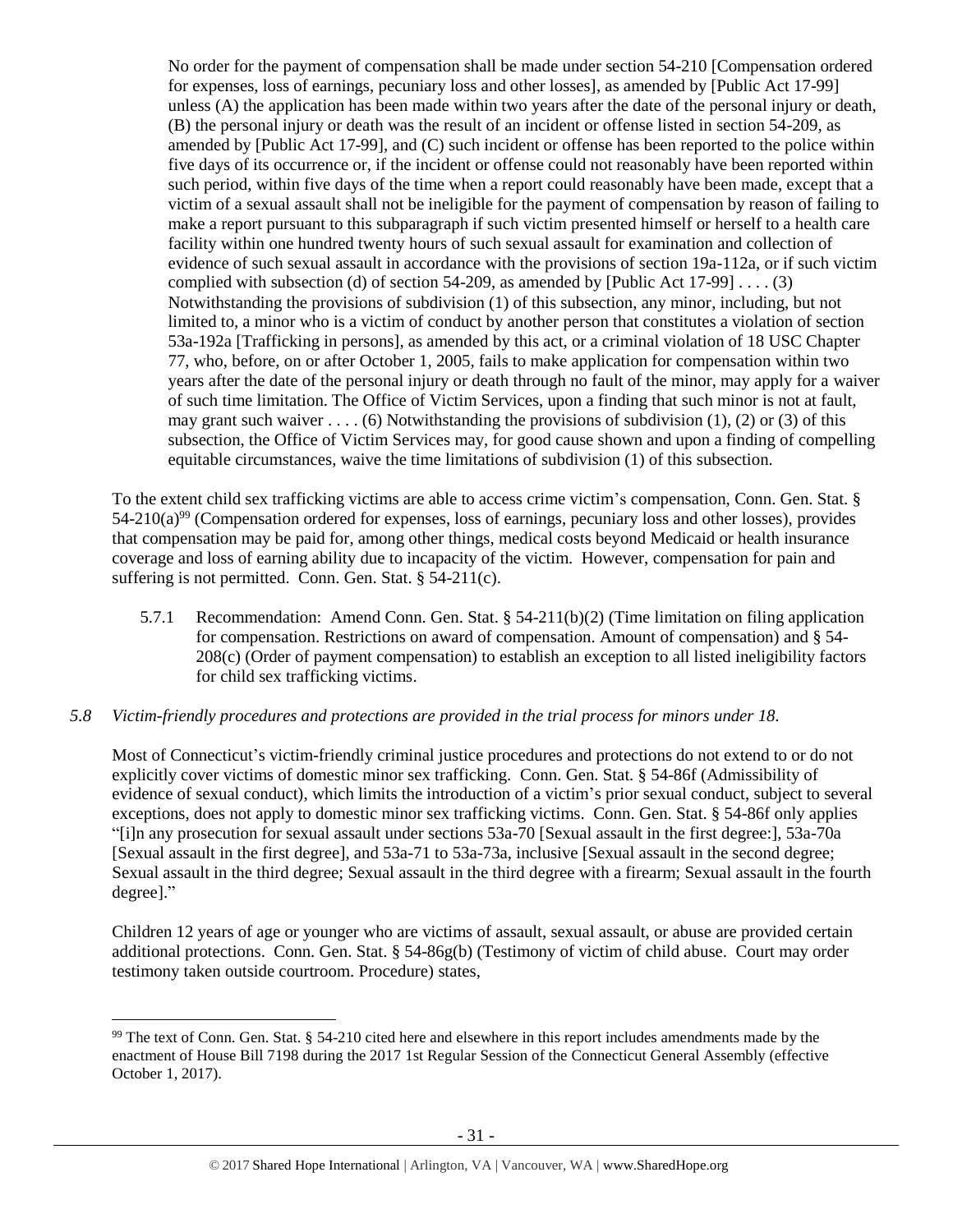In any criminal prosecution of an offense involving assault, sexual assault or abuse of a child twelve years of age or younger, the court may, upon motion of the attorney for any party, order that the following procedures be used when the testimony of the child is taken:

(1) Persons shall be prohibited from entering and leaving the courtroom during the child's testimony;

(2) an adult who is known to the child and with whom the child feels comfortable shall be permitted to sit in close proximity to the child during the child's testimony, provided such person shall not obscure the child from the view of the defendant or the trier of fact;

(3) the use of anatomically correct dolls by the child shall be permitted; and

<span id="page-31-1"></span><span id="page-31-0"></span>(4) the attorneys for the defendant and for the state shall question the child while seated at a table positioned in front of the child, shall remain seated while posing objections and shall ask questions and pose objections in a manner which is not intimidating to the child.

Additionally, for such victims, under Conn. Gen. Stat. § 54-86g(a), the court may order the child's testimony taken outside the courtroom and "televised by closed circuit equipment in the courtroom or recorded for later showing before the court." The defendant may be excluded from the room or screened from the child's sight when the testimony is taken, "only if the state proves, by clear and convincing evidence, that the child would be so intimidated, or otherwise inhibited, by the physical presence of the defendant that a compelling need exists to take the testimony of the child outside the physical presence of the defendant in order to insure the reliability of such testimony." If the defendant is excluded or screened, however, "the court shall ensure that the defendant is able to observe and hear the testimony of the child, but that the child cannot see or hear the defendant. The defendant shall be able to consult privately with his attorney at all times during the taking of the testimony."

Pursuant to the 2013 Connecticut Practice Book, "All oral testimony shall be given under oath."<sup>100</sup> If the person testifying in Superior Court is under the age of 18,<sup>101</sup> however, the court may administer a simplified ageappropriate oath or "admit the testimony of a child or youth without the imposition of a formal oath if the judicial authority finds that the oath would be meaningless to the particular child or youth, or would otherwise inhibit the child or youth from testifying freely and fully."<sup>102</sup> Additional victim-friendly procedures include allowing a trusted adult to sit with the child or youth during testimony and requiring the attorneys to remain seated and proceed in a non-threatening manner.<sup>103</sup> If the minor who is testifying is the child of the respondent, the respondent may be excluded from the hearing "upon a showing by clear and convincing evidence that the child or youth witness would be so intimidated or inhibited that trustworthiness of the child or youth witness is seriously called into question."<sup>104</sup>

<sup>100</sup> THE COMMISSION ON OFFICIAL LEGAL PUBLICATIONS, CONNECTICUT PRACTICE BOOK (2013) § 32a-4(a), *available at* http://www.jud.ct.gov/publications/PracticeBook/PB.pdf.

<sup>101</sup> Pursuant to THE COMMISSION ON OFFICIAL LEGAL PUBLICATIONS, CONNECTICUT PRACTICE BOOK (2011) § 26-  $1(a)(1), (2),$ 

<sup>&</sup>quot;Child" means any person under sixteen years of age, except that (A) for purposes of delinquency matters and proceedings, "child" means any person (i) under seventeen years of age who has not been legally emancipated or, (ii) seventeen years of age or older who, prior to attaining seventeen years of age, has committed a delinquent act and, subsequent to attaining seventeen years of age, (i) violates any order of a judicial authority or any condition of probation ordered by a judicial authority with respect to such delinquency proceeding; or (ii) willfully fails to appear in response to a summons under General Statutes § 46b-133, with respect to such delinquency proceeding, and (B) for purposes of family with service needs matters and proceedings, child means a person under seventeen years of age; (2) "Youth" means any person sixteen or seventeen years of age who has not been legally emancipated.

<sup>102</sup> *See supra* not[e 100.](#page-31-0)

<sup>103</sup> *See supra* note [100,](#page-31-1) § 32a-4(c).

<sup>104</sup> *See supra* note [100,](#page-31-1) § 32a-4(e).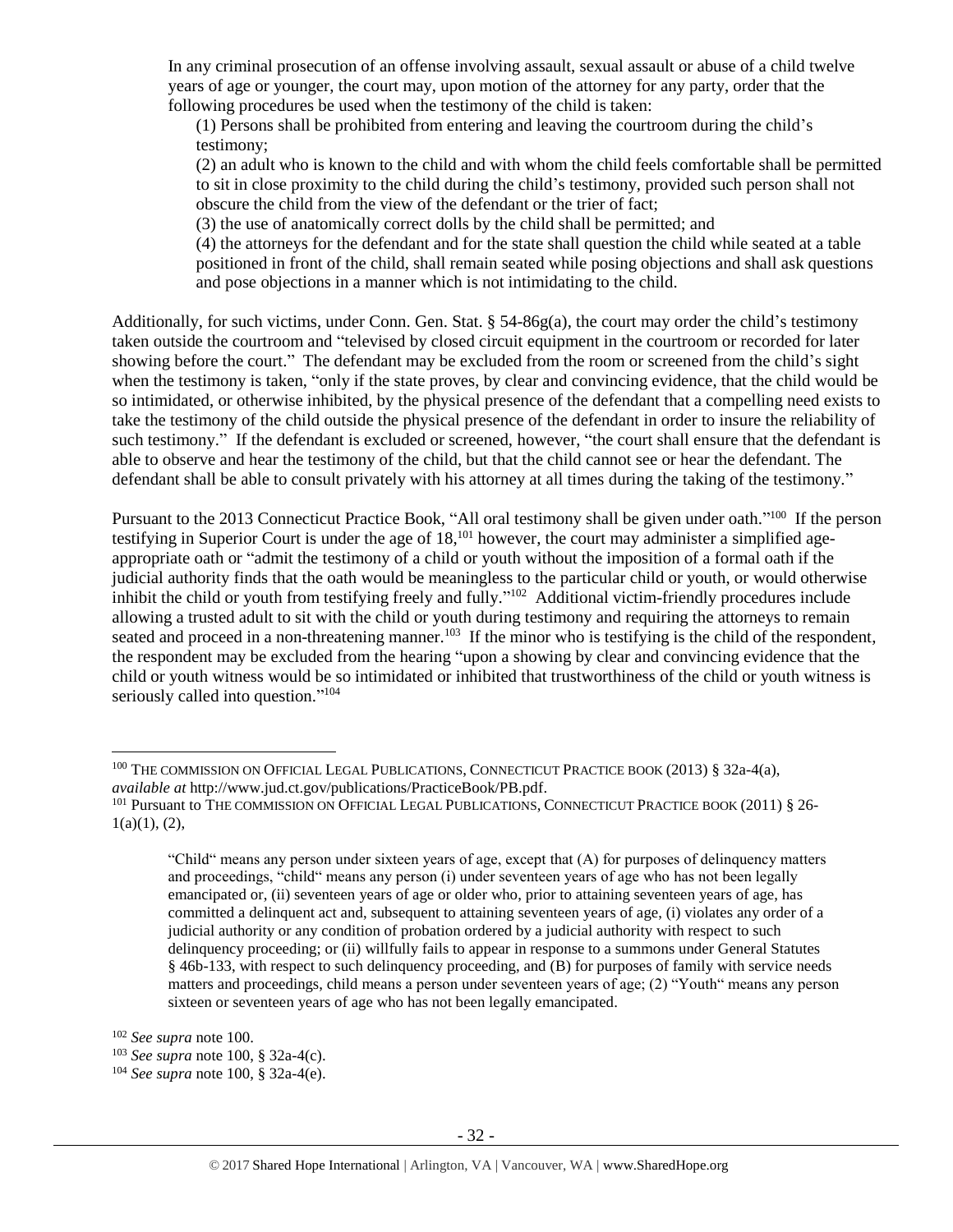Finally, a court may issue a standing criminal protective order to protect victims of human trafficking from offenders convicted under Conn. Gen. Stat. § 53a-192a (Trafficking in Persons). Conn. Gen. Stat. § 53a-40e(a) (Standing criminal protective orders).

*5.9 Child sex trafficking victims may vacate delinquency adjudications and expunge related records for prostitution and other offenses arising from trafficking victimization, without a waiting period.* 105

Connecticut law allows child sex trafficking victims to immediately apply for vacatur of adjudications for prostitution; further, records related to trafficking victimization may be expunged without a waiting period under Connecticut's general expungement statute.

Pursuant to Conn. Gen. Stat. § 54-95c (Application to vacate prostitution conviction on basis of being a victim of trafficking in persons. Prosecutor's response. Court order),

At any time after a judgment of conviction is entered pursuant to section 53a-21 [Prostitution], the defendant may apply to the Superior Court to vacate any judgment of conviction on the basis that his or her participation in the offense was a result of having been a victim of conduct of another person that constitutes (1) trafficking in persons under section 53a-192a, or (2) a criminal violation of 18 USC Chapter 77, as amended from time to time  $\dots$ .

While the vacatur law applies specifically to judgments of conviction, Conn. Gen. Stat. § 46b-120 (Definitions) states that a child is "convicted" as delinquent. Accordingly, the vacatur law appears to apply to delinquency adjudications as well.

However, Conn. Gen. Stat. § 54-95c applies only to prostitution offenses, foreclosing the law's applicability to other offenses related to a minor's trafficking victimization. Further, Conn. Gen. Stat. § 54-95c does not make record expungement automatic upon granting vacatur, making separate proceedings necessary to obtain both forms of relief.

Records related to trafficking victimization may be expunged without a waiting period under Conn. Gen. Stat. § 46b-146 (Erasure of police and court records), Connecticut's general record expungement statute, which states,

Whenever any child has been convicted as delinquent, has been adjudicated a member of a family with service needs or has signed a statement of responsibility admitting to having committed a delinquent act, and has subsequently been discharged from the supervision of the Superior Court or from the custody of the Department of Children and Families or from the care of any other institution or agency to whom the child has been committed by the court, such child, or the child's parent or guardian, may file a petition with the Superior Court. If such court finds (1)(A) that at least two years or, in the case of a child convicted as delinquent for the commission of a serious juvenile offense, four years have elapsed from the date of such discharge, (B) that no subsequent juvenile proceeding or adult criminal proceeding is pending against such child, (C) that such child has not been convicted of a delinquent act that would constitute a felony or misdemeanor if committed by an adult during such two-year or fouryear period, (D) that such child has not been convicted as an adult of a felony or misdemeanor during such two-year or four-year period, and (E) that such child has reached eighteen years of age, or (2) that such child has a criminal record as a result of being a victim of conduct by another person that constitutes a violation of section 53a-192a [Trafficking in persons] as, amended by this act, or a criminal violation of 18 USC Chapter 77, the court shall order all police and court records pertaining to such child to be erased . . . .

 $105$  The analysis in this component is predicated upon the recommendation in 5.1 being simultaneously or previously enacted.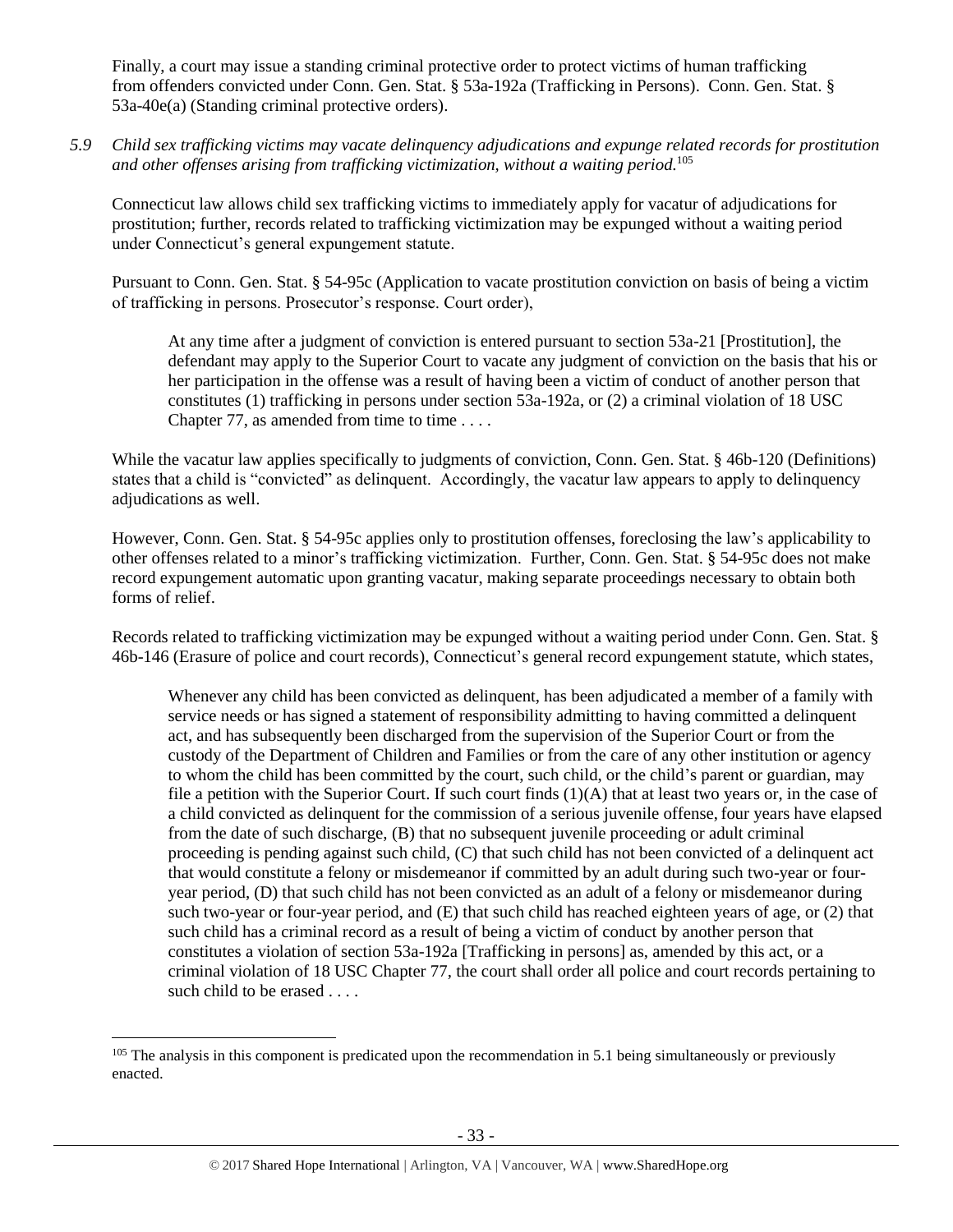- 5.9.1 Recommendation: Amend Conn. Gen. Stat. § 54-95c (Application to vacate prostitution conviction on basis of being a victim of trafficking in persons. Prosecutor's response. Court order) to allow child sex trafficking victims to vacate delinquency adjudications for other offenses arising from trafficking victimization.
- *5.10 Victim restitution and civil remedies for victims of domestic minor sex trafficking or commercial sexual exploitation of children (CSEC) are authorized by law.*<sup>106</sup>

Civil remedies are specifically available in cases of trafficking in persons through Conn. Gen. Stat § 52-571i (Action for damages resulting from trafficking in persons), which states.

Any person aggrieved by a violation of section 53a-192a [Trafficking in persons] may bring a civil action in the superior court for the judicial district where such person resides or the judicial district of Hartford against the person or persons who committed such violation to recover actual damages, statutory damages of not more than one thousand dollars for each day such person was coerced by another person in violation of section 53a-192a and a reasonable attorney's fee.

A domestic minor sex trafficking victim may also receive restitution under Conn. Gen. Stat. § 53a-28(c) which states,

In addition to any sentence imposed pursuant to subsection (b) of this section, if (1) a person is convicted of an offense that resulted in injury to another person or damage to or loss of property, (2) the victim requests financial restitution, and (3) the court finds that the victim has suffered injury or damage to or loss of property as a result of such offense, the court shall order the offender to make financial restitution under terms that it determines are appropriate . . . . Restitution ordered by the court pursuant to this subsection shall be based on easily ascertainable damages for injury or loss of property, actual expenses incurred for treatment for injury to persons and lost wages resulting from injury. Restitution shall not include reimbursement for damages for mental anguish, pain and suffering or other intangible losses, but may include the costs of counseling reasonably related to the offense ....

In deciding the amount of restitution under Conn. Gen. Stat. § 53a-28(c),

 $\overline{a}$ 

the court shall consider: (A) The financial resources of the offender and the burden restitution will place on other obligations of the offender; (B) the offender's ability to pay based on installments or other conditions; (C) the rehabilitative effect on the offender of the payment of restitution and the method of payment; and (D) other circumstances, including the financial burden and impact on the victim, that the court determines make the terms of restitution appropriate. If the court determines that the current financial resources of the offender or the offender's current ability to pay based on installments or other conditions are such that no appropriate terms of restitution can be determined, the court may forego setting such terms. The court shall articulate its findings on the record with respect to each of the factors set forth in subparagraphs (A) to (D), inclusive, of this subsection.

*5.11 Statutes of limitations for civil and criminal actions for child sex trafficking or commercial sexual exploitation of children (CSEC) offenses are eliminated or lengthened to allow prosecutors and victims a realistic opportunity to pursue criminal action and legal remedies.*

Pursuant to Conn. Gen. Stat. § 54-193(a) (Limitation of prosecution for certain offenses), "There shall be no limitation of time within which a person may be prosecuted for . . . a class A felony." Therefore, prosecutions for Conn. Gen. Stat. § 53a-196a (Employing a minor in an obscene performance) or § 53a-

 $106$  The analysis in this component is predicated upon the recommendation in 5.1 being simultaneously or previously enacted.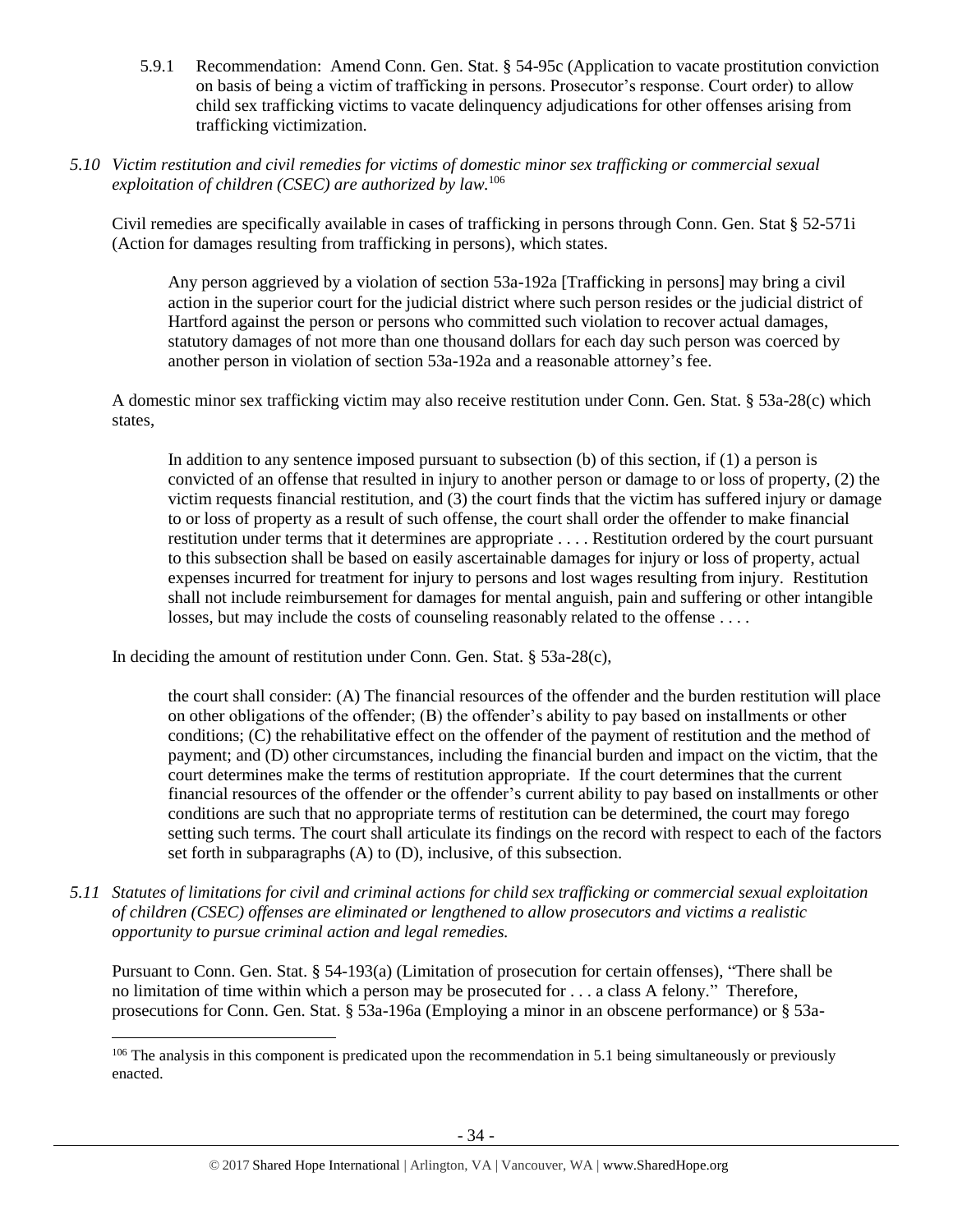70c (Aggravated sexual assault of a minor) are not subject to a statute of limitations and may be prosecuted at any time. All offenses punishable by imprisonment for more than 1 year are subject to a 5-year statute of limitations, while all other offenses are subject to a 1-year statute of limitations. Conn. Gen. Stat. § 54-193(b), (c).

Under Conn. Gen. Stat. § 54-193a (Limitation of prosecution for offenses involving sexual abuse of minor), however,

Notwithstanding the provisions of section 54-193, no person may be prosecuted for any offense, except a class A felony, involving sexual abuse, sexual exploitation or sexual assault of a minor except within thirty years from the date the victim attains the age of majority or within five years from the date the victim notifies any police officer or state's attorney acting in such police officer's or state's attorney's official capacity of the commission of the offense, whichever is earlier . . . .

Pursuant to Conn. Gen. Stat. § 52-577d (Limitation of action for damages to minor caused by sexual abuse, exploitation or assault),

Notwithstanding the provisions of section 52-577 [Action founded upon a tort], no action to recover damages for personal injury to a minor, including emotional distress, caused by sexual abuse, sexual exploitation or sexual assault may be brought by such person later than thirty years from the date such person attains the age of majority.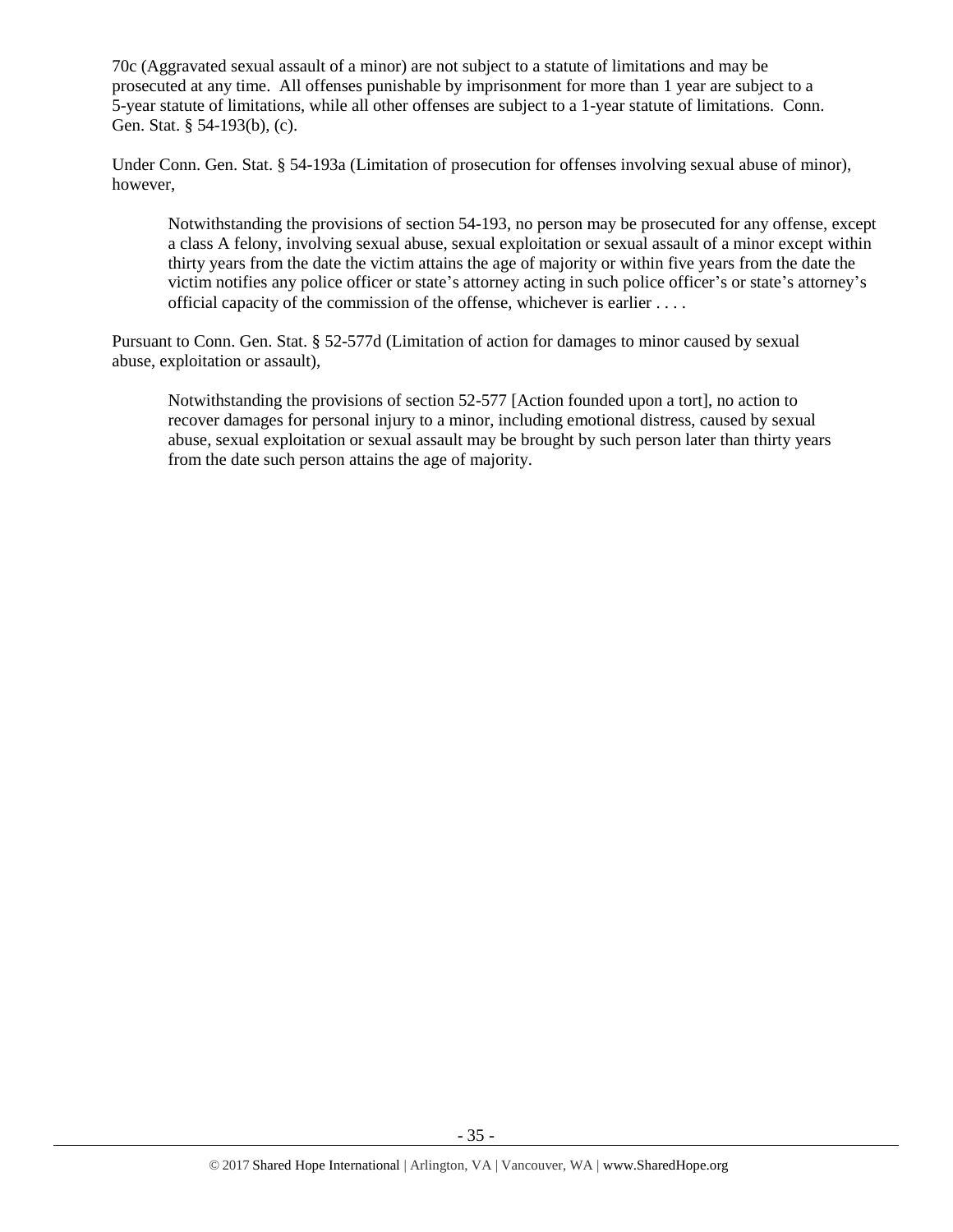#### **FRAMEWORK ISSUE 6: CRIMINAL JUSTICE TOOLS FOR INVESTIGATION AND PROSECUTIONS**

## *Legal Components:*

- *6.1 Training on human trafficking and domestic minor sex trafficking for law enforcement is statutorily mandated or authorized.*
- *6.2 Single party consent to audiotaping is permitted in law enforcement investigations.*
- *6.3 Wiretapping is an available tool to investigate domestic minor sex trafficking and commercial sexual exploitation of children (CSEC).*
- *6.4 Using a law enforcement decoy posing as a minor to investigate buying or selling of commercial sex acts is not a defense to soliciting, purchasing, or selling sex with a minor.*

*\_\_\_\_\_\_\_\_\_\_\_\_\_\_\_\_\_\_\_\_\_\_\_\_\_\_\_\_\_\_\_\_\_\_\_\_\_\_\_\_\_\_\_\_\_\_\_\_\_\_\_\_\_\_\_\_\_\_\_\_\_\_\_\_\_\_\_\_\_\_\_\_\_\_\_\_\_\_\_\_\_\_\_\_\_\_\_\_\_\_\_\_\_\_*

- *6.5 Using the Internet or other electronic communication to investigate buyers and traffickers is a permissible investigative technique.*
- *6.6 State law requires reporting of missing children and recovered missing children.*

# *Legal Analysis:*

 $\overline{a}$ 

*6.1 Training on human trafficking and domestic minor sex trafficking for law enforcement is statutorily mandated or authorized.*

Connecticut law mandates law enforcement training on human trafficking related issues. Enacted House Bill 7309, §  $6^{107}$  states,

(a) The Commissioner of Children and Families, in consultation with the Commissioner of Emergency Services and Public Protection, shall develop an initial educational training program and refresher training program for the accurate and prompt identification and reporting of suspected human trafficking.

(b) The training program shall include a video presentation . . . that offers awareness of human trafficking issues and guidance to law enforcement personnel . . . .

(c) Any person described in subsection (b) of this section shall complete the initial educational training program not later than July 1, 2018, and shall complete the refresher training program annually thereafter, provided any person being employed as such a person shall complete such initial educational training program not later than six months after beginning such employment or July 1, 2018, whichever is later.

Connecticut has developed other training programs on trafficking in persons as well. Pursuant to Conn. Gen. Stat. § 46a-4b (Training program on trafficking in persons),

The Commission on Women, Children and Seniors in conjunction with the Police Officer Standards and Training Council, shall develop a training program on trafficking in persons and make such training program available, upon request, to the Division of State Police within the Department of Emergency Services and Public Protection, the office of the Chief State's Attorney, local police departments and community organizations.<sup>108</sup>

 $107$  House Bill 7039, § 6 cited here and elsewhere in this report was enacted during the 2017 1st Regular Session of the Connecticut General Assembly (effective October 1, 2017).

<sup>&</sup>lt;sup>108</sup> Additionally, the Trafficking in Persons Council, a subdivision of the Commission on Women, Children and Seniors, shall "coordinate the collection, analysis and dissemination of data regarding human trafficking, and consult with governmental and non-governmental organizations in developing recommendations to strengthen state and local efforts to prevent trafficking, protect and assist victims of trafficking and prosecute traffickers." Conn. Gen. Stat. § 46a-170(d)(2)–(3) (Trafficking in Persons Council. Membership. Duties. Reports).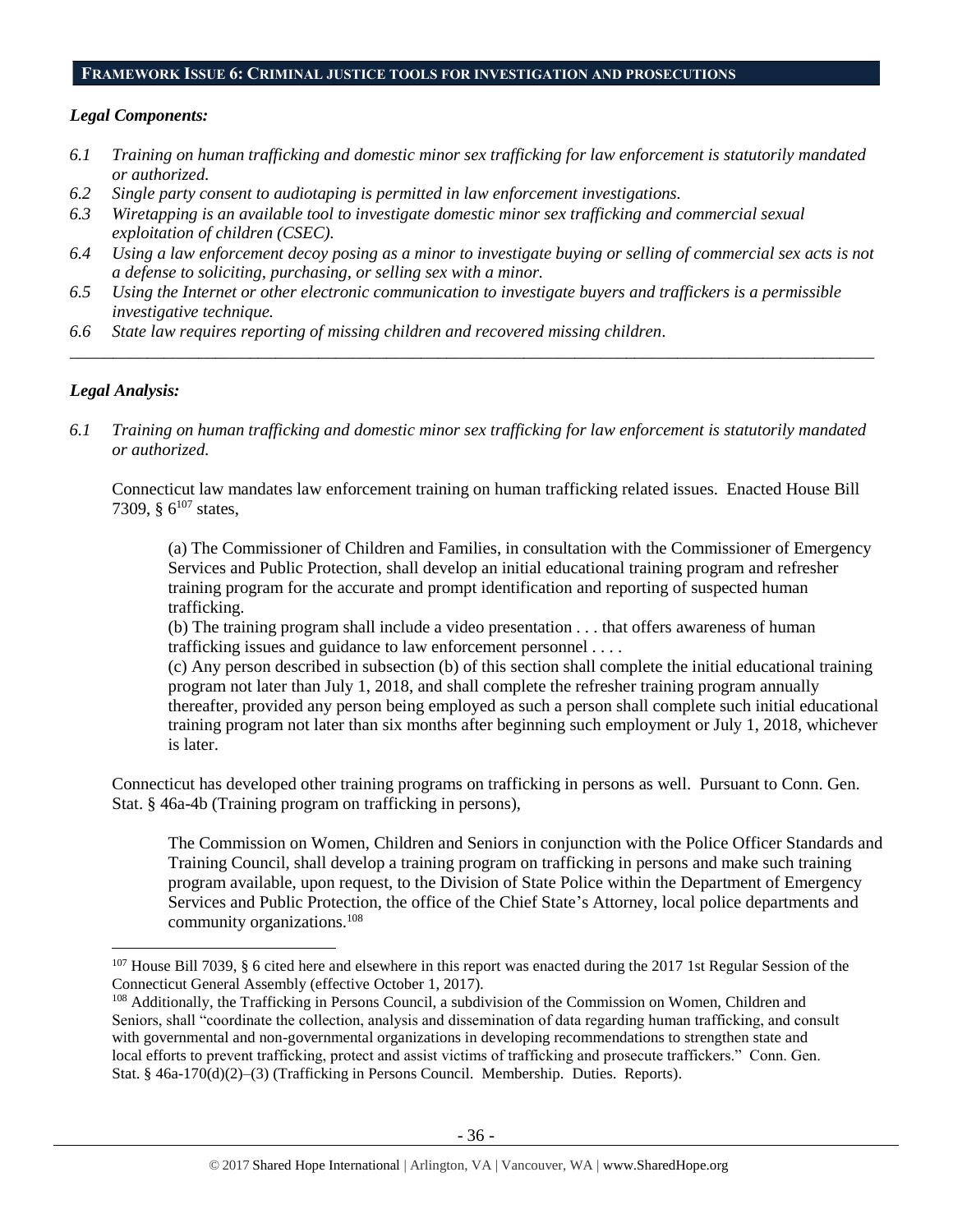Additionally, Conn. Gen. Stat. § 17a-106f(b) (Trafficking of minor children. Child welfare services. Training for law enforcement officials) states,

The Commissioner of Children and Families may, within available appropriations, provide training to law enforcement officials regarding the trafficking of minor children. The training shall include, but not be limited to,

(1) awareness and compliance with the laws and protocols concerning trafficking of minor children,

(2) identification of, access to and provision of services for minor children who are victims of trafficking, and

(3) any other services the department deems necessary to carry out the provisions of this section and section 17a-106a.

*6.2 Single party consent to audiotaping is permitted in law enforcement investigations.*

Connecticut requires two-party consent for the recording of telephonic communications. Pursuant to Conn. Gen. Stat. § 52-570d(a) (Action for illegal recording of private telephonic communications),

No person shall use any instrument, device or equipment to record an oral private telephonic communication unless the use of such instrument, device or equipment

(1) is preceded by consent of all parties to the communication and such prior consent either is obtained in writing or is part of, and obtained at the start of, the recording, or (2) is preceded by verbal notification which is recorded at the beginning and is part of the communication by the recording party, or

(3) is accompanied by an automatic tone warning device which automatically produces a distinct signal that is repeated at intervals of approximately fifteen seconds during the communication while such instrument, device or equipment is in use.

- 6.2.1 Recommendation: Amend Conn. Gen. Stat. § 52-570d(a) (Action for illegal recording of private telephonic communications) to create an exception that allows for single-party consent to audiotaping in investigations under Conn. Gen. Stat. § 53a-192a (Trafficking in persons) or Connecticut's CSEC offenses.
- *6.3 Wiretapping is an available tool to investigate domestic minor sex trafficking and commercial sexual exploitation of children (CSEC).*

Wiretapping is authorized for investigations of trafficking in persons and certain CSEC offenses. Pursuant to Conn. Gen. Stat. § 54-41d(1), (2) (Issuance of order), orders authorizing wiretapping may only be issued for crimes enumerated in Conn. Gen. Stat. § 54-41(b) (Application for order authorizing interception). Assuming the other requirements in Conn. Gen. Stat. § 54-41d and the chapter on wiretapping are met, an authorization to intercept a wire can be granted pursuant to Conn. Gen. Stat. § 54- 41b in the following cases,

when such interception may provide evidence of the commission of offenses involving gambling, bribery, violations of section 53-395 [Prohibited activities in Chapter 949c Corrupt Organizations and Racketeering Activity Act], violations of section 53a-70c [Aggravated sexual assault of a minor], violations of subsection (a) of section 53a-90a [Enticing a minor. Penalties], violations of section 53a-192a [Trafficking in persons], as amended by this act, violations of section 53a-196 [Obscenity as to minors], violations of section 21a-277 [Penalty for illegal manufacture, distribution, sale, prescription, dispensing], felonious crimes of violence or felonies involving the unlawful use or threatened use of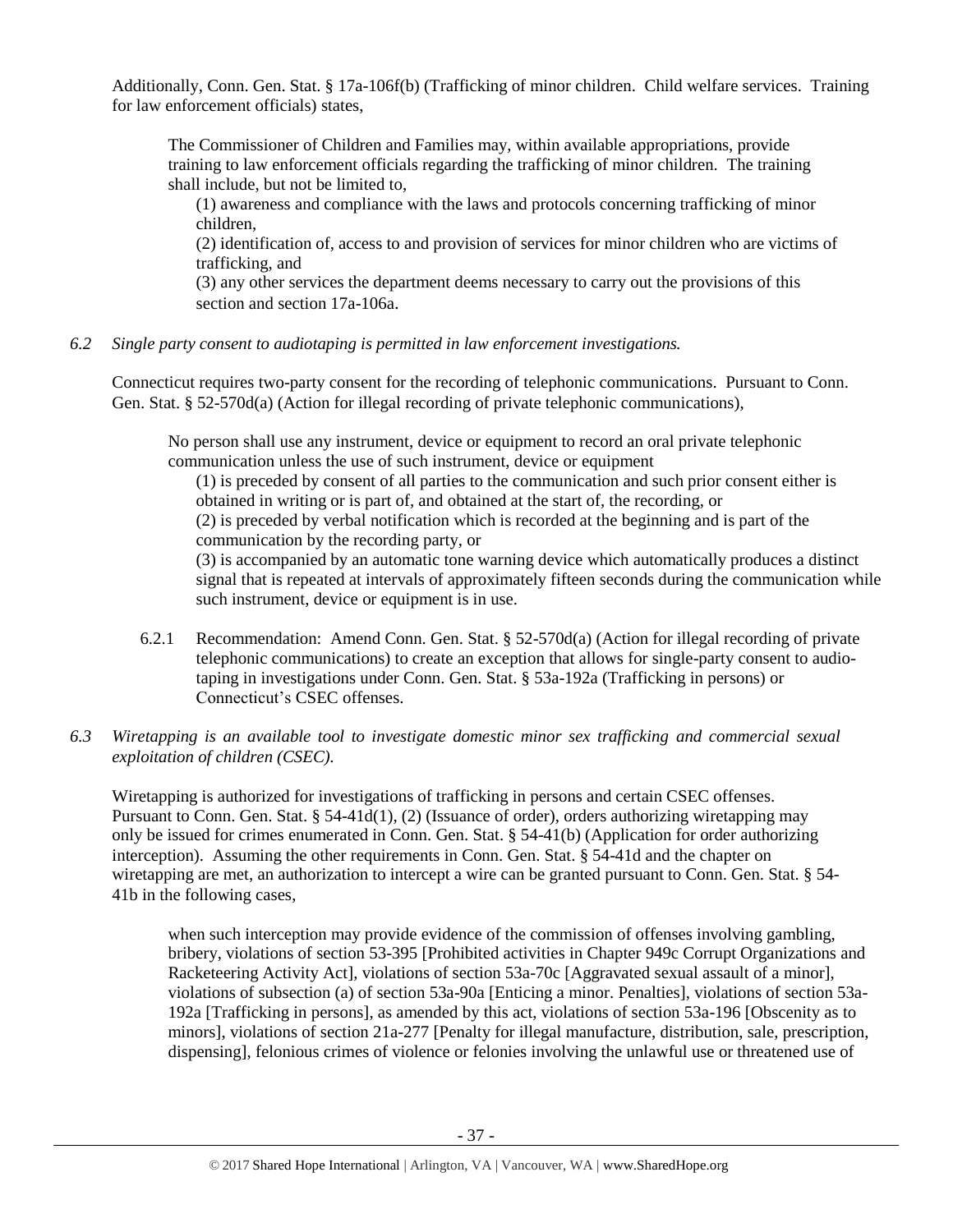physical force or violence committed with the intent to intimidate or coerce the civilian population or a unit of government.

*6.4 Using a law enforcement decoy posing as a minor to investigate buying or selling of commercial sex acts is not a defense to soliciting, purchasing, or selling sex with a minor.*

Two of Connecticut's CSEC offenses prohibit a defense based on the use of a law enforcement decoy posing as a minor during an investigation. Enacted House Bill 7309,  $\S$  4(a)(3)<sup>109</sup> states, "A person is guilty of commercial sexual abuse of a minor when . . . such person solicits or requests to engage in sexual conduct with a minor, or any other person that the person reasonably believes to be a minor . . . ." The phrase "any other person that the person reasonably believes to be a minor" allows for the use of a law enforcement decoy to investigate the offense because the defendant need only reasonably believe the decoy to be a minor.

Conn. Gen. Stat. § 53a-90a (Enticing a minor. Penalties) prohibits a decoy defense through similar language. Specifically, Con. Gen. Stat. § 53a-90a(a) criminalizes enticing "any person . . . who the actor reasonably believes to be under eighteen years of age, to engage in prostitution or sexual activity . . . ." For the reasons noted above, the phrases "any person" and "believes to be" allows for the use of a law enforcement decoy.

However, Conn. Gen. Stat. § 53a-192a (Trafficking in persons) is silent with regard to the availability of such a defense. Thus, a defendant may be able to assert a defense based on a law enforcement decoy posing as a minor to investigate child sex trafficking through reverse sting operations, which are the most likely situations in which a defendant would try to use such a defense.

*6.5 Using the Internet or electronic communications to investigate buyers and traffickers is a permissible investigative technique.*

Using the Internet or other electronic communications to investigate buyers and traffickers is a permissible investigative technique. Pursuant to Conn. Gen. Stat. § 53a-90a(a) (Enticing a minor. Penalties),

A person is guilty of enticing a minor when such person uses an interactive computer service to knowingly persuade, induce, entice, or coerce any person (1) under eighteen years of age, or (2) who the actor reasonably believes to be under eighteen years of age,

to engage in prostitution or sexual activity . . . .

Accordingly, the offender must only "reasonably believe" that the intended victim is a minor; thus, an offender may be convicted when contacting an undercover officer.

*6.6 State law requires reporting of missing children and recovered missing children.*

Conn. Gen. Stat. § 29-1e (Missing Children Information Clearinghouse. Definitions. Duties. Missing child reports) establishes a Missing Children Information Clearinghouse within the Department of Emergency Services and Public Protection. Pursuant to Conn. Gen. Stat. § 29-1e(c)–(e),

<sup>109</sup> *See supra* not[e 13.](#page-2-0)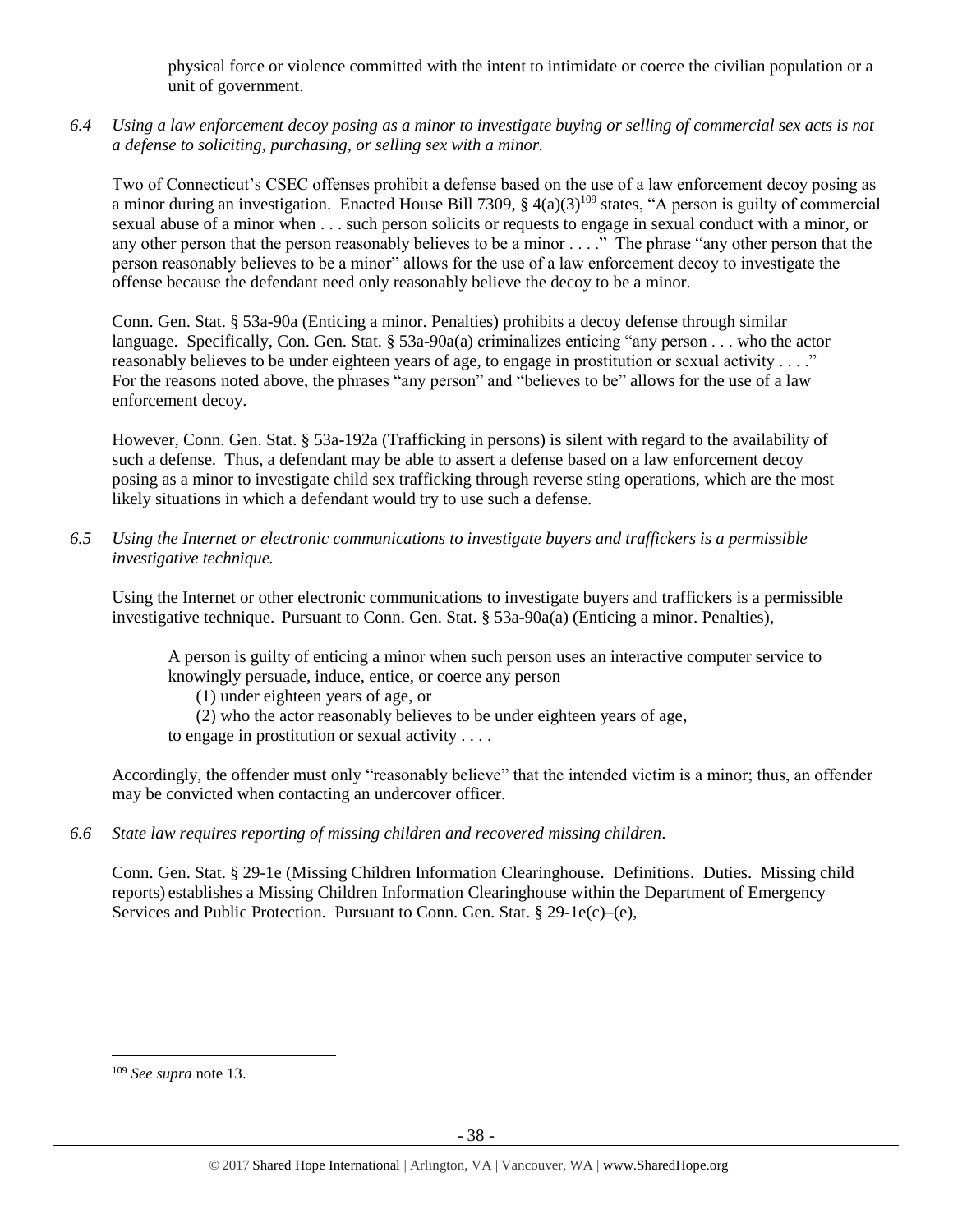(c) The clearinghouse is established as a central repository of information regarding missing children<sup>110</sup> and other missing persons. Such information shall be collected and disseminated to assist in the location of missing children. The clearinghouse shall:

(1) Establish a system of intrastate communication of information relating to children determined to be missing by the parent, guardian or legal custodian of the child, or by a law enforcement agency; (2) Provide a centralized file for the exchange of information on missing children within the state;

(3) Interface with the National Crime Information Center for the exchange of information on

children suspected of interstate travel;

(4) Collect, process, maintain and disseminate information on missing children and shall strive to maintain or disseminate only accurate and complete information;

(5) Establish procedures to maintain the confidentiality of the medical information of any missing child or other missing person that is collected, discovered or otherwise obtained pursuant to the provisions of this section or section 29–1f, including procedures providing that no such medical information shall be disseminated to the public without the consent of the parent, guardian or legal custodian of any such missing child or, in the case of a missing person other than a missing child, the spouse, parent, sibling, child or next of kin of such person; and

(6) Conduct investigations concerning missing children in this state and cooperate with local law enforcement agencies and other state and federal agencies in investigations concerning missing children.

(d) All state, county and municipal law enforcement agencies shall submit to the clearinghouse all missing child reports received by any such agency.

(e) (1) Any parent, guardian or legal custodian may submit a missing child report to the clearinghouse on any child whose whereabouts is unknown, regardless of the circumstances, subsequent to the reporting of such to the appropriate law enforcement agency within the county in which the child became missing, which shall be included in the clearinghouse data base.

(2) The parent, guardian or legal custodian responsible for notifying the clearinghouse or a law enforcement agency of a missing child shall immediately notify such agency or the clearinghouse of any child whose location has been determined.

Additionally, Conn. Gen. Stat. § 7-282c (Filing and dissemination of reports re missing children and certain missing persons) states, "Any municipal police department which receives a report of a missing child or missing youth under eighteen years of age . . . shall immediately accept such report for filing and inform all on-duty police officers . . . and communicate the report to other appropriate law enforcement agencies."

<sup>&</sup>lt;sup>110</sup> Pursuant to Conn. Gen. Stat. § 29-1e(b)(1), "Missing child' means any person who is under the age of eighteen years, whose temporary or permanent residence is in Connecticut or is believed to be in Connecticut, whose location has not been determined, and who has been reported as missing to a law enforcement agency."